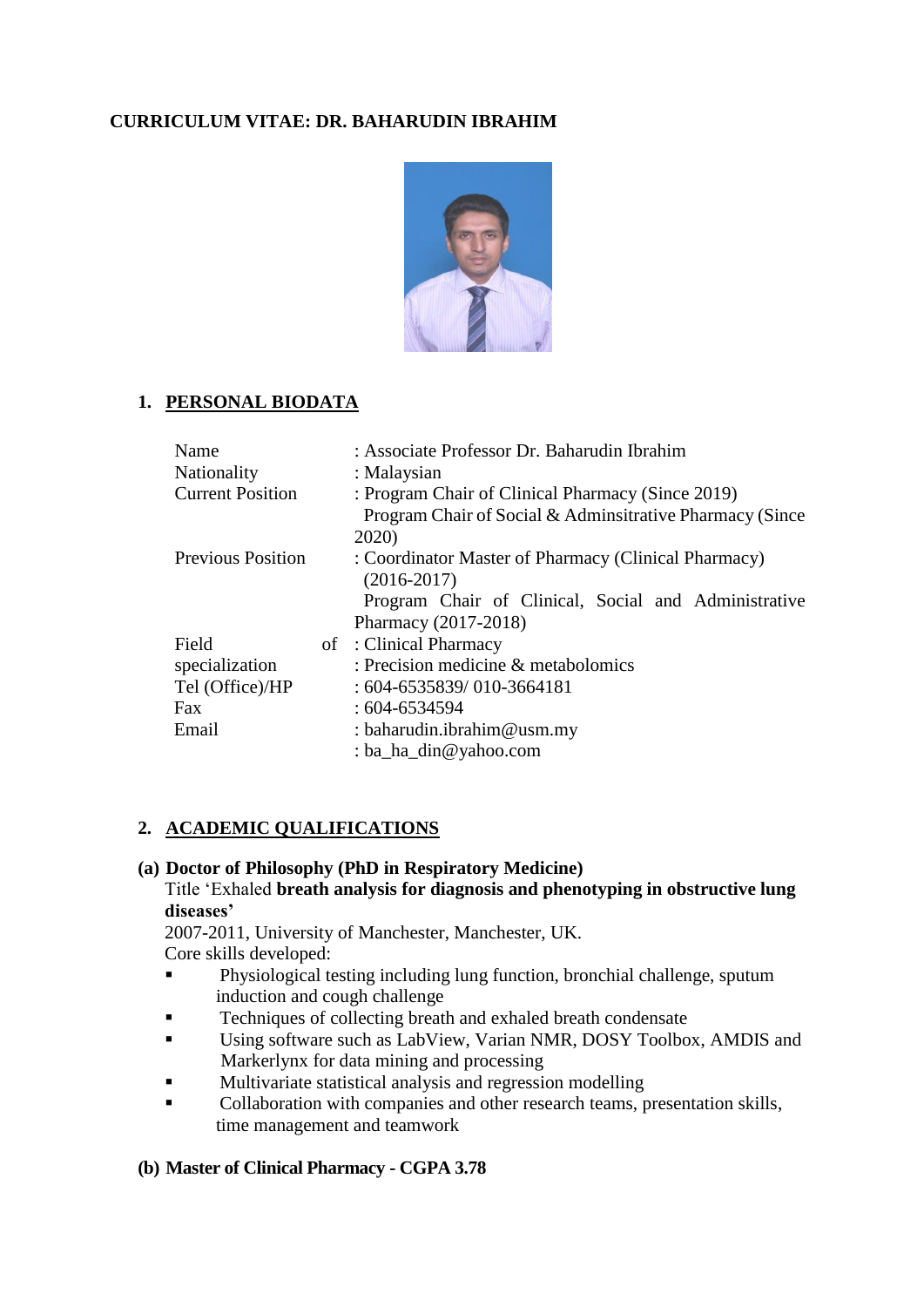2006-2007, Universiti Sains Malaysia, Penang, Malaysia.

- Dissertation **'Evaluation of asthma knowledge and management among rural adult patients in a Malaysian district hospital'**
- Acquired training in clinical settings, patient management and research.
- Awarded a Book Prize by Merck Sharp & Dohme for Best Student in Master of Clinical Pharmacy 2006/2007

## **(c) Bachelor of Pharmacy (Hons) - CGPA 3.08**

2001-2005, Universiti Sains Malaysia, Penang, Malaysia.

- **Modules included medicinal chemistry, physiology, mathematics and** statistics, physical pharmacy, pharmacy practice and clinical pharmacy.
- $\blacksquare$  Included in the Dean's List for academic achievements

# **3. RESEARCH INTERESTS**

Clinical pharmacy, personalised/precision medicine, metabolomics, pharmacometabonomis, genomics, pharmacogenomics, multivariate data analysis and chemometrics.

# **4. RESEARCH GRANTS**

### **(a) On-going Grants**

- 1. Determination of Modulatory Mechanism of Rosmarinic Acid on the Biosynthesis of A Novel Antibiotic Phomopsidione by Endophytic Diaporthe fraxini ED2 via Metabolomics Study. Fundamental Research Grant Scheme. 01/19 – 12/21. Co-Investigator. RM 120,000.00
- 2. Optimization of Clozapine Therapy Among Schizophrenia Patient Using Pharmacokinetic-Pharmacodynamic Modelling: An Integration of Pharmacogenomics, Pharmacometabonomics and Pharmacometrics Approach. Bridging (Khas). 01/20 – 12/20. Co-Investigator. RM 25,000.00
- 3. An evaluation of Penang community pharmacists and Penang consumers' perception towards the implementation of zoning of community pharmacy. Malaysian Pharmaceutical Society. 09/20 – 08/22. Principal Investigator. RM 5,000.00
- 4. An Evaluation of Home Pharmacy Asthma Care (HOM-PAC) Programme Among Asthma Patients from Kulim Hospital, Kedah, Malaysia. Research University Grant. 10/18 - 12/21. Co-Investigator. RM 69,000.00.

## **(b) Completed Grants**

- 1. Nuclear Magnetic Resonance Spectroscopic Fingerprinting For Evaluation Of Gentamicin Induced Nephrotoxicity. Research University Grant. 01/15 – 02/18. Principal Investigator. RM 196,000.00.
- 2. Research & Development in Oil Palm Phenolics "OPP" as a Preventive Agent in Type 2 Diabetes and its Modulating Effects in Uncontrolled Insulin Treated Type 2 Diabetes Mellitus": Pharmacometabonomics (OPP3). Type : Malaysia Palm Oil Berhad. 11/14 – 05/14. Principal Investigator. RM 195,000.00.
- 3. Lung And Colon Cancer Identification Based On Volatile Organic Compounds (Vocs) Analysis. FRGS. 12/14 – 11/16. Co-Investigator. RM 106,000.00.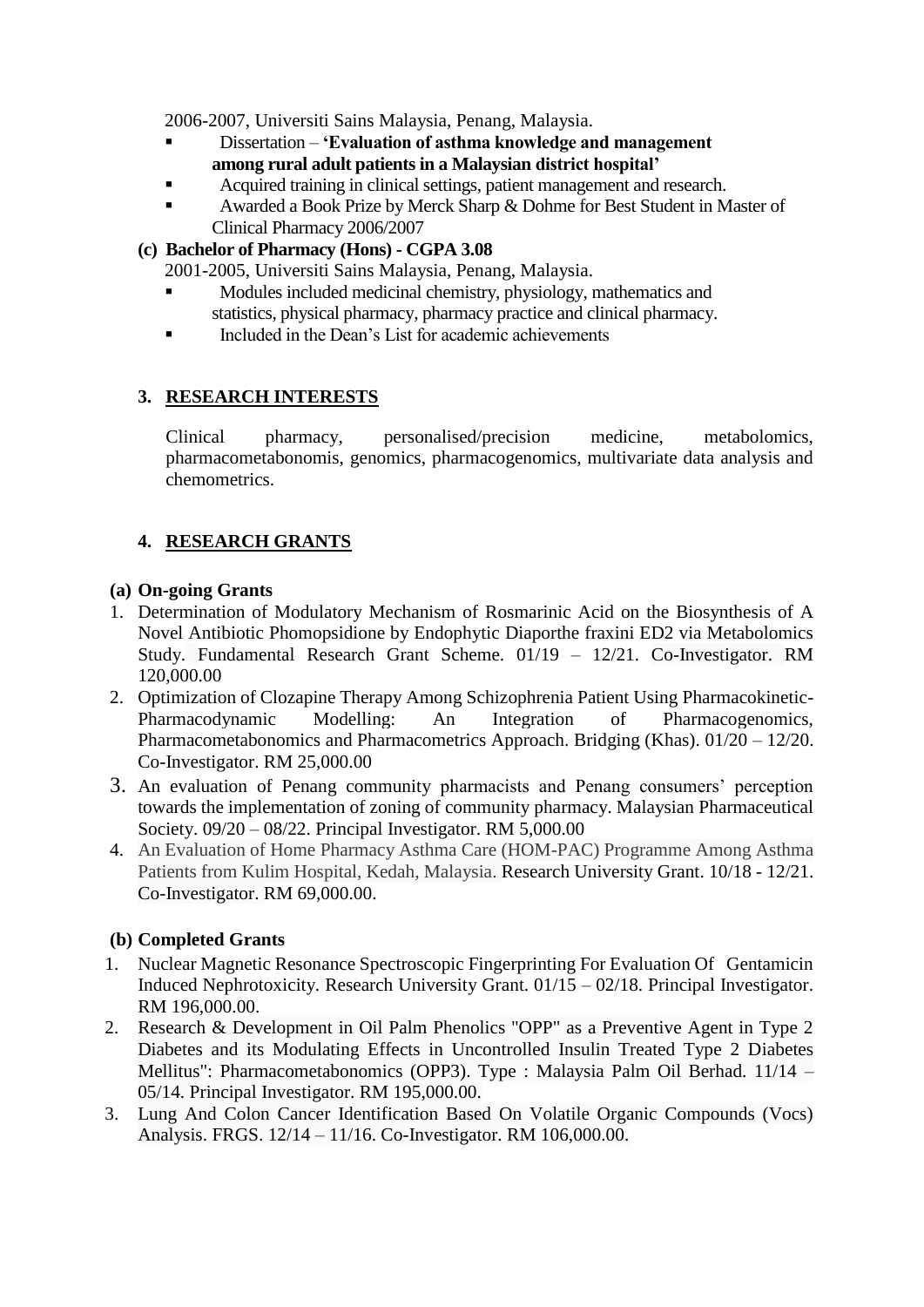- 4. Application Of Urine Metabolomics In Monitoring The Efficacy Of Eurycoma longifolia Jack (Tongkat Ali) On Sperm Characteristics Of Male Rats. Research University Grant 07/12 – 12/15. Principal Investigator. RM 190,280.00.
- 5. Development and validation of a questionnaire for evaluation of knowledge and adherence to asthma guidelines among general practitioners (GPs) and community pharmacists (CPs).USM Incentive Grant. 06/12 – 06/13. Principal Investigator. RM 5000.00.
- 6. Screening and Medication Review among Older Residents at Silver Jubilee Home for the Aged. USM Division of Industry & Community Network Grant. 12/11 – 12/12. Co-Investigator. RM16,493.00.
- 7. Is Organic Produce Really Organic? An Analytical Procedure To Verify Organic Labeling And Certification. Bridging Khas (University). Co-Investigator. RM25.000.00.

# **4. POSTGRADUATE SUPERVISION**

### **a) Graduated**

### **Master**

- 1. Hamza Mohamed Amin Mostafa. Metabolomics analysis of blood and Urine to identify alcohol-dependence biomarkers. **Main supervisor**. 2015.
- 2. Seow Eng Keng. Characterization and analysis of amino acids in capsule products by GCMS for authenticity assessment. **Co-supervisor**. 2015.
- 3. Abdulkader Bawadikji. Pharmacometabonomics of warfarin among atrial fibrillation (AF) patients. **Main supervisor**. 2016.

## **PhD**

- 1. Ali Yousif Nori. Impact of erectile dysfunction on cardioprotective medication use among ischemic heart disease outpatients in Penang General Hospital. **Main supervisor**. 2015.
- 2. Yelly Oktavia Sari. Evaluation of clinical of the administration of IV drugs and total parenteral nutrition (TPN) and development of database to identify compatibility of drug-drug and drug-TPN in neonates. **Co-supervisor**. 2016.
- 3. Arwa Mohamed Amin Mostafa. The clopidogrel response assessment in Coronary Artery Disease (CAD) patients using pharmacometabonomics, pharmacogenomics and platelets function testing (PFT). **Main supervisor**. 2016.
- 4. Forough Ebrahimi. Application of NMR-Based metabolomics for the phytochemical analysis of eurycoma longifolia extracts and their effects on rat urinary and plasma metabolites. **Co-supervisor**. 2016.
- 5. Fatimatuzzahra' Binti Abd. Aziz. Predicting Gentamicin Induced Nephrotoxicity Using Pharmacometabonomic Approach. **Main supervisor**.2019
- 6. Sha'Aban Abubakar. Identification of Low Molecular Weight Metabolites that can Predict Low Dose Aspirin Induced Gastric Toxicity and Resistance in Rats and Stable Coronary Artery Disease Patients using NMR-based Pharmacometabonomics. **Main supervisor**.2019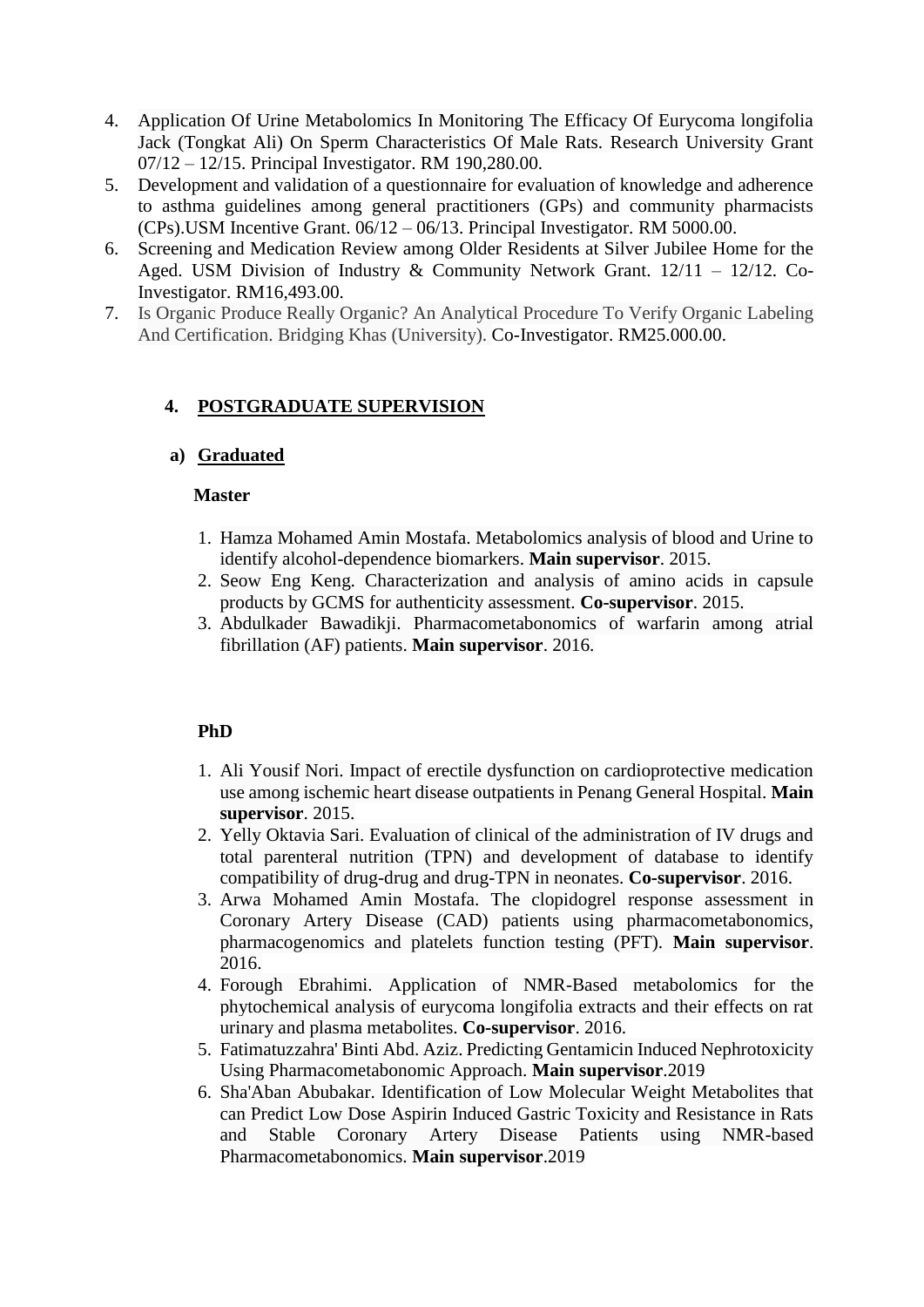### **MPharm Dissertation**

- 1. Ahmed Adel Mohamed Mohamed. Evaluation of knowledge, practice and adherence to asthma guidelines among general practitioners (GPs) and community pharmacists (CPs) in the State of Penang, Malaysia. Graduated 2013. **Master in Clinical Pharmacy.**
- 2. Alaa Ibraheem Lazim. Application of urine metabolomics in asthma diagnosis. Graduated 2013. **Master in Clinical Pharmacy.**
- 3. Tang Kai Lun. Medication error in general Pediatric Ward at Hospital Pulau Pinang. Graduated 2013. **Master in Clinical Pharmacy.**
- 4. Saravanapriya A/P Thillaivanam. An evaluation on the effectiveness of the McIsaac scoring rules in the management of children diagnosed with sore throat in Pediatric General Ward, Hospital Kulim. Graduated 2013. **Master in Clinical Pharmacy.**
- 5. Sui Chee Fai. Screening for potential COPD in outpatient pharmacy and retail pharmacy. Graduated 2014. **Master in Clinical Pharmacy.**
- 6. Ooh Poh Ling. E-prescription interventions by pharmacists in inpatient pharmacy At Hospital Sultan Abdul Halim. Graduated 2015. **Master in Clinical Pharmacy.**
- **7.** Ng See Yee. The Prevalence And Risk Factor Of Depression Among Paediatric Thalassemia Patients In Sultanah Bahiyah Hospital. Graduated 2015. **Master in Clinical Pharmacy.**
- **8.** Sugendiren Segeren. A Retrospective study of Prescribing Pattern between Symbicort and MDI Budesonide with MDI Salbutamol in Moderate-Severe Adult Asthmatic in Hospital Putrajaya. Graduated 2016. **Master in Clinical Pharmacy.**
- 9. James Voo Yau Hon. Impact of Knowledge, Attitude and Practice among Malaysian Parents towards Childhood Immunization Status (KAP-CIM). Graduated 2017. **Master in Clinical Pharmacy.**
- 10[.Alvin Jong Chok Leong, Association between Parental Asthma Knowledge and](https://hcmsv3.usm.my/index.php/C_GraduateSupervision/M212DetailDHCMS/NTA5NjE1OQ==)  [Perception with their children asthma symptoms and control.](https://hcmsv3.usm.my/index.php/C_GraduateSupervision/M212DetailDHCMS/NTA5NjE1OQ==) Graduated 2018. **Master in Clinical Pharmacy.**
- 11.Mujahid Hussain. A survey to explore energy drink consumption and associated factors among USM students. Graduated 2019. **Master in Clinical Pharmacy.**

### **b) Ongoing**

### **Master**

- 1. Kashvintha A/p Nagarajan. Metabolites profiling of Endophytic Diaporthe fraxini ED2 via NMR- based metabolomics. **Co-supervisor**. Graduating 2021.
- 2. Al Al-sari Zahraa Husam Hamid. Clinical Pharmacy. **Co-supervisor**. Graduating 2020.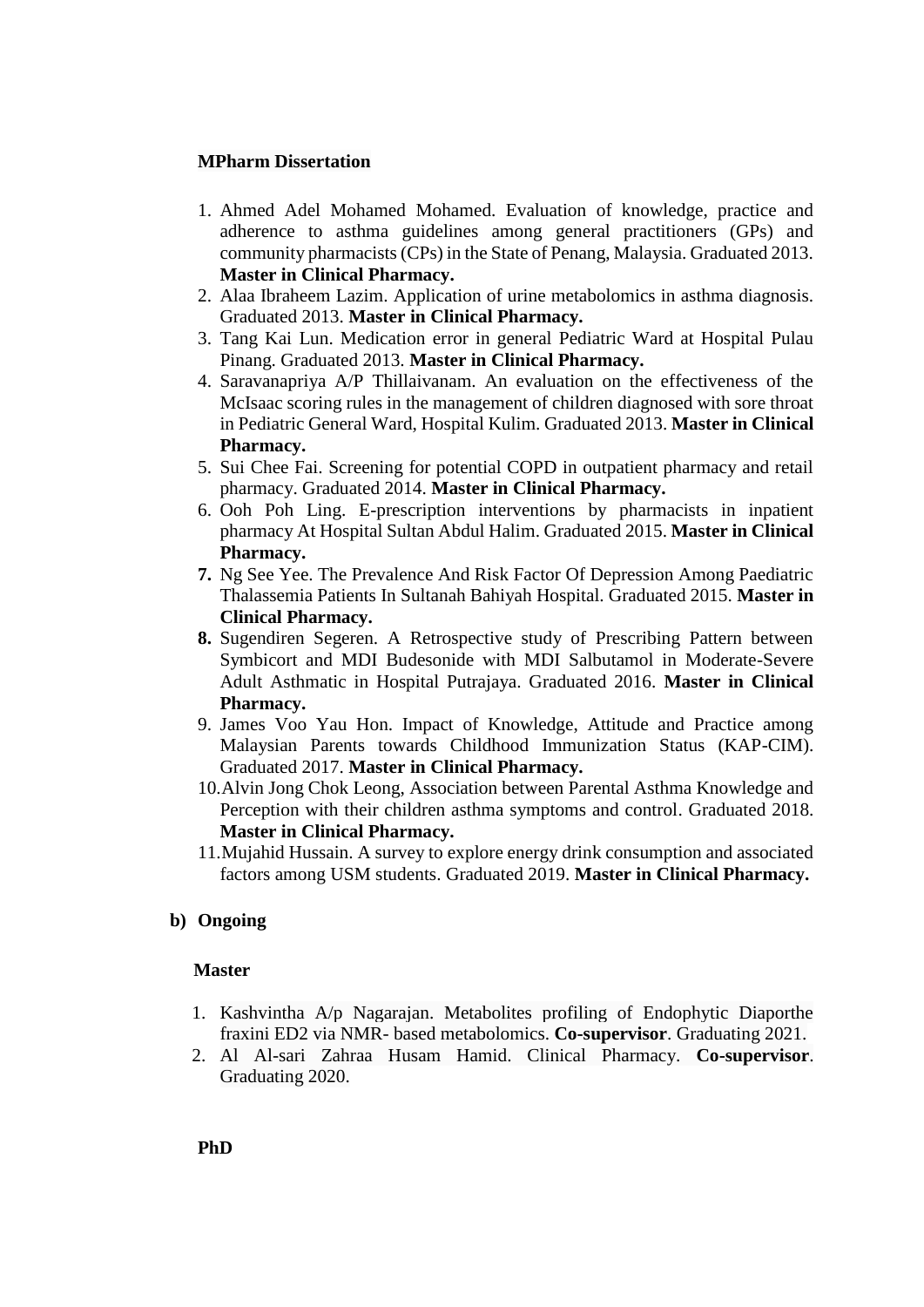- 1. Mohammed Ahmed Imran Ak Kaif. Pharmacogenomics and Pharmacometabonomics of Clozapine Treatment. **Main Supervisor**. Graduating 2022.
- 2. Abdulkader Ahmad Bawadikji. Identification of Novel Metabolic Fingerprints to Predict Diabetic among Atorvastatin in Patients with Heart Diseases by Using Pharmacometabonomics Technique. **Main Supervisor.** Graduating 2021.
- 3. Albitar Orwa. Development of Pharmacokinetic and Pharmacodynamics Model of Clozapine in Psychiatric Patients. **Co-supervisor**. Graduating 2021.
- 4. Jairoun Ammar. Medication error identification and reporting rate and their Knowledge, Attitude and Practice among medical students and healthcare professionals in UAE 2018: a cross sectional study. [Sim Xuan Yi. Time Course](https://hcmsv3.usm.my/index.php/C_GraduateSupervision/M212Detail/ODEwODIxMTQ1OTIz/ODgwNDI3MzU1NTIw/03/Active)  [Study Of Protein And Lipid Profile In T2dm \(Type 2 Diabetics Mellitus\) Rats](https://hcmsv3.usm.my/index.php/C_GraduateSupervision/M212Detail/ODEwODIxMTQ1OTIz/ODgwNDI3MzU1NTIw/03/Active)  Models Upon [High Calorie Food Intake,](https://hcmsv3.usm.my/index.php/C_GraduateSupervision/M212Detail/ODEwODIxMTQ1OTIz/ODgwNDI3MzU1NTIw/03/Active) **Co-Supervisor**. Graduating 2020.
- 5. [Sim Xuan Yi. Time Course Study Of Protein And Lipid Profile In T2dm \(Type](https://hcmsv3.usm.my/index.php/C_GraduateSupervision/M212Detail/ODEwODIxMTQ1OTIz/ODgwNDI3MzU1NTIw/03/Active)  [2 Diabetics Mellitus\) Rats Models Upon High Calorie Food Intake.](https://hcmsv3.usm.my/index.php/C_GraduateSupervision/M212Detail/ODEwODIxMTQ1OTIz/ODgwNDI3MzU1NTIw/03/Active) **Co-[Supervisor](https://hcmsv3.usm.my/index.php/C_GraduateSupervision/M212Detail/ODEwODIxMTQ1OTIz/ODgwNDI3MzU1NTIw/03/Active)**. Graduating 2020.
- 6. [Jaya Muneswarao Ramadoo@Devudu. The Outcome And Cost-Effectiveness](https://hcmsv3.usm.my/index.php/C_GraduateSupervision/M212Detail/ODEwODIxMTQ1OTIz/NzcxMjEzMDI1MTc5/03/Active)  [Of Implementing Asthma Model Of Care \(AMC\) In The Chest Clinic Of Kulim](https://hcmsv3.usm.my/index.php/C_GraduateSupervision/M212Detail/ODEwODIxMTQ1OTIz/NzcxMjEzMDI1MTc5/03/Active)  [Hospital: An Integrated Care Approach.](https://hcmsv3.usm.my/index.php/C_GraduateSupervision/M212Detail/ODEwODIxMTQ1OTIz/NzcxMjEzMDI1MTc5/03/Active) **Co-Supervisor**. Graduating 2020.
- 7. [Al Jaberi Farah Mejbel Jebur. Detection the effectiveness of Antioxidants](https://hcmsv3.usm.my/index.php/C_GraduateSupervision/M212Detail/ODEwODIxMTQ1OTIz/ICAgIEE5OTEyNjQy/03/Active)  [\(vitamin E, Fe and Zn\) for asthma patients.](https://hcmsv3.usm.my/index.php/C_GraduateSupervision/M212Detail/ODEwODIxMTQ1OTIz/ICAgIEE5OTEyNjQy/03/Active) **Main Supervisor.** Graduating 2023.
- 8. [Elhefnawy Marwa Elsaeed Abdelhamid. Pharmacometrics disease progression](https://hcmsv3.usm.my/index.php/C_GraduateSupervision/M212Detail/ODEwODIxMTQ1OTIz/ICAgQTIwNTE1Njky/03/Active)  [modelling in stroke among patients with type](https://hcmsv3.usm.my/index.php/C_GraduateSupervision/M212Detail/ODEwODIxMTQ1OTIz/ICAgQTIwNTE1Njky/03/Active) 2 diabetes mellitus. **Co-[Supervisor.](https://hcmsv3.usm.my/index.php/C_GraduateSupervision/M212Detail/ODEwODIxMTQ1OTIz/ICAgQTIwNTE1Njky/03/Active)** Graduating 2023.
- 9.

# **5. UNDERGRADUATE SUPERVISION**

- 1. [Cheong Boo Chian.](https://hcmsv3.usm.my/index.php/C_UndergradSupervision/M213Detail/NTA5NjE2Mg==) Industrial Training/Practicum/Community Case Study-UTM. 2018.
- 2. Vicneswari Ramasamy. Final year project. 2017.
- 3. Aizat Hafifi Hafriz bin Ahmad Sabri. Final year project. 2016.
- 4. Noran Nagdy Abdelaty Zahran. International attachment. Qatar. 2015.
- 5. Amal Mohamed Khalil. International attachment. Qatar. 2015.

# **6. TEACHING/PRACTICUM**

- 1. Ethnic Relations (SHE 101). Course Coordinator.
- 2. Medical Clerkship. Course Coordinator.
- 3. Sterile preparations (TPN) clerkship  $3<sup>rd</sup>$  year and  $4<sup>th</sup>$  year Course Coordinator.
- 4. Pediatric clerkship (Undergraduate and MPharm). Course Coordinator.
- 5. Metabolism and Endocrine System (FAR 242).
- 6. Gastrointestinal System and Therapy (FAR 343).
- 7. Hospital Pharmacy Practice (FAR 455).
- 8. Applied Therapeutics II (FAR 454). Course Coordinator.
- 9. Pharmacotherapy III (FCP 553).
- 10. Pharmacotherapy V (FCP 557).
- 11. Research & Dissertation (FEL 508).
- 12. Applied Therapeutics I (FAR 453).
- 13. Pharmacotherapy I (FCP 551).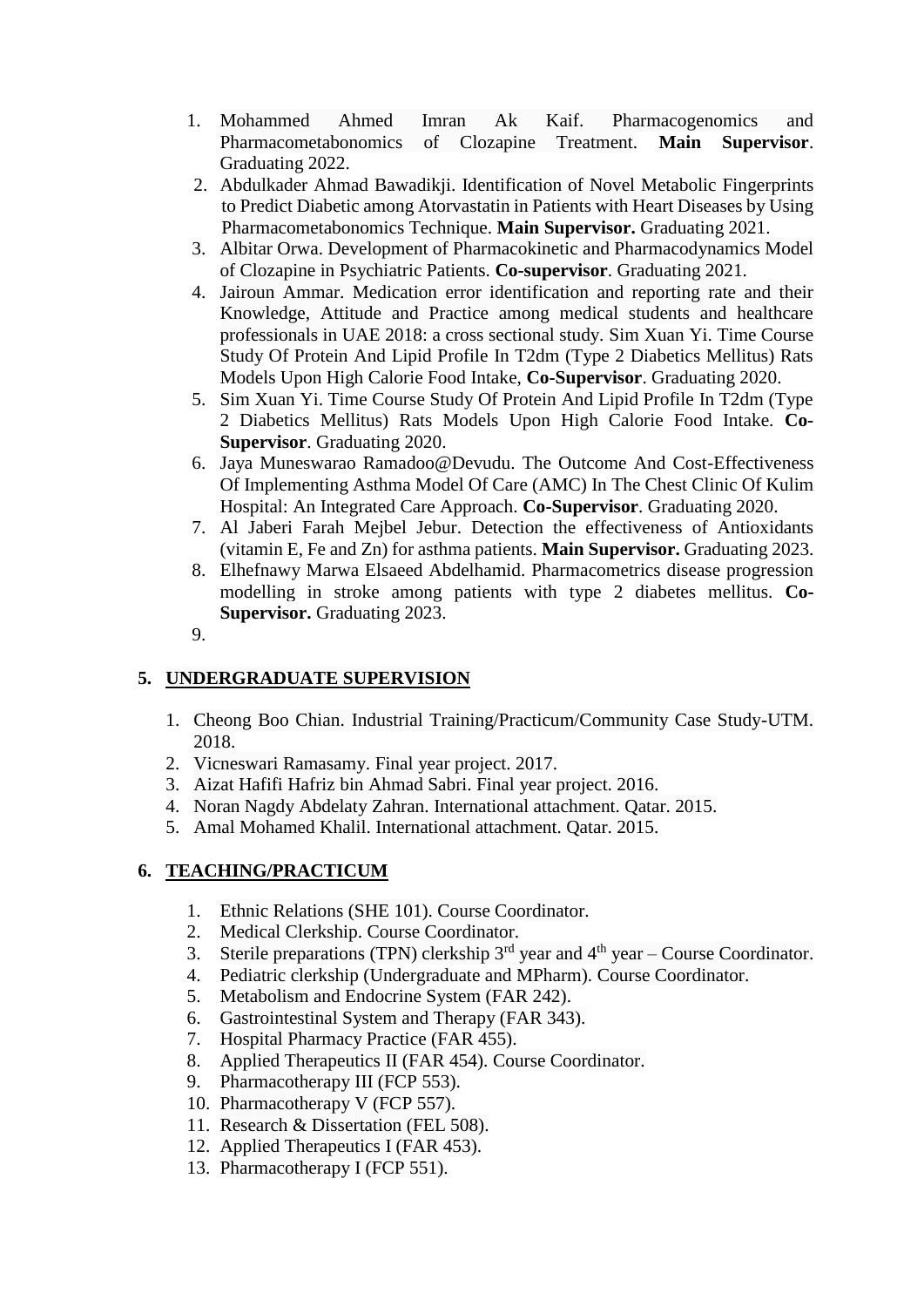- 14. Clinical Pharmacy Practice (FCP 554). Course Coordinator.
- 15. Pharmacy Practice (FAR 351).
- 16. Communication Skills in Pharmacy Practice (FAR 153).
- 17. Community Pharmacy Practice (FAR 456).
- 18. Clinical Pharmacy Practice (FCP 558).
- 19. Biostatistics and Research Design (FCP 559). Course Coordinator.
- 20. Clinical Pharmacokinetics (FCP 560).
- 21. Pharmacogenomics (FAR 459)
- 22. Hospital Pharmacy (FAR 461)
- 23. Clinical Pharmacokinetics (FCP560)

### **7. RESEARCH PUBLICATIONS**

- 1. Shafie AA, Hassali MA**, Ibrahim B**, Hassali JB. Evaluation of asthma knowledge and management among rural adult patients in a Malaysian district hospital. International Journal of Pharmacy Practice. 2008;16 (Supp 2). B10.
- 2. Marsden PA, **Ibrahim B**, Woodcock AA, Fowler SJ, Smith JA. Cough Frequency and Measures of Quality of Life in Asthma. Am J Resp Crit Care Med 2009; 179:A5758. **(ISI IF: 11.99)**
- 3. Marsden PA, **Ibrahim B**, Woodcock AA, Fowler SJ, Smith JA. Cough and Disease Control in Asthma. Am J Resp Crit Care Med 2009; 179:A5757. **(ISI IF: 11.99)**
- 4. Marsden PA, **Ibrahim B**, Yates L, Woodcock A, Fowler SJ, Smith JA. Cough, Airway Inflammation and Asthma Control. *Thorax* 2009; 64: A15-A16. **(ISI IF: 8.56)**
- 5. **Ibrahim B**, Marsden P, Morris J, Smith J, Custovic A, Nilsson M, Fowler SJ. NMR Spectroscopy of Exhaled Breath Condensate in the Diagnosis of Asthma: Validation and Reproducibility. European Respiratory Journal 2010;A1271:227S. **(ISI IF: 7.13)**
- 6. **Ibrahim B**, Basanta M, Cadden P, Morris M, Singh D, Woodcock A, Fowler SJ. Breath analysis for discriminating and phenotyping COPD and asthma. European Respiratory Journal 2010;A3841:684S **(ISI IF: 7.13)**
- 7. **Ibrahim B**, Basanta M, Cadden P, et al. Metabolomics Of Breath Volatile Organic Compounds For The Diagnosis And Inflammatory Phenotyping Of Adult Asthma. Am J Respir Crit Care Med 2010;181:A4266. (ISI IF: 11.99)
- 8. **I**brahim B, Marsden P, Morris J, et al. Metabolomic Analysis Of Exhaled Breath Condensate By NMR Spectroscopy Discriminates Inflammatory Phenotypes In Asthma. Am J Respir Crit Care Med 2010;181:A3725. (ISI IF: 11.99)
- 9. **Ibrahim B**, Basanta M, Dockry R, et al. Exhaled Volatile Organic Compounds As Potential Biomarkers In Chronic Obstructive Pulmonary Disease. Am J Respir Crit Care Med 2010;181:A1012. **(ISI IF: 11.99)**
- 10. **Ibrahim B**, Basanta M, Cadden P, Singh D, Douce D, Woodcock A, Fowler SJ. Noninvasive phenotyping using exhaled volatile organic compounds in asthma. Thorax 2011;66:804-809. **(ISI IF: 10.31)**
- 11. M Basanta, **B Ibrahim**, D Douce, M Morris, A woodcock and S J Fowler. Methodology validation, intra-subject reproducibility and stability of exhaled volatile organic compounds. J. Breath Res. 2012;6(2). **(ISI IF: 3.59)**
- 12. M Basanta**, B Ibrahim,** R Dockry**,** D Douce**,** M Morris**,** D Singh**,** A Woodcock and SJ Fowler. Exhaled volatile organic compounds for phenotyping chronic obstructive pulmonary disease; a cross-sectional study. Respiratory Research 2012;13(1);72. **(ISI IF: 3.83)**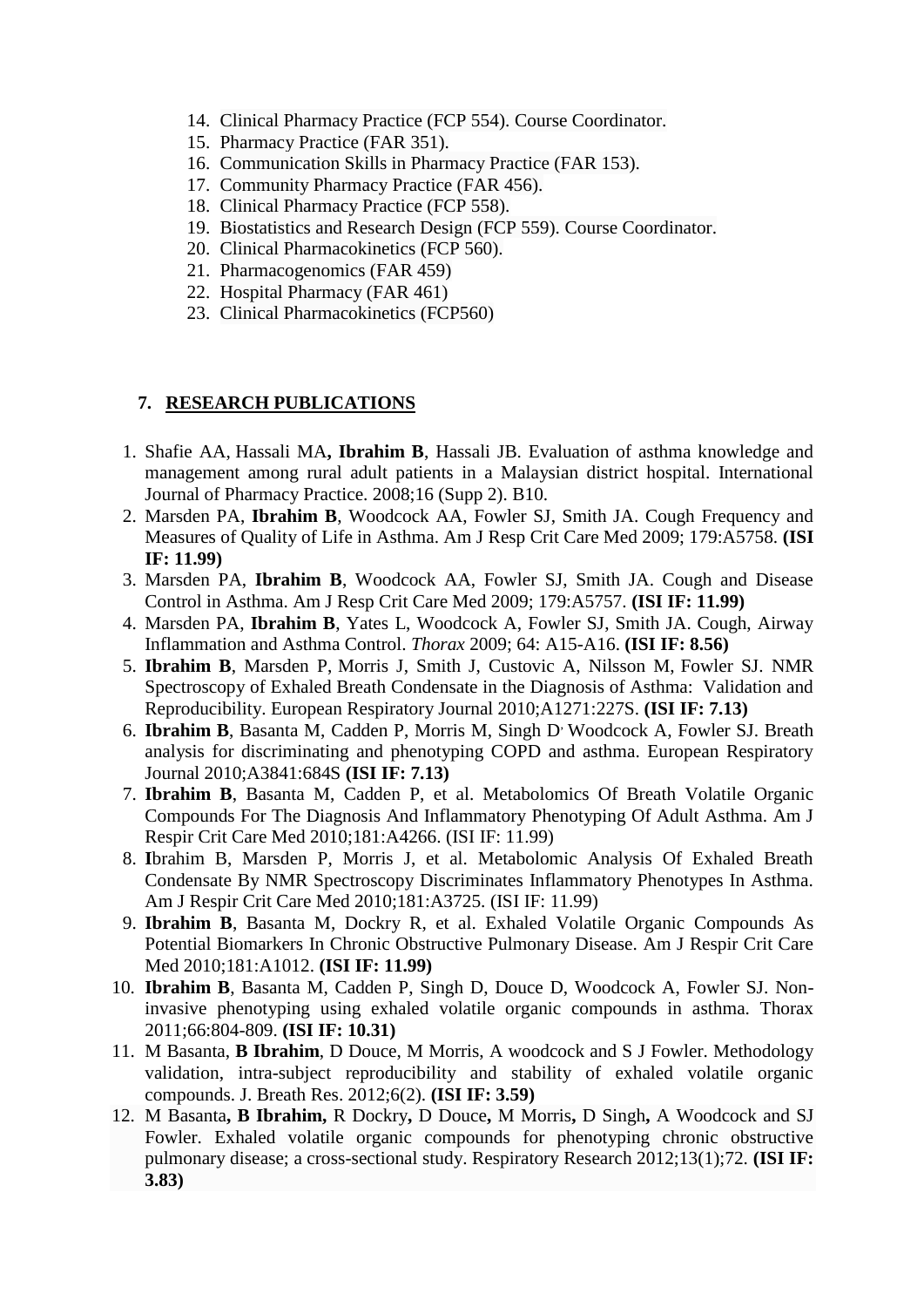- 13. YO Sari, MB Bahari, **B. Ibrahim**. Clinical Review of Total Parenteral Nutrition use among Pediatrics: Critics and Outcomes. International Journal of Pharmacy and Life Sciences 2013;4(4):2521-2529.
- 14. **B. Ibrahim**, P. Marsden, JA. Smith, A. Custovic, M. Nilsson, SJ. Fowler. Breath Metabolomic Profiling by Nuclear Magnetic Resonance Spectroscopy in Asthma. Allergy 2013 Aug;68(8). **(ISI IF: 6.77)**
- 15. YO Sari, MB Bahari, **B. Ibrahim**. Clinical characteristics and socio-demographic differences of Total Parenteral Nutrition (TPN ) practices in a Neonatal Intensive Care Unit (NICU). International Journal of Food, Nutrition and Public Health 2013;6(2).
- 16. Zakaria AD, Khan AH, Hadi MA, **Ibrahim B**. Metastasis of Sigmoid Colon Cancer to the Breast and Uterus: A Case-Study. Trop Med Surg 2013;1:118.
- 17. Arwa M. Amin, **Baharudin Ibrahim**, Azmi Sarriff. Acyclovir Induced Acute Kidney Injury In Acute Meningitis Patient: A Case Report Highlights the Concurrence Of AKI Risk Factors And The Neutropenic Effect Of Ticlopidine. *IOSR Journal Of Pharmacy* 2014;4(10):58-62
- 18. Ali Y. Nori, Muhamad S.A.K. Ali, **Baharudin Ibrahim**, Rahmat Awang, M. Azmi Hassali. Modifying the Morisky Medication Adherence Scale by Adapting Two Items from the Brief Medication Questionnaire to Fit Assessing the Overall Adherence to Polypharmacy Regimen of Cardiac Patients. Global Heart, 2014;9(1S):e313.
- 19. Hamza Mohamed Amin Mostafa, Arwa Mohamed Amin Mostafa, Nor Hayati Arif, Chin-Hoe Teh, Vikneswaran Murugaiyah, **Baharudin Ibrahim**. Metabolomic Analysis of Blood and Urine to identify Alcohol-Dependence Biomarkers. The Medical Journal of Penang Hospital 2014 (Supp).
- 20. Abdulkader Ahmad Bawadikji, Forough Ebrahimi, Muhamad Ali Sheikh Abdul Kader, Omar Ismail, Syed Azhar Syed Sulaiman, **Baharudin Ibrahim**. Differentiation Of Plasma Metabolite Profiles Of The Patients On Warfarin With Stable And Unstable International Normalized Ratio. The Medical Journal of Penang Hospital 2014 (Supp).
- 21. Abdulkader Ahmad Bawadikji, Forough Ebrahimi, Muhamad Ali Sheikh Abdul Kader, Omar Ismail, Syed Azhar Syed Sulaiman, **Baharudin Ibrahim**. Identification Of Plasma Metabolites To Predict Warfarin Response Based On International Normalized Ratio. Asean Heart Journal 2014 Special Edition
- 22. **B. Ibrahim**, SAS Sulaiman, AA Bawadikji. Metabolomics and pharmacometabonomics approaches for diagnosis of diseases and predicting drug response. Malaysian Journal of Pharmacy 2014:1 (11).
- 23. A. Nori, **B. Ibrahim**, M.A. Sheikh Abdul Kader, M.A. Ahmad Hassali, R. Awang. Prevalence and evaluation of erectile dysfunction in the practice of the specialized cardiology clinic in Northern Malaysia. European Heart Journal 2014;35:881S **(ISI IF: 14.72)**
- 24. Abdulkader Ahmad Bawadikji, Syed Azhar Syed Sulaiman, Ahmad Zainuddin Yunus, Muhamad Ali Bin Sheikh Abdul Kader, **Baharudin Ibrahim**. Identifying the Particular Human Plasma Metabolites Which Produces the Best Response from Warfarin Based on International Normalized Ratio*.* Journal of the American College of Cardiology 2015;65(17):S11. **(ISI IF: 15.34)**
- 25. A. Nori<sup>1</sup>, **B. Ibrahim<sup>1</sup>**, M A. Seikh Abdul Kader<sup>2</sup>, M A. Hassali<sup>3</sup>, R. Awang. Determinants Of Self-Discontinuation Of Secondary Prevention Medications By Coronary Heart Disease Outpatients: Focus On the Role of Erectile Dysfunction. Journal of the American College of Cardiology 2015;65(17) **(ISI IF: 15.34)**
- 26. Chee Fai Sui, Chiau Ming Long, Chin Fen Neoh, **Baharudin Ibrahim**. VitalQPlus: Potential Screening Tool For Early Diagnosis Of Copd. International Journal of Chronic Obstructive Pulmonary Disease. 2015;10. **(ISI IF: 3.27)**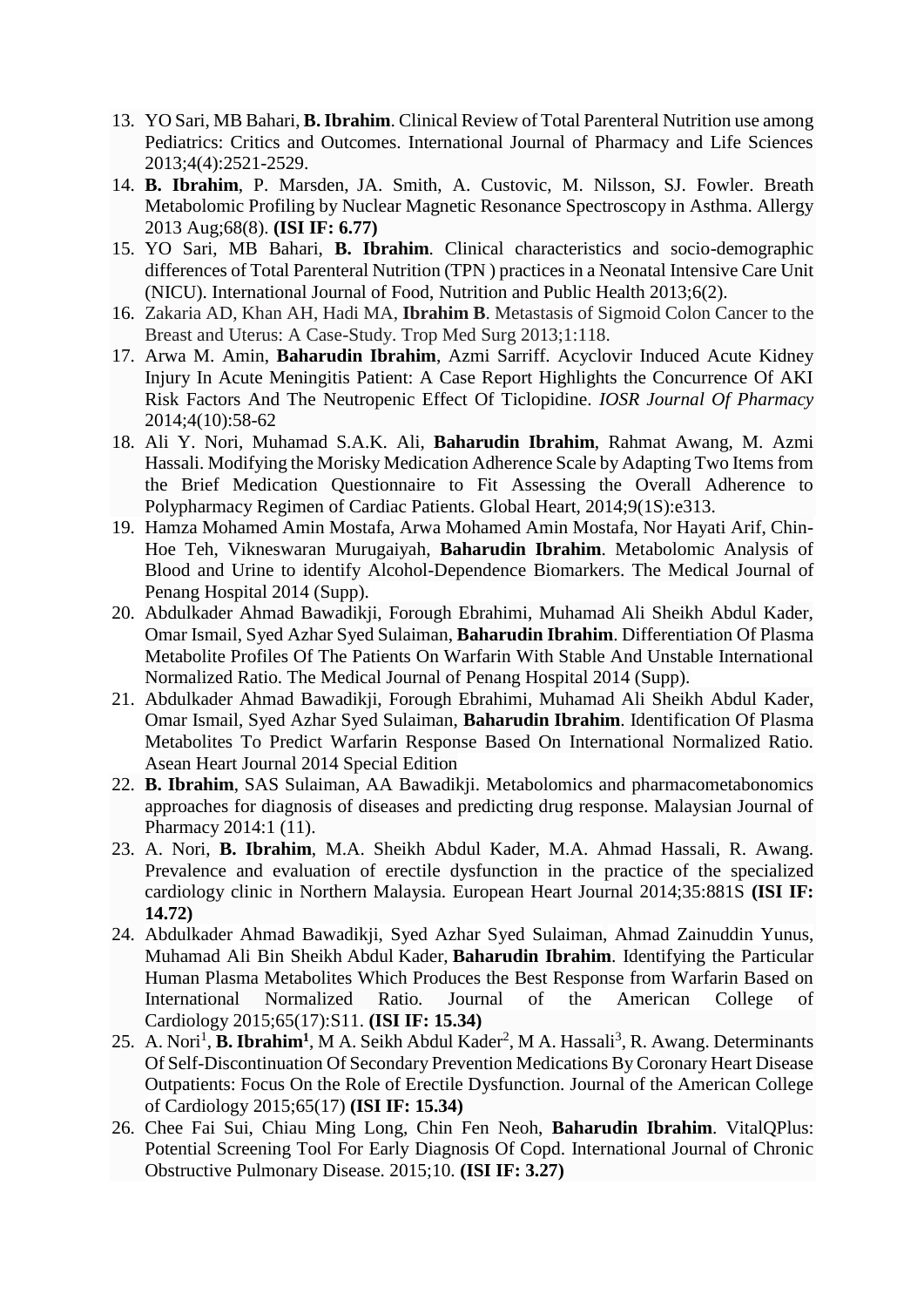- 27. Karim SA, **Ibrahim B,** Tangiisuran B, Davies JG. What Do Healthcare Providers Know About Nutrition Support? A Survey of the Knowledge, Attitudes, and Practice of Pharmacists and Doctors Toward Nutrition Support in Malaysia. [J Parenter Enteral](http://www.ncbi.nlm.nih.gov/pubmed/24590009)  [Nutr](http://www.ncbi.nlm.nih.gov/pubmed/24590009) 2015;39(4). **(ISI IF: 4.11)**
- 28. Hamza Mohamed Amin Mostafa, Arwa Mohamed Amin Mostafa, Nor Hayati Arif, Chin-Hoe Teh, Vikneswaran Murugaiyah, **Baharudin Ibrahim**. Identification of Alcohol-Dependence Biomarkers in urine by using Metabolomics Analysis. Malaysian Journal of Pharmacy 2015;2(1).
- 29. Arwa Mohamed Amin Mostafa, Lim Sheau Chin, Muhamad Ali SK Abdul Kader, Omar Ismail, Dzul Azri Mohamed Noor, Yuen Kah Hay, **Baharudin Ibrahim**. The frequency of Clopidogrel high on treatment platelets reactivity (HTPR) among Coronary Artery Disease patients (CAD) undergoing Interventional Angiographic Procedure. Malaysian Journal of Pharmacy 2015;2(1).
- 30. Arwa Mohamed Amin Mostafa, Lim Sheau Chin, Hamza Mohamed Amin Mostafa, Muhamad Ali Sk Abdul Kader, Chin-Hoe Teh, Dzul Azri Mohamed Noor, Yuen Kah Hay And **Baharudin Ibrahim**. Pharmacometabonomics Analysis of Urine to Predict Clopidogrel High on Treatment Platelets Reactivity (Htpr) in Coronary Artery Disease Patients (CAD) Undergoing Interventional Angiographic Procedure. Malaysian Journal of Pharmaceutical Sciences 2015;13(1):74.
- 31. Arwa Mohamed Amin Mostafa, Lim Sheau Chin, Hamza Mohamed Amin Mostafa, Muhamad Ali Sk Abdul Kader, Chin-Hoe Teh, Dzul Azri Mohamed Noor, Yuen Kah Hay And **Baharudin Ibrahim**. Pharmacometabonomics Analysis of Plasma to Identify Novel Biomarkers of Clopidogrel High on Treatment Platelets Reactivity. Malaysian Journal of Pharmaceutical Sciences 2015;13(1):86.
- 32. Hamza Mohamed Amin Mostafa, Arwa Mohamed Amin Mostafa, Norhayati Arif, Chin-Hoe Teh, Vikneswaran Murugaiyah and **Baharudin Ibrahim**. Propionic Acid and Acetic Acid as Plasma Biomarkers for Alcohol-Dependence. Malaysian Journal of Pharmaceutical Sciences 2015;13(1):65.
- 33. Hamza Mohamed Amin Mostafa, Arwa Mohamed Amin Mostafa, Norhayati Arif, Chin-Hoe Teh, Vikneswaran Murugaiyah and **Baharudin Ibrahim**. Novel Biomarkers of Alcohol-Dependence in Urine using Metabolomics. Malaysian Journal of Pharmaceutical Sciences 2015;13(1):66.
- 34. Ali Yousif Nori, **Baharudin Ibrahim**, Mohamed Azmi Ahmad Hassali, Rahmat Awang And Mohamad Ali Seikh Abdul Kader**.** Association of Erectile Dysfunction and its Treatment with Poor Medication Adherence to Cardioprotective Medications of Ischaemic Heart Disease. Malaysian Journal of Pharmaceutical Sciences 2015;13(1):61.
- 35. Abdulkader Ahmad Bawadikji, Chin-Hoe Teh, Muhamad Ali Sheikh Abdul Kader, Premalosini Ramanathan, Azizah Yusuf, Paramesveri Govindasamy, Syed Azhar Syed Sulaiman and **Baharudin Ibrahim**. Identification of Urine Metabolites to Predict Warfarin Response Based on The International Normalised Ratio. Malaysian Journal of Pharmaceutical Sciences 2015;13(1):62.
- 36. Abdulkader Ahmad Bawadikji, Chin-Hoe Teh, Muhamad Ali Sheikh Abdul Kader, Premalosini Ramanathan, Azizah Yusuf, Paramesveri Govindasamy, Syed Azhar Syed Sulaiman and **Baharudin Ibrahim**. Plasma Metabolites Identification for Patients on Warfarin with Stable and Unstable International Normalised Ratio. Malaysian Journal of Pharmaceutical Sciences 2015;13(1):80.
- 37. Forough Ebrahimi, **Baharudin Ibrahim**, Chin-Hoe Teh, Vikneswaran Murugaiyah and Kit-Lam Chan. Nmr-Based Metabolomic Approach for The Discrimination of Plasma Samples from Rats Administered With A Quassinoid-Rich Fraction Of Eurycoma Longifolia (Tongkat Ali). Malaysian Journal of Pharmaceutical Sciences 2015;13(1):93.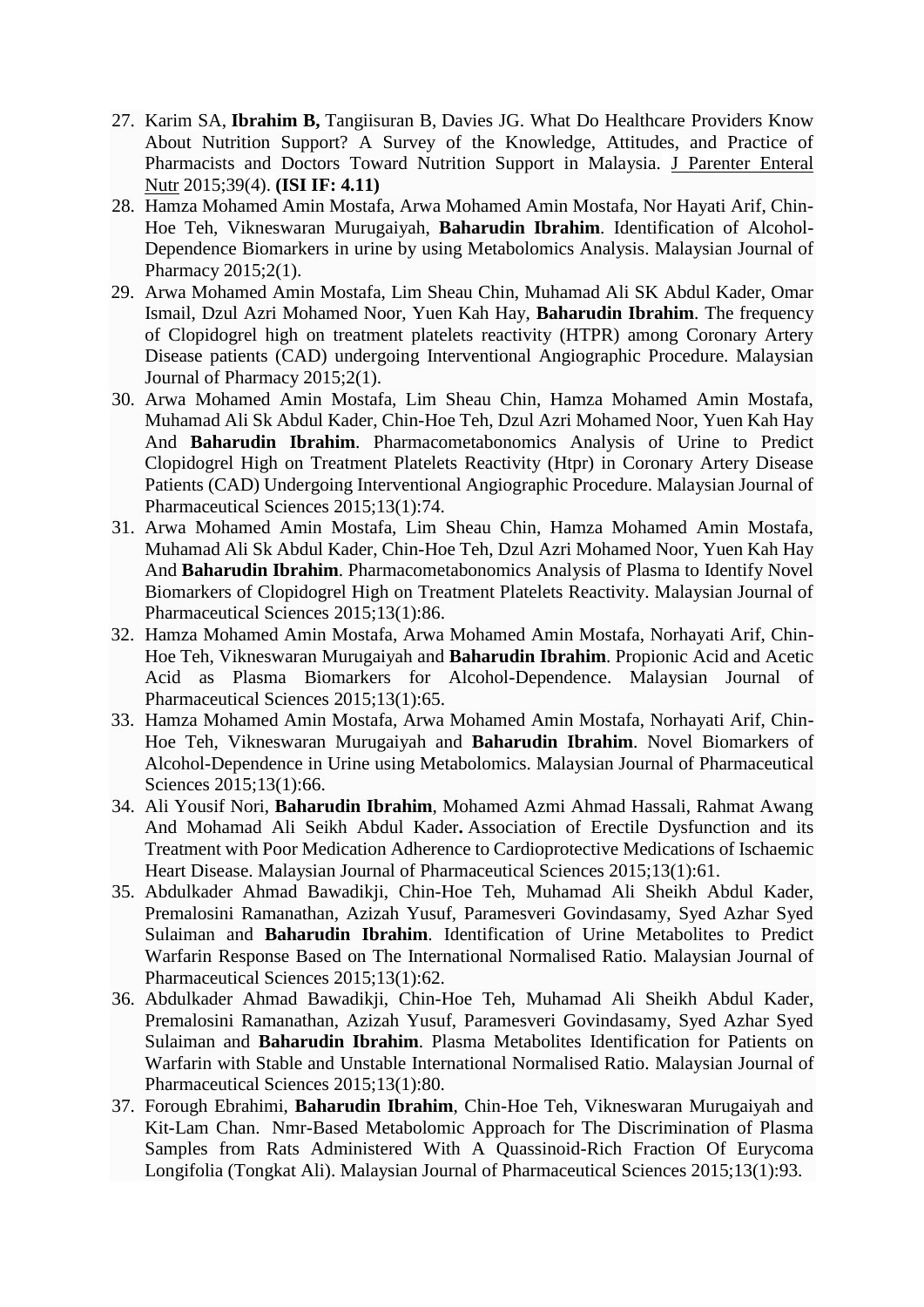- 38. Forough Ebrahimi, **Baharudin Ibrahim**, Chin-Hoe Teh, Vikneswaran Murugaiyah and Kit-Lam Chan. Evaluating The Effect of Plasma Deproteinization and The Type of Internal Standard Used on Nmr Profile of Rat Plasma. Malaysian Journal of Pharmaceutical Sciences 2015;13(1):63.
- 39. Yelly Oktavia Sari, Mohd. Baidi Bahari and **Baharudin Ibrahim**. Validation of My. Drug Compatibility Checker (My.Dcc) as a Tool to Check The Compatibility of Drug-Drug and Drug-Parenteral Nutrition In Neonatal Intensive Care Unit. Malaysian Journal of Pharmaceutical Sciences 2015;13(1):88.
- 40. Nurul Shahfiza, Maulidiani, Hasnah Osman, Tang T. Hock, Khozirah Shaari, Baharudin Ibrahim, Abdel-Hamid Z. Abdel- Hamid. Discrimination of dengue disease from healthy based on the chemometry of 1H nuclear magnetic resonance spectroscopy. Jurnal Teknologi (Sciences and Engineering). 2015;77(33):27-32.
- 41. Eng-Keng Seow, **Baharudin Ibrahim**, Syahidah Akmal Muhammad, Lam Hong Lee, Japareng Lalung, Cheng Lai Hoong. Differentiation between house and cave edible bird's nests (EBN) by chemometric analysis of major minerals composition data. Pertanika Journal of Tropical Agricultural Science. 2016;39(2):181–195 **(ISI IF: 0.17).**
- 42. Eng-Keng Seow, **Baharudin Ibrahim**, Syahidah Akmal Muhammad, Lam Hong Lee, Cheng Lai Hoong. Differentiation between house and cave edible bird's nests by chemometric analysis of amino acid composition data. LWT-Food Science and Technology. 2016;65:428-435 **(ISI IF: 3.71)**
- 43. Forough Ebrahimi, **Baharudin Ibrahim**, Chin-Hoe Teh, Vikneswaran Murugaiyah, Kit-Lam Chan. Urinary NMR-based metabolomic analysis of rats possessing variable sperm count following orally administered *Eurycoma longifolia* extracts of different quassinoid levels. Journal of Ethnopharmacology 2016;182:80–89 **(ISI IF: 3.41)**
- 44. Arwa Mohamed Amin Mostafa, Lim Sheau Chin, Hamza Mohamed Amin Mostafa, Muhamad Ali S.K. Abdul Kader, Dzul Azri Mohamed Noor, Yuen Kah Hay, **Baharudin Ibrahim**. The Identification of Novel Biomarkers of Clopidogrel High on Treatment Platelets Reactivity Using Pharmacometabonomics Analysis of Plasma in Coronary Artery Disease Patients. Journal of the American College Of Cardiology, 2016;67, S16. **(ISI IF: 16.50)**
- 45. Paul A Marsden, Imran Satia, **Baharudin Ibrahim**, Ashley Woodcock, Lucy Yates, Iona Donnelly, Lisa Jolly, Neil C Thomson, Stephen J Fowler, Jaclyn A Smith[. Objective Cough](http://www.sciencedirect.com/science/article/pii/S0012369216416193)  [Frequency, Airway Inflammation and Disease Control in Asthma.](http://www.sciencedirect.com/science/article/pii/S0012369216416193) Chest, 2016;149(6):1460-1466. **(ISI IF: 9.66)**
- 46. Saravanapriya Thillaivanam, Arwa M. Amin, Sheila Gopalakrishnan, **Baharudin Ibrahim**. The Effectiveness Of Mcisaac Clinical Decision Rule In The Management Of Sore Throat: An Evaluation From Pediatrics Ward. Pediatric Research, 2016;80(4):516- 520. **(ISI IF: 2.86)**
- 47. Hamza Mostafa, Arwa M. Amin, Chin-Hoe Teh, Vikneswaran Murugaiyah, Nor Hayati Arif, **Baharudin Ibrahim**. Metabolic phenotyping of urine for discriminating alcoholdependent from social drinkers and alcohol-naive subjects. Drug and Alcohol Dependence, 2016;169:80-84. (**ISI IF: 3.47**)
- 48. A. M. Amin Mostafa L. Sheau Chin M. A. SK Abdul Kader O. Ismai D. A. Mohamed Noor Y. Kah Hay **B. Ibrahim**. The Effect of Haematological Variables on the Verifynow P2y12 Assay in Coronary Artery Disease Patients (CAD) Undergoing Interventional Angiographic Procedure. Global Heart, 2016;11(2S):e43.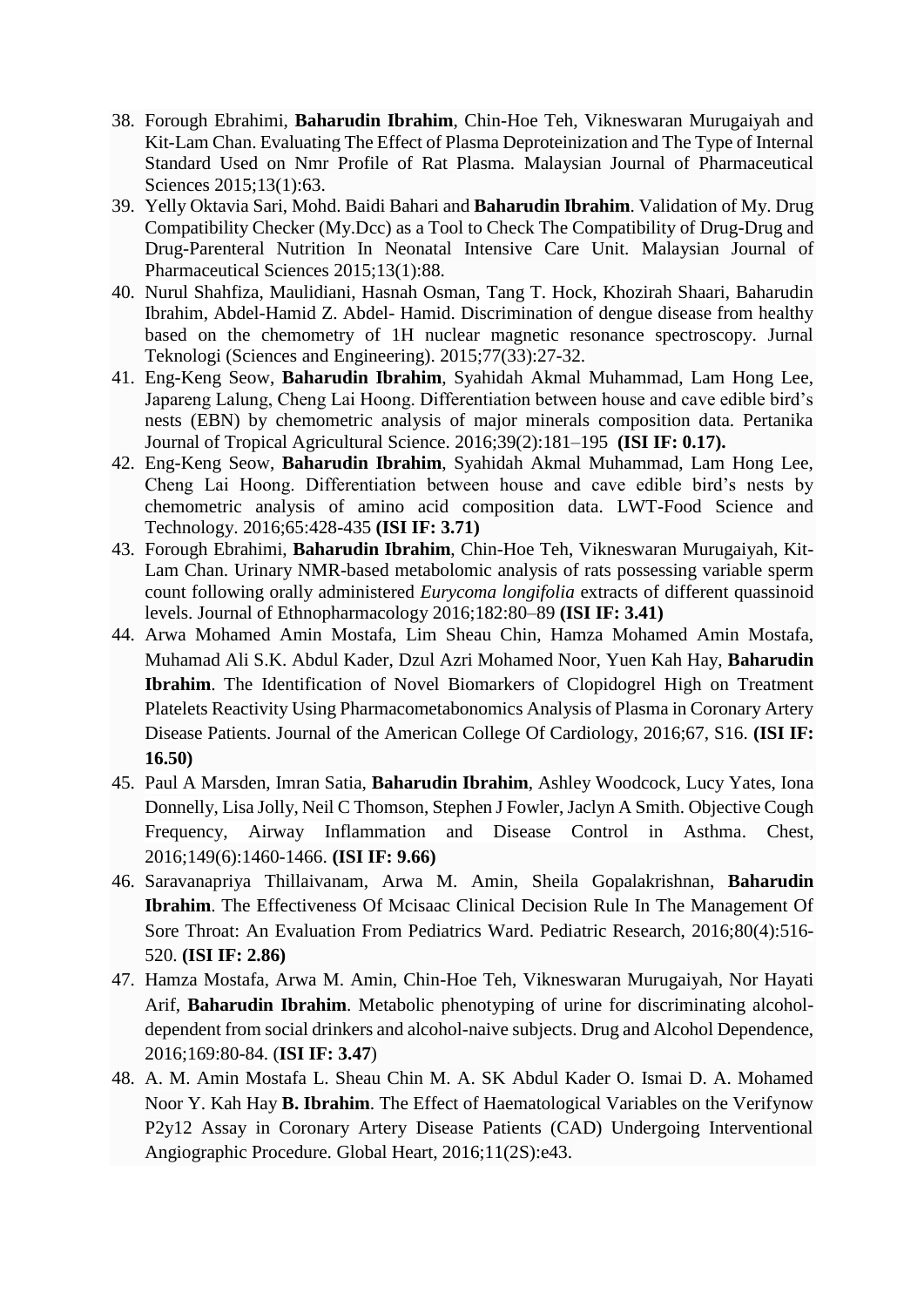- 49. A. A. Bawadikji M. A. B. S. Abdul Kader C.-H. Teh S. A. S. Sulaiman, **B. Ibrahim**. Identification of Plasma Metabolites for Patients on Warfarin With Unstable and Stable International Normalized Ratio. Global Heart, 2016;11(2S):e98.
- 50. Forough Ebrahimi, **Baharudin Ibrahim**, Chin Hoe Teh, Vikneswaran Murugaiyah, Chan Kit Lam. <sup>1</sup>HNMR Based Discriminatory Analysis of Eurycoma longifolia from Different Locations and Establishing a Profile for Primary Metabolites Identification and Quassinoids Quantification. Planta Medica, 2017;83(1-02):172-182. (**ISI IF: 2.75**)
- 51. Forough Ebrahimi, **Baharudin Ibrahim**, Chin Hoe Teh, Vikneswaran Murugaiyah, Chan Kit Lam. NMR-based plasma metabolomic discrimination for male fertility assessment of rats treated with Eurycoma longifolia extracts. Systems Biology in Reproductive Medicine, 2017;63(3):179-191 (**ISI IF: 1.20**)
- 52. Hamza Mostafa, Arwa M. Amin, Chin-Hoe Teh, Vikneswaran Murugaiyah, Nor Hayati Arif, **Baharudin Ibrahim**. Plasma metabolic biomarkers for discriminating individuals with alcohol use disorders from social drinkers and alcohol-naive subjects. Journal of Substance Abuse Treatment, 2017;77:1-5. (**ISI IF: 2.54**)
- 53. Arwa M. Amin, Lim Sheau Chin, Dzul Azri Mohamed Noor, Muhamad Ali SK Abdul Kader, Yuen Kah Hay, **Baharudin Ibrahim**. The Personalization of Clopidogrel Antiplatelet therapy: The role of Integrative Pharmacogenetics and Pharmacometabolomics. Cardiology Research and Practice, 2017;2017**(ISI IF: 2.14).**
- 54. Mostafa, Hamza; M.Amin, Arwa; Arif, Nor Hayati; Chin, Hoe Teh; Murugaiyah, Vikneswaran; **Ibrahim, Baharudin**. Nuclear magnetic resonance spectroscopy based metabolomics to identify novel biomarkers of alcohol dependence. Songklanakarin Journal of Science and Technology. 2017;39(2):153-162.
- 55. Arwa M Amin, Chin L Sheau, Noor DA Mohamed, Hamza Mostafa, Kader MASK Abdul, Hay Y Kah, **Baharudin Ibrahim**. [The effect of CYP2C19 genetic polymorphism and non](https://scholar.google.com/citations?view_op=view_citation&hl=en&user=L7fTSMsAAAAJ&sortby=pubdate&citation_for_view=L7fTSMsAAAAJ:GnPB-g6toBAC)[genetic factors on clopidogrel platelets inhibition in East Asian coronary artery disease](https://scholar.google.com/citations?view_op=view_citation&hl=en&user=L7fTSMsAAAAJ&sortby=pubdate&citation_for_view=L7fTSMsAAAAJ:GnPB-g6toBAC)  [patients.](https://scholar.google.com/citations?view_op=view_citation&hl=en&user=L7fTSMsAAAAJ&sortby=pubdate&citation_for_view=L7fTSMsAAAAJ:GnPB-g6toBAC) Thrombosis Research 158 (2017) 22–24 **(ISI IF: 3.23)**
- 56. Arwa M Amin, Lim Sheau Chin, Chin-Hoe Teh, Hamza Mostafa, Dzul Azri Mohamed Noor, Muhamad Ali SK Abdul Kader, Yuen Kah Hay, **Baharudin Ibrahim**. [1H NMR](https://scholar.google.com/citations?view_op=view_citation&hl=en&user=L7fTSMsAAAAJ&sortby=pubdate&citation_for_view=L7fTSMsAAAAJ:O3NaXMp0MMsC)  [based Pharmacometabolomics Analysis of Urine Identifies Metabolic Phenotype of](https://scholar.google.com/citations?view_op=view_citation&hl=en&user=L7fTSMsAAAAJ&sortby=pubdate&citation_for_view=L7fTSMsAAAAJ:O3NaXMp0MMsC)  [Clopidogrel High on Treatment Platelets Reactivity in Coronary Artery Disease Patients.](https://scholar.google.com/citations?view_op=view_citation&hl=en&user=L7fTSMsAAAAJ&sortby=pubdate&citation_for_view=L7fTSMsAAAAJ:O3NaXMp0MMsC) Journal of Pharmaceutical and Biomedical Analysis 146 (2017) 135–146. **(ISI IF: 3.26)**
- 57. AA Bawadikji, CH Teh, SAKMA Bin, SSA Syed, B Ibrahim. [Pharmacometabonomics](javascript:void(0))  [Technique to Identify Warfarin Response Using Nuclear Magnetic resonance](javascript:void(0))  [Spectroscopy.](javascript:void(0)) Current pharmaceutical biotechnology 2017;18(9):740-747 **(ISI IF: 2.46)**
- 58. Arwa M Amin, Chin L Sheau, Noor DA Mohamed, Hamza Mostafa, Kader MASK Abdul, Hay Y Kah, **Baharudin Ibrahim.** [Pharmacometabolomics analysis](javascript:void(0)) of plasma to [phenotype clopidogrel high on treatment platelets reactivity in coronary artery disease](javascript:void(0))  [patients.](javascript:void(0)) European Journal of Pharmaceutical Sciences 2018;117:351-361 **(ISI IF: 3.76)**
- 59. Syahidah Akmal Muhammad, Eng-Keng Seow, AK Mohd Omar, Ainolsyakira Mohd Rodhi, Hasnuri Mat Hassan, Japareng Lalung, Sze-Chi Lee, **Baharudin Ibrahim**. [Variation of δ2H, δ18O & δ13C in crude palm oil from different regions in Malaysia:](https://scholar.google.com/citations?view_op=view_citation&hl=en&user=L7fTSMsAAAAJ&sortby=pubdate&citation_for_view=L7fTSMsAAAAJ:YFjsv_pBGBYC)  [Potential of stable isotope signatures as a key traceability parameter.](https://scholar.google.com/citations?view_op=view_citation&hl=en&user=L7fTSMsAAAAJ&sortby=pubdate&citation_for_view=L7fTSMsAAAAJ:YFjsv_pBGBYC) Science and Justice 2018;58(1):59-66 **(ISI IF: 1.99)**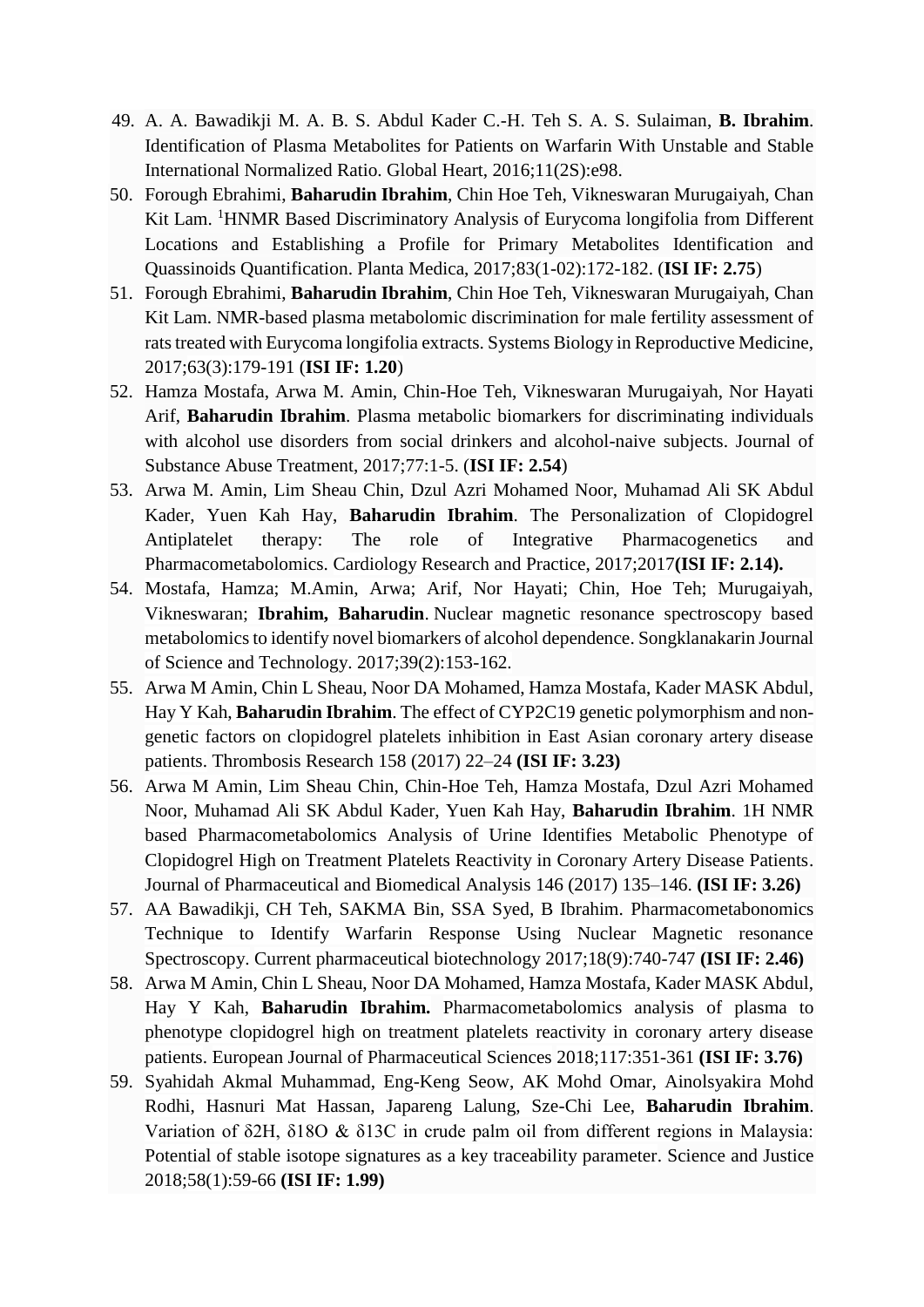- 60. Kai Lun Tang, Barbara Wimmer, Muhammad Eid Akkawi, Long Chiau Ming, **Baharudin Ibrahim**. Incidence and pattern of medication errors in a general paediatric ward in a developing nation. Research in Social and Administrative Pharmacy, 2018;14(3):317 **(ISI IF: 2.72)**
- 61. [Gam Lay Harn, Y.H. Teh, X. Y. Sim, Lee Yan Fan, Waqas Ahmad, Vikneswaran A/l](https://hcmsv3.usm.my/index.php/C_M111/ResearchPublicationDetails/MTM5NTE2)  Murugaiyah, **Baharudin Bin Ibrahim**[, Peter Greimel, Mohd Nazri Bin Ismail. Urinary](https://hcmsv3.usm.my/index.php/C_M111/ResearchPublicationDetails/MTM5NTE2)  [Protein Profile Changes in Diabetic Rats and Pre-diabetic Rats Fed with High Fat Diets.](https://hcmsv3.usm.my/index.php/C_M111/ResearchPublicationDetails/MTM5NTE2)  [Biomedical Research and Therapy,](https://hcmsv3.usm.my/index.php/C_M111/ResearchPublicationDetails/MTM5NTE2) 2019.
- 62. Ammar Ali Saleh Jaber and **Baharudin Ibrahim**. Health-related quality of life of patients with multidrug-resistant tuberculosis in Yemen: prospective study. Health and quality of life outcomes 2019; 17 (1):142 **(ISI IF: 2.32).**
- 63. [Jaya Muneswarao, Mohamed Azmi Hassali,](https://hcmsv3.usm.my/index.php/C_M111/ResearchPublicationDetails/MTQzMTU0) **Baharudin Ibrahim**, Bandana Saini, Irfhan Ali Hyder Ali and Ashutosh Kumar Verma. [It is time to change the way we manage mild](https://hcmsv3.usm.my/index.php/C_M111/ResearchPublicationDetails/MTQzMTU0)  [asthma: an update in GINA 2019, Respiratory Research 2019; 20:, 183.](https://hcmsv3.usm.my/index.php/C_M111/ResearchPublicationDetails/MTQzMTU0)
- 1. Ammar Ali Saleh Jaber and **Baharudin Ibrahim**[. Evaluation of risk factors associated](https://hcmsv3.usm.my/index.php/C_M111/ResearchPublicationDetails/MTQzMTU1)  with drug-resistant tuberculosis in Yemen: data from centres with high drug resistance, [BMC infectious diseases 2019; 19 \(1\):, 464](https://hcmsv3.usm.my/index.php/C_M111/ResearchPublicationDetails/MTQzMTU1) **(ISI IF: 2.57).**
- 64. Ammar Ali Saleh Jaber and **Baharudin Ibrahim**[. Outcome of interim multidrug-resistant](https://hcmsv3.usm.my/index.php/C_M111/ResearchPublicationDetails/MTQzMTU4)  [tuberculosis treatment in Yemen. Tropical Journal of Pharmaceutical Research 2019; 18](https://hcmsv3.usm.my/index.php/C_M111/ResearchPublicationDetails/MTQzMTU4)  [\(8\):, 1755-1762](https://hcmsv3.usm.my/index.php/C_M111/ResearchPublicationDetails/MTQzMTU4) **(ISI IF: 0.44).**
- 65. **Baharudin Ibrahim** [and Keshamalini Gopalsamy. Metabolomics to Differentiate Alcohol](https://hcmsv3.usm.my/index.php/C_M111/ResearchPublicationDetails/MTQzMTY2)  [Use Disorders From Social Drinkers and Alcohol-Naive Subjects, in \(Neuroscience of](https://hcmsv3.usm.my/index.php/C_M111/ResearchPublicationDetails/MTQzMTY2)  Alcohol - [Mechanisms and Treatment\). Academic Press London 2019; Chapter 59; 577-](https://hcmsv3.usm.my/index.php/C_M111/ResearchPublicationDetails/MTQzMTY2) [584.](https://hcmsv3.usm.my/index.php/C_M111/ResearchPublicationDetails/MTQzMTY2)
- 66. Orwa Albitar, Sabariah Noor Harun, Hadzliana Zainal, **Baharudin Ibrahim** and Siti Maisharah Sheikh Ghadzi. Population Pharmacokinetics of Clozapine: A Systematic Review. [BioMed Research International](https://www.hindawi.com/journals/bmri/) 2020;2020 **(ISI IF: 2.20).**
- 67. Abdulkader Ahmad Bawadikji, Chin-Hoe Teh, Muhamad Ali Bin Sheikh Abdul Kader, Mohamed Jahangir Bin Abdul Wahab, Syed Azhar Syed Sulaiman, **[Baharudin Ibrahim](https://hcmsv3.usm.my/index.php/C_M111/ResearchPublicationDetails/MTQzMTU3)**. [Plasma Metabolites as Predictors of Warfarin](https://hcmsv3.usm.my/index.php/C_M111/ResearchPublicationDetails/MTQzMTU3) Outcome in Atrial Fibrillation, American [Journal of Cardiovascular Drugs 2020;2](https://hcmsv3.usm.my/index.php/C_M111/ResearchPublicationDetails/MTQzMTU3)0(2):169-177 **(ISI IF: 2.58).**
- 68. Jaya Muneswarao, Mohamed Azmi Hassali, **Baharudin Ibrahim**, Bandana Saini, Irfhan Ali Hyder Ali, Anees ur Rehman, Ashutosh Kumar Verma, Atta Abbas Naqvi, Rabia Hussain[. Effectiveness of home visits in adult patients with asthma: a systematic review](https://www.sciencedirect.com/science/article/pii/S2213219820305286) of [randomized controlled trials.](https://www.sciencedirect.com/science/article/pii/S2213219820305286) The Journal of Allergy and Clinical Immunology: In Practice 2020;Epub. **(ISI IF: 7.55).**
- 69. Jaya Muneswarao, Mohamed Azmi Hassali, Baharudin Ibrahim, Bandana Saini, Atta Abbas Naqvi, Irfhan Ali Hyder Ali, Jaya Mania Rao, Anees ur Rehman, Ashutosh Kumar Verma. [Translation and validation of the Test of Adherence to Inhalers \(TAI\) questionnaire](https://www.tandfonline.com/doi/abs/10.1080/02770903.2020.1776728)  [among adult patients with asthma in Malaysia.](https://www.tandfonline.com/doi/abs/10.1080/02770903.2020.1776728) Journal of Asthma 2020;1-12 **(ISI IF: 2.08).**
- 70. M Biswas, S Rahaman, TK Biswas, **B Ibrahim**. [Effects of the ABCB1 C3435T single](https://scholar.google.com/scholar?oi=bibs&cluster=5365336482148260568&btnI=1&hl=en)  [nucleotide polymorphism on major adverse cardiovascular events in acute coronary](https://scholar.google.com/scholar?oi=bibs&cluster=5365336482148260568&btnI=1&hl=en)  [syndrome or coronary artery disease patients undergoing percutaneous coronary](https://scholar.google.com/scholar?oi=bibs&cluster=5365336482148260568&btnI=1&hl=en)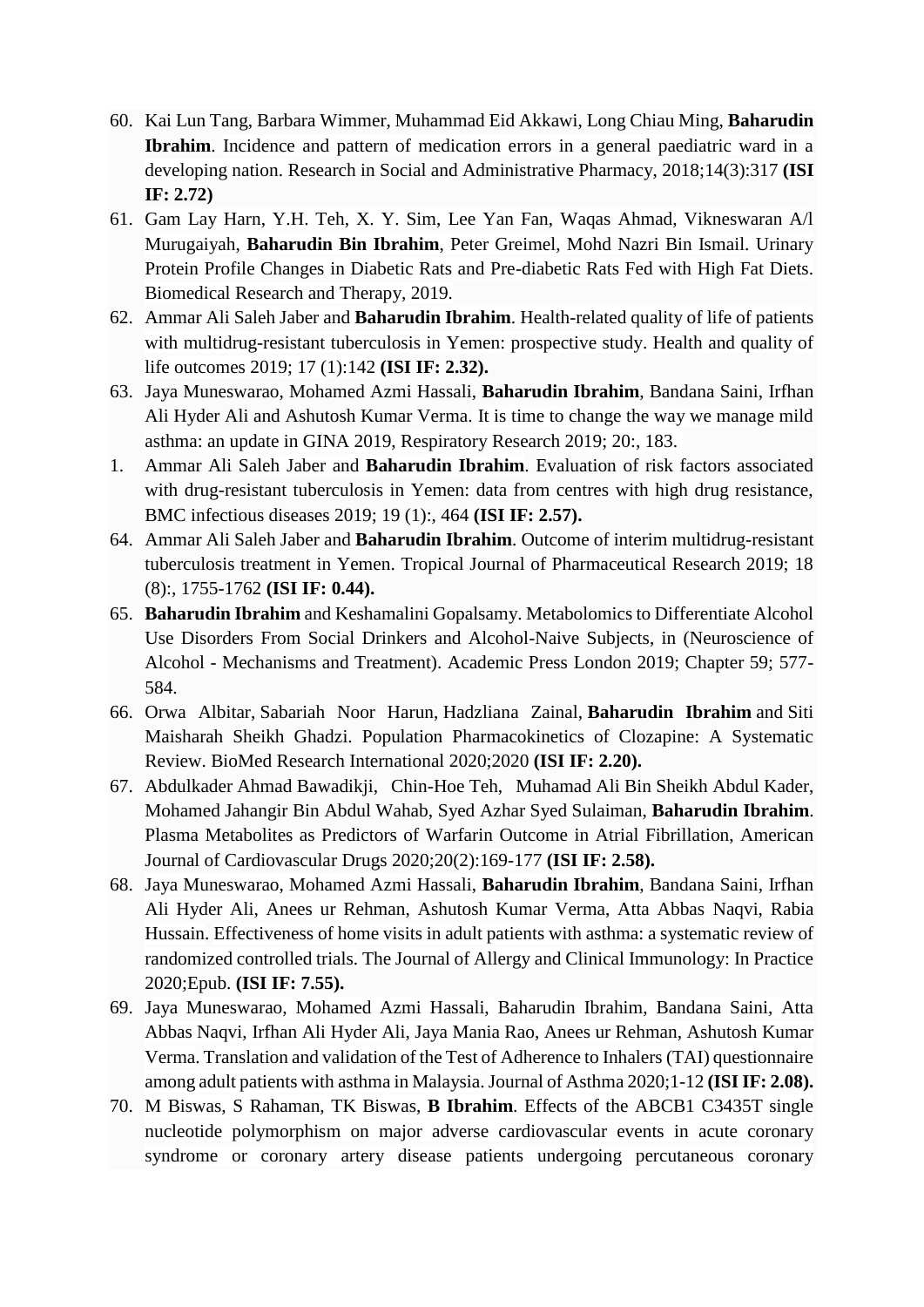[intervention and treated with clopidogrel: A systematic review](https://scholar.google.com/scholar?oi=bibs&cluster=5365336482148260568&btnI=1&hl=en) and meta-analysis. Expert Opinion on Drug Safety 2020. Epub (ISI IF: 3.38).

- 71. Yan‐Fen Lee, Xuan‐Yi Sim, Ying‐Hui Teh, Mohd Nazri Ismail, Peter Greimel, Vikneswaran Murugaiyah, **Baharudin Ibrahim**, Lay‐Harn Gam. [The effects of high‐fat](https://scholar.google.com/scholar?oi=bibs&cluster=12596928348314641399&btnI=1&hl=en)  [diet and metformin on urinary metabolites in diabetes and pre‐diabetes rat models.](https://scholar.google.com/scholar?oi=bibs&cluster=12596928348314641399&btnI=1&hl=en) Biotechnology and Applied Biochemistry 2020 Epub. (ISI IF: 1.64).
- 72. A Sha'aban, **B Ibrahim**, O Albitar, SG Mohiuddin, CG Omar, SN Harun. [Transition to](https://scholar.google.com/scholar?oi=bibs&cluster=3075802504393980344&btnI=1&hl=en)  [online teaching and learning for clerkship activities during COVID-19 in Malaysia:](https://scholar.google.com/scholar?oi=bibs&cluster=3075802504393980344&btnI=1&hl=en)  [Innovation in experiential learning or assessment.](https://scholar.google.com/scholar?oi=bibs&cluster=3075802504393980344&btnI=1&hl=en) Pharmacy Education 2020.
- 73. Xuan-Yi Sim, Waqas Ahmad, Yan-Fen Lee, Ying-Hui Teh, Vikneswaran Murugaiyah, **Baharudin Ibrahim**, Peter Greimel, Lay-Harn Gam. [Weight Gain and Adipose Tissue](https://scholar.google.com/scholar?oi=bibs&cluster=4806180548216061338&btnI=1&hl=en)  [Accumulation in Diabetic and Prediabetic Rats Fed with Palm Olein enriched High Fat](https://scholar.google.com/scholar?oi=bibs&cluster=4806180548216061338&btnI=1&hl=en)  [Diet.](https://scholar.google.com/scholar?oi=bibs&cluster=4806180548216061338&btnI=1&hl=en) Journal of Biochemistry, Microbiology and Biotechnology 2020:8(1);1-6.
- 74. Biswas, Mohitosh and Rahaman, Shawonur and Biswas, Tapash Kumar and Haque, Zahirul and **Ibrahim, Baharudin**, Effects of Sex, Age and Comorbidities on the Risk of Infection and Death Associated with COVID-19: A Meta-Analysis of 47807 Confirmed Cases (3/28/2020). Available at SSRN: <https://ssrn.com/abstract=3566146> or [http://dx.doi.org/10.2139/ssrn.3566146](https://dx.doi.org/10.2139/ssrn.3566146)

# **8. CONFERENCE PRESENTATIONS/PROCEEDINGS/ABSTRACTS**

- 1. **Baharudin I**, Noorizan A.A, Yahaya H, Jahiza H. Tifacogin: "Beneficial or Superficial" in sepsis patient?: A Case Report – USM-UNAIR First Collaborative Conference, 13-14 June 2007, Penang Malaysia.
- 2. **Baharudin I**, Mohamed Azmi A.H, Mohd Baidi B, Zahri A, Jameela Banu A.H, Norliza H. Knowledge of asthma and its management among rural adult patients attending a district hospital - USM-UNAIR First Collaborative Conference, 13-14 June 2007, Penang Malaysia.
- 3. Basanta M, **Ibrahim B**, Singh D, Douce D, Morris M, Woodcock A, Fowler SJ. Metabolic profiling of chronic lung inflammation using high accuracy mass spectrometry – Advances in Metabolic profiling, Nov 9-10, 2010, Florence, Italy.
- 4. Basanta M, **Ibrahim B**, Goshawk J, Douce D, Morris M, Woodcock A, Fowler SJ. Metabolic profiling of breath in obstructive lung disease with gas chromatography mass spectrometry – Mass Spectrometry application to the clinical lab, Feb 6-10, 2010, San Diego.
- 5. Basanta M**, Ibrahim B**, Dark P, Singh D, Woodcock A, Douce D, Morris M, Fowler SJ. Detection of impaired lung function/ infection in critical care and respiratory medicine using Gas Chromatography Time-Of-Flight Mass Spectrometry (GC-TOF). Proceedings of the 58th American Society of Mass Spectrometry Conference on Mass Spectrometry and Allied Topics. May 23-27, 2010, Utah.
- 6. F Ebrahimi, KL Chan, F Fang, P Sprenger, V Murugaiyah, CH Teh, **B Ibrahim**. Reproducibility and Stability of NMR Spectroscopy and the Method Development for Urine Metabolomic Analysis. 4th Australasian Metabolomics Symposium 2012, Shah Alam, Malaysia.
- 7. **B Ibrahim**, M Nilsson, SJ Fowler. Partial least square-discriminant analysis and Youden Index for metabolomic analysis of NMR spectra of exhaled breath condensate of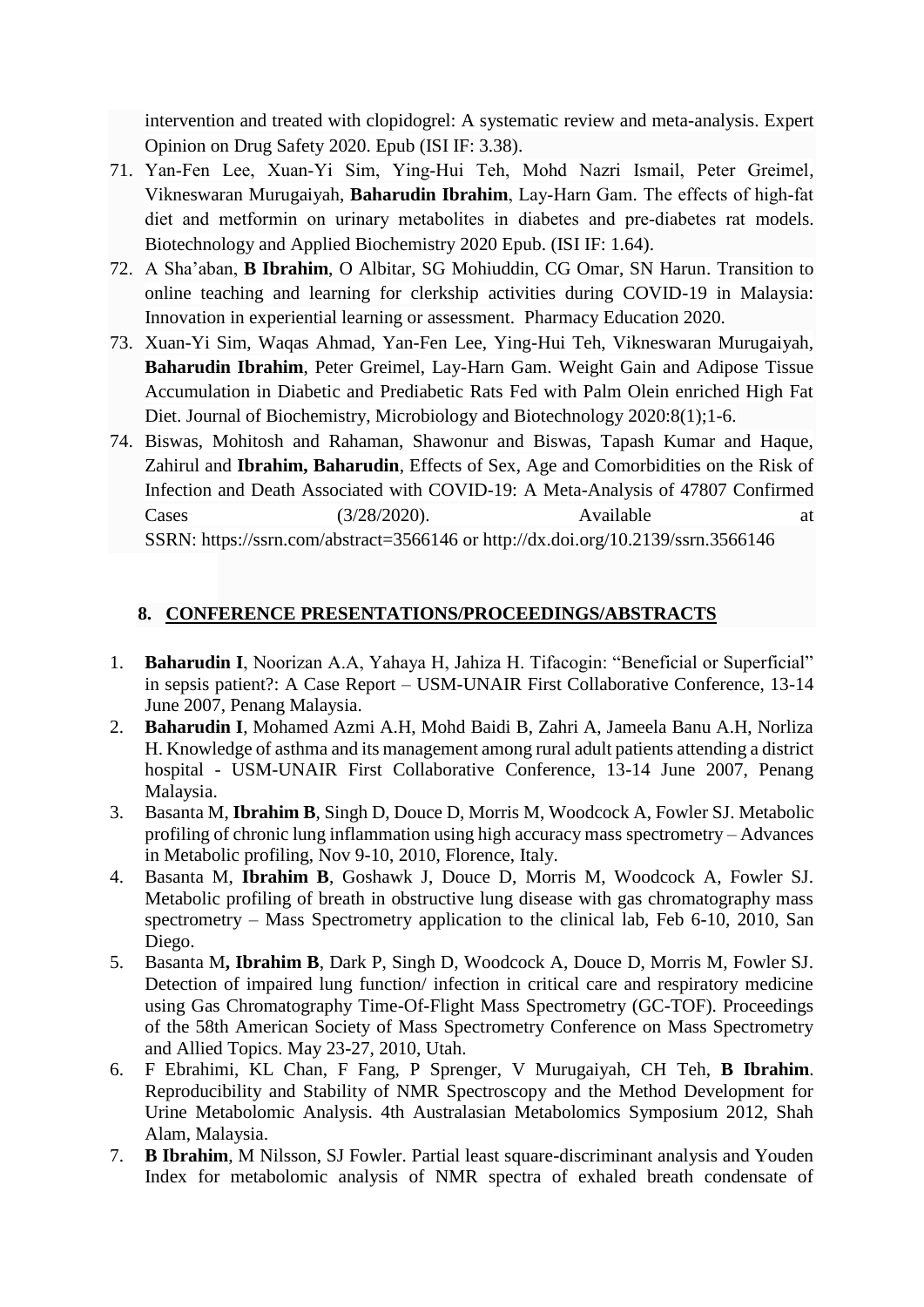asthmatics and healthy controls. 4th Australasian Metabolomics Symposium 2012, Shah Alam, Malaysia.

- 8. **B Ibrahim**. Metabolomics of Exhaled Breath to Identify Potential Biomarkers for Diagnosing and Phenotyping Inflammatory Lung Diseases. BIT's 3rd Annual World Congress of Biomarkers 2012, Guangzhou, China.
- 9. **B Ibrahim**. Personalised Medicine: Introduction of genomics, proteomics and metabolomics in novel drug development and therapy. Proceedings of 2nd International Conference and Exhibition on Pharmaceutical Regulatory Affairs 2012;1(4).
- 10. F. Ebrahimi, **B. Ibrahim**, C.H. Teh, and K.L. Chan. Metabolomic analysis of *Eurycoma longifolia* Jack roots by 1H-NMR spectroscopy. Proceedings International Conference on Natural Products 2013:4, Shah Alam, Malaysia.
- 11. Forough Ebrahimi, **Baharudin Ibrahim**, Chin Hoe Teh, Vikneswaran Murugaiyah, Chan Kit Lam. Association of urine metabolites with sperm count of rats treated with Eurycoma longifolia extracts. The 5th International Conference on Natural Products for Health and Beauty, 6-8 May 2014, Phuket, Thailand.
- 12. F. Ebrahimi, **B. Ibrahim**, C.H. Teh, V. Murugaiyah and K.L. Chan. Qualitative and Quantitative Analysis of Quassinoids in Eurycoma Longifolia Extracts Using NMR-Based Metabolomics. International Conference on Natural Products 2014, Putrajaya, Malaysia.
- 13. Ali Y. Nori, Muhamad S. A. K. Ali, **Baharudin Ibrahim**, Rahmat Awang, M. Azmi Hassali. Modifying the Morisky Medication Adherence Scale (MMAS) to Assess the Overall Adherence to Polypharmacy Regimen of Cardiac Patients. World Congress of Cardiology 2014, Melbourne, Australia.
- 14. A. Nori, **B. Ibrahim**, M.A. Ahmad Hassali, R. Awang, M.A. Sheikh Abdul Kader. Is Erectile Dysfunction Associated With Medication Non-Adherence In Ischemic Heart Disease Secondary Prevention? 14th Asian Conference on Clinical Pharmacy, 31st October to 3rd November 2014, Terengganu, Malaysia.
- 15. S P Thillaivanam, **B Ibrahim**, S Gopalakrishnan. [An Evaluation on the Effectiveness of](http://mjpch.com/index.php/mjpch/article/view/286)  [the Mcisaac Scoring Rules in the Management of Children Diagnosed With Sore Throat](http://mjpch.com/index.php/mjpch/article/view/286)  [in Paediatric General Ward, Hospital Kulim.](http://mjpch.com/index.php/mjpch/article/view/286) 14th Asian Conference on Clinical Pharmacy, 31st October to 3rd November 2014, Terengganu, Malaysia.
- 16. Hamza Mohamed Amin Mostafa, Arwa Mohamed Amin Mostafa, Nor Hayati Arif, Chin-Hoe Teh, Vikneswaran Murugaiyah, **Baharudin Ibrahim**. Identification of Alcohol-Dependence Biomarkers in plasma by using Metabolomics Analysis. 14th Asian Conference on Clinical Pharmacy, 31st October to 3rd November 2014, Terengganu, Malaysia.
- 17. S P Thillaivanam, **B Ibrahim**, S Gopalakrishnan. [An Evaluation on the Effectiveness of](http://mjpch.com/index.php/mjpch/article/view/286)  [the Mcisaac Scoring Rules in the Management of Children Diagnosed With Sore Throat](http://mjpch.com/index.php/mjpch/article/view/286)  [in Paediatric General Ward, Hospital Kulim.](http://mjpch.com/index.php/mjpch/article/view/286) 8th National Pharmacy R&D Conference 2014, Shah Alam, Malaysia.
- 18. Eng-Keng Seow, **Baharudin Ibrahim,** Syahidah Akmal Muhammad Muhammad, Lam Hong Lee and Lai-Hoong Cheng. Major Minerals Profile Of House-Farmed And Cave-Harvested Edible Bird Nests. The 2nd International Conference on Agriculture and Agro-Industry 2014 (ICAAI2014), 20-21 November 2014, Chiang Rai, Thailand.
- 19. **B Ibrahim**. Personalizing drug treatment using pharmacometabonomic approach. Proceedings of 3rd International Conference and Exhibition on Metabolomics & Systems Biology 2014;4(2).
- 20. Eng-Keng Seow, Syahidah Akmal Muhammad, Baharudin Ibrahim, Lam Hong Lee, Ainolsyakira Mohd Rodhi And Lai-Hoong Cheng. Determination Of Origin Of Edible Bird's Nest By Stable Isotopes And Minerals Analysis. Proceedings Of The 4th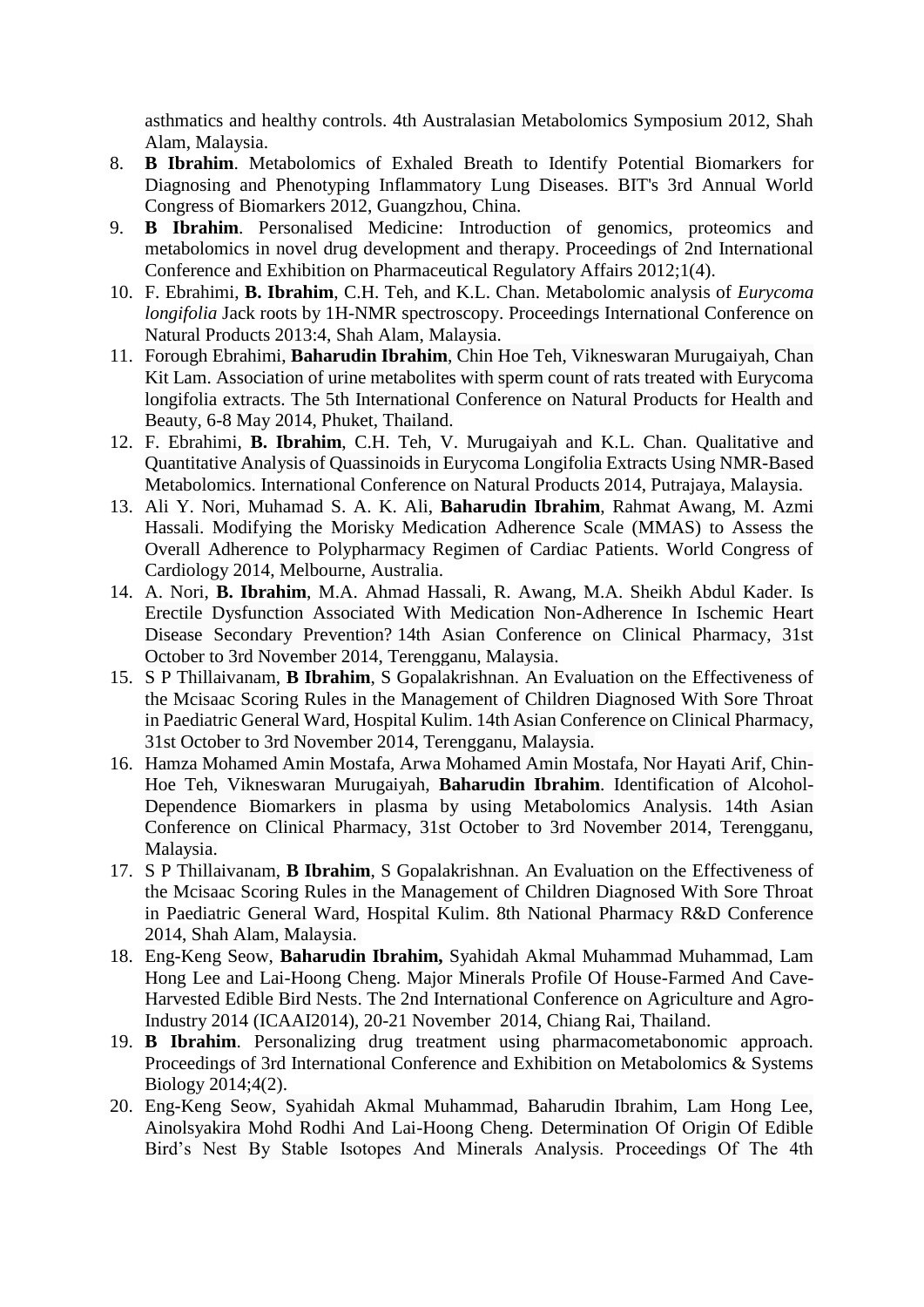International Conference On Environmental Research And Technology 2015 (ICERT 2015), 27- 29 May 2015 at PARKROYAL Resort, Penang, Malaysia.

- 21. Baharudin Ibrahim and Arwa Mohamed Amin Mostafa. Asthma and Metabolic Syndrome -Where is The Link? Proceeding International Seminar Metabolic Syndrome: Now and Future Trend, 13 August 2016, Jakarta, Indonesia.
- 22. Fatimatuzzahra' Abd. Aziz, **Baharudin Ibrahim**, Vikneswaran Murugaiyah. Histopathologic Changes in Proximal Tubules from Male Sprague Dawley Rats Treated with Gentamicin: A Preliminary Data. International Conference on Pharmacy Education and Practice 2016 (ICPEP 2016). 29th January to 31st January 2016, Penang, Malaysia.
- 23. Hadzliana Binti Zainal, Abu Bakar Sha'Aban, **Baharudin Bin Ibrahim**. Predicting Aspirin Efficacy And Toxicity Based on Pharmacometabonomics Approach, Annual International Conference on Pharmacology and Pharmaceutical Sciences 2017, Singapore.
- 24. Forough Ebrahimi, **Baharudin Ibrahim**, Chin-Hoe Teh, Vikneswaran Murugaiyah, Kit-Lam Chan. NMR-BASED METABOLOMIC APPROACH FOR THE DISCRIMINATION OF PLASMA SAMPLES FROM RATS ADMINISTERED WITH A QUASSINOID-RICH FRACTION OF EURYCOMA LONGIFOLIA (TONGKAT ALI). 29/01/2016 - [31/01/2016. International Conference on Pharmacy Education and](https://hcmsv3.usm.my/index.php/C_proceeding/vwDetailPembentangan/MjkzNzY=)  [Practice 2016 \(ICPEP 2016\), Penang, Malaysia \(International\).](https://hcmsv3.usm.my/index.php/C_proceeding/vwDetailPembentangan/MjkzNzY=)
- 25. Sha'aban A, Zainal H, Khalil NA and **Ibrahim B**. [PERSONALISATION OF ASPIRIN](https://hcmsv3.usm.my/index.php/C_proceeding/vwDetailPembentangan/Mzg3Mzc=)  [THERAPY: A FOCUS ON GASTRIC TOXICITY, 03/11/2017 -](https://hcmsv3.usm.my/index.php/C_proceeding/vwDetailPembentangan/Mzg3Mzc=) 05/11/2017, MPS-PSC [2017, Penang, Malaysia \(International\).](https://hcmsv3.usm.my/index.php/C_proceeding/vwDetailPembentangan/Mzg3Mzc=)
- 26. Sim XY, **Ibrahim B**, Murugaiyah V, Greimel P, Gam LH. [THE EFFECT OF HIGH FAT](https://hcmsv3.usm.my/index.php/C_proceeding/vwDetailPembentangan/Mzg3Mzg=)  [DIET INTAKE ON BLOOD GLUCOSE LEVEL OF PREDIABETIC AND TYPE 2](https://hcmsv3.usm.my/index.php/C_proceeding/vwDetailPembentangan/Mzg3Mzg=)  DIABETIC RATS, 03/11/2017 - [05/11/2017, MPS-PSC 2017, Penang, Malaysia](https://hcmsv3.usm.my/index.php/C_proceeding/vwDetailPembentangan/Mzg3Mzg=)  [\(International\).](https://hcmsv3.usm.my/index.php/C_proceeding/vwDetailPembentangan/Mzg3Mzg=)
- 27. Brian Tan Peng Han, Gina Koay Wan Lee, Wong Lee Fung, **Baharudin Ibrahim**. [Pharmacist Reaching to Indigenous: A Healthcare Outreach Programme, 11/11/2017 -](https://hcmsv3.usm.my/index.php/C_proceeding/vwDetailPembentangan/Mzg3NDA=) [13/11/2017, Asian Young Pharmacist Group Leadership Summit 2017, Kuala Lumpur,](https://hcmsv3.usm.my/index.php/C_proceeding/vwDetailPembentangan/Mzg3NDA=)  [Malaysia \(International\).](https://hcmsv3.usm.my/index.php/C_proceeding/vwDetailPembentangan/Mzg3NDA=)
- 28. **Baharudin Ibrahim.** [METABOLOMICS ANALYSIS OF BLOOD AND URINE](https://hcmsv3.usm.my/index.php/C_proceeding/vwDetailPembentangan/NTQyNjQ=) TO [IDENTIFY ALCOHOL-DEPENDENCE BIOMARKERS, 26/02/2018 -](https://hcmsv3.usm.my/index.php/C_proceeding/vwDetailPembentangan/NTQyNjQ=) 28/02/2018, [International Conference on Metabolomics-ICOM 2018, Bangkok, Thailand](https://hcmsv3.usm.my/index.php/C_proceeding/vwDetailPembentangan/NTQyNjQ=)  [\(International\).](https://hcmsv3.usm.my/index.php/C_proceeding/vwDetailPembentangan/NTQyNjQ=)
- 29. **Baharudin Ibrahim.** [The future of personalizing medicine, 04/10/2018 -](https://hcmsv3.usm.my/index.php/C_proceeding/vwDetailPembentangan/NTQyNjY=) 06/10/2018. The [2nd International Conference on Pharmaceutical Research & Practice, Indonesia](https://hcmsv3.usm.my/index.php/C_proceeding/vwDetailPembentangan/NTQyNjY=)  [\(International\).](https://hcmsv3.usm.my/index.php/C_proceeding/vwDetailPembentangan/NTQyNjY=)
- 30. **Baharudin Ibrahim.** [Personalised medicine and pharmacometabonomics,05/02/2018 -](https://hcmsv3.usm.my/index.php/C_proceeding/vwDetailPembentangan/NTQyNjc=) [09/02/2018. Regional Conference to Promote Safe and Secure Science in the Middle East,](https://hcmsv3.usm.my/index.php/C_proceeding/vwDetailPembentangan/NTQyNjc=)  [South and Southeast Asia, Selangor, Malaysia \(International\).](https://hcmsv3.usm.my/index.php/C_proceeding/vwDetailPembentangan/NTQyNjc=)
- 31. Jyh Voo, **Ibrahim B**, Fm Moy, Yahaya Z. [Patients' Vaccine Knowledge, Awareness, and](https://hcmsv3.usm.my/index.php/C_proceeding/vwDetailPembentangan/NTQyNjM=)  [Hesitancy in Relation to Childhood Immunization Status](https://hcmsv3.usm.my/index.php/C_proceeding/vwDetailPembentangan/NTQyNjM=) in Sandakan, Sabah, 01/08/2018 - [04/08/2018. 21st Family Medicine Scientific Conference 2018, Ipoh, Perak \(National\)](https://hcmsv3.usm.my/index.php/C_proceeding/vwDetailPembentangan/NTQyNjM=)
- 32. J. Muneswarao, M.A. Ahmad Hassali, **B. Ibrahim**, B. Saini, I.A Hyder Ali And A. Ur Rehman. [Home Visits for Adult Patients with Asthma? A Systematic Review](https://hcmsv3.usm.my/index.php/C_proceeding/vwDetailPembentangan/NTY3MDE=) of [Randomized Controlled Trials, 21/10/2019 -](https://hcmsv3.usm.my/index.php/C_proceeding/vwDetailPembentangan/NTY3MDE=) 23/10/2019. Chest Congress 2019, New [Orleans, Louisiana, Usa \(International\).](https://hcmsv3.usm.my/index.php/C_proceeding/vwDetailPembentangan/NTY3MDE=)
- 33. Y.H. Voo, **B. Ibrahim**, M.A. Hassali, F.M. Moy. Vaccine Knowledge, Awareness and Hesitancy among Malaysian Parents Attending Health Clinics in Sandakan, Sabah, 15/09/2019 - 18/09/2019, 13th vaccine congress, bangkok, thailand (international).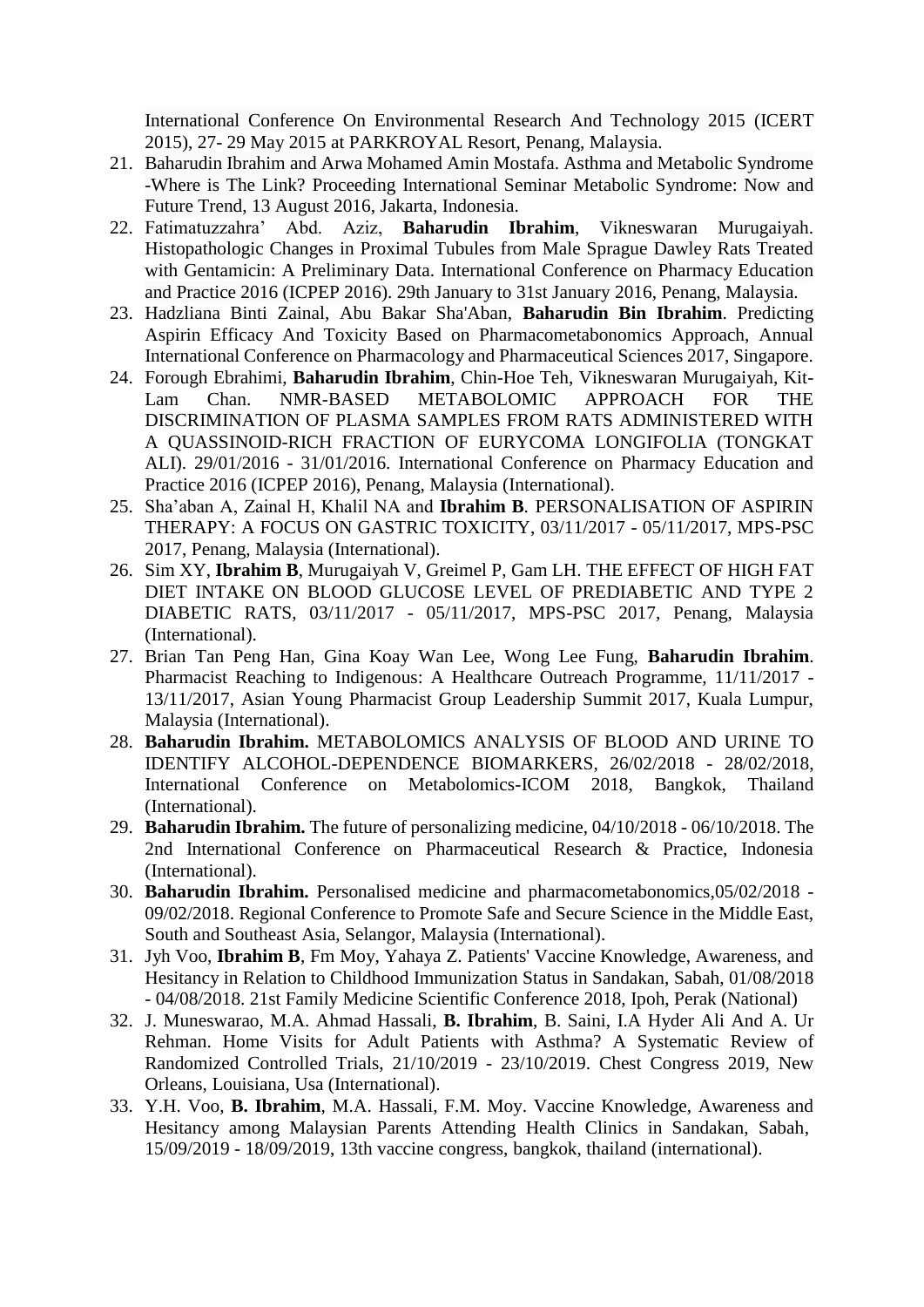## **9. TEACHING PUBLICATIONS**

## **(a) Books**

- 1. Ali Yousif Nori, Rahmat Awang, Maizura Omar, Muhamad Ali Bin Sheikh Abdul Kader, Omar bin Ismail, **Baharudin Ibrahim**, Mohamed Azmi Ahmad Hassali. 2013. Identification chart for cardiovascular and diabetes medications in malaysian hospitals. School of Pharmaceutical Sciences, USM. ISBN 978-967-11964-3-4.
- 2. Mohamed Azmi Ahmad Hassali, Asrul Akmal Shafie, **Baharudin Ibrahim**, Fahad Saleem, Ho Rhu Yann, Muhammad Sharrieffuddin Mohd. Jaki. 2014. Pengurusan ubat-ubatan untuk hipertensi. School of Pharmaceutical Sciences, USM. ISBN 978-967-13162-0-7.
- 3. Mohamed Azmi Ahmad Hassali, Asrul Akmal Shafie, **Baharudin Ibrahim**, Fahad Saleem, Lim Ching Jou, Ho Rhu Yann, Muhammad Sharrieffuddin Mohd. Jaki. 2015. Penjagaan diri bagi pesakit hipertensi. School of Pharmaceutical Sciences, USM. 20 pages. ISBN 978- 967-11964-9-6.
- 4. **Baharudin Ibrahim** [and Keshamalini Gopalsamy. 2019. Metabolomics to Differentiate](https://hcmsv3.usm.my/index.php/C_M111/ResearchPublicationDetails/MTQzMTY2)  [Alcohol Use Disorders From Social Drinkers and Alcohol-Naive Subjects, in \(Neuroscience](https://hcmsv3.usm.my/index.php/C_M111/ResearchPublicationDetails/MTQzMTY2)  of Alcohol - [Mechanisms and Treatment\). Academic Press London. Chapter 59; 577-584.](https://hcmsv3.usm.my/index.php/C_M111/ResearchPublicationDetails/MTQzMTY2)
- 5. **Baharudin Ibrahim** and Keshamalini Gopalsamy. 2019. Applications of NMR Spectroscopy in Medical Diagnosis. Bentham Science Publishers. Chapter 4; 61-80.

### **(b) Teaching Modules**

- 1. Manual for pediatric clerkship (Undergraduate) Discipline of clinical pharmacy, USM.
- 2. Manual for pediatric clerkship (Postgraduate) Discipline of clinical pharmacy, USM.
- 3. Parental nutrition and aseptic dispensing clerkship (4th year) Discipline of Clinical Pharmacy, USM.
- 4. Case Book FAR 454.3 Applied Therapeutic II Discipline of Clinical Pharmacy, USM.
- 5. Parental nutrition and aseptic dispensing clerkship (3rd year) Discipline of Clinical Pharmacy, USM.
- 6. Instructor's manual Hospital Pharmacy Practice FAR 455 Discipline of Clinical Pharmacy, USM.
- 7. Instructor's manual Hospital Pharmacy Practice FAR 454 Discipline of Clinical Pharmacy, USM.
- 8. Instructor's manual Clinical Pharmacy Practice FCP 558 Discipline of Clinical Pharmacy, USM.
- 9. Instructor's manual Biostatistics and Research Methodology FCP 559 Discipline of Clinical Pharmacy, USM.
- 10. SMOFlipid 20%. Parenteral Nutrition Products Module Discipline of Clinical Pharmacy, USM.
- 11. NephrAmine 5.4%. Parenteral Nutrition Products Module Discipline of Clinical Pharmacy, USM.
- 12. CLINOLEIC 20%. Parenteral Nutrition Products Module Discipline of Clinical Pharmacy, USM.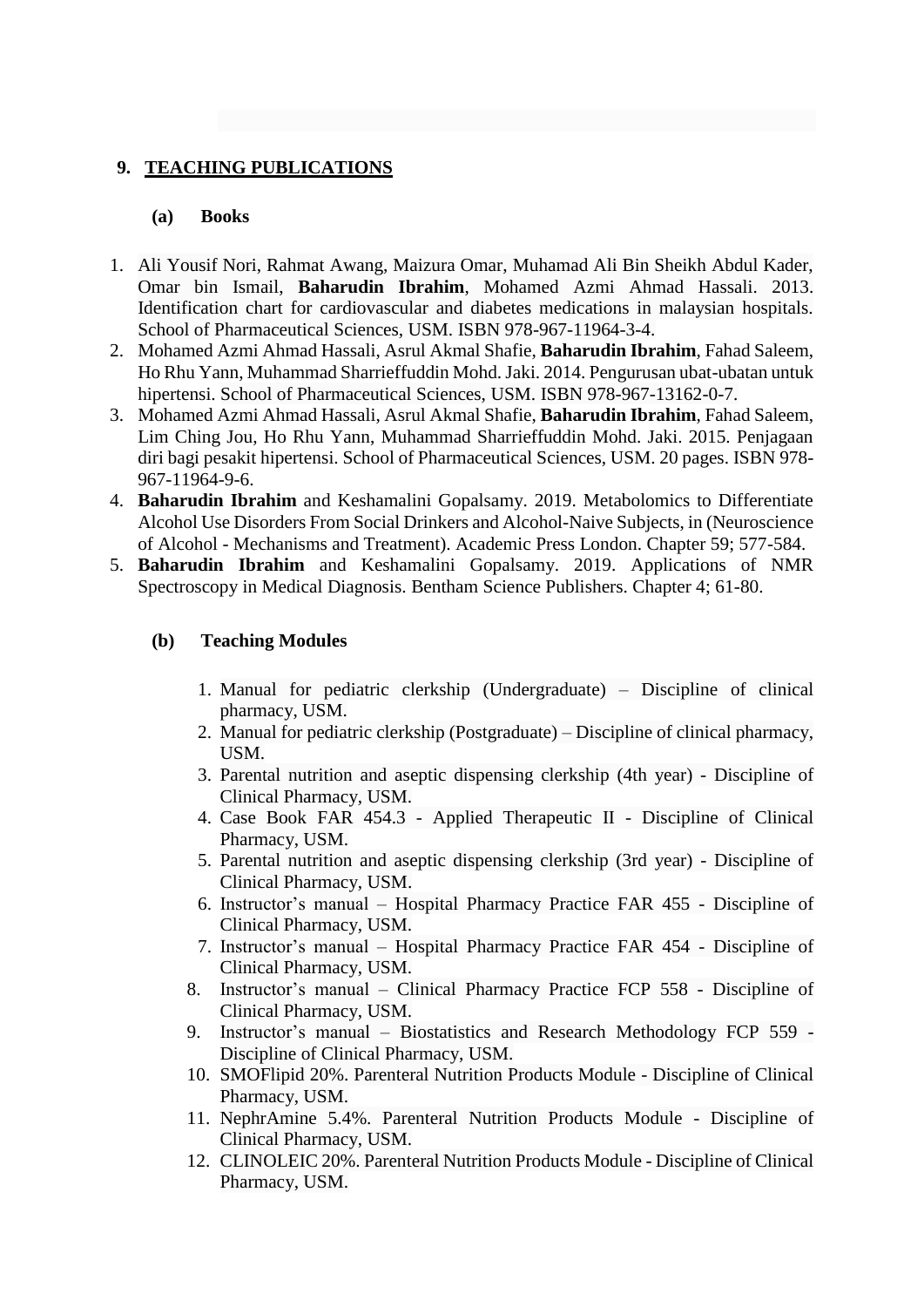- 13. INTRALIPID 10%. Parenteral Nutrition Products Module Discipline of Clinical Pharmacy, USM.
- 14. AMINOPLASMA 10%. Parenteral Nutrition Products Module Discipline of Clinical Pharmacy, USM.
- 15. LIPIDEM. Parenteral Nutrition Products Module Discipline of Clinical Pharmacy, USM.
- 16. LIPOSYN 11. Parenteral Nutrition Products Module Discipline of Clinical Pharmacy, USM.
- 17. HepatAmine 8%. Parenteral Nutrition Products Module Discipline of Clinical Pharmacy, USM.
- 18. PROCALAMINE. Parenteral Nutrition Products Module Discipline of Clinical Pharmacy, USM.
- 19. NUTRIFLEX OMEGA. Parenteral Nutrition Products Module Discipline of Clinical Pharmacy, USM.
- 20. Diabetes. **Baharudin Ibrahim**. School of Pharmaceutical Sciences, USM.
- 21. Scabies. **Baharudin Ibrahim**. School of Pharmaceutical Sciences, USM.
- 22. Parkinson's disease. **Baharudin Ibrahim**. School of Pharmaceutical Sciences, USM.
- 23. Tuberculosis. **Baharudin Ibrahim**. School of Pharmaceutical Sciences, USM.
- 24. Human Immunodeficiency virus (HIV). **Baharudin Ibrahim**. School of Pharmaceutical Sciences, USM.
- 25. Alzheimer's disease. **Baharudin Ibrahim**. School of Pharmaceutical Sciences, USM.
- 26. Angina. **Baharudin Ibrahim**. School of Pharmaceutical Sciences, USM.
- 27. Chronic Kidney Disease. **Baharudin Ibrahim**. School of Pharmaceutical Sciences, USM.
- 28. Pharmacogenomics Clerkship Manual, 2016/2017. Discipline of Clinical Pharmacy, USM.
- 29. Modules for PharmCare Internship (PCI) & Dissertation 2016/2017. Discipline of Clinical Pharmacy, USM.
- 30. MClinPharm student guide (2016-17). Discipline of Clinical Pharmacy, USM.
- 31. MClinPharm clerkship logbook 2016/2017. Discipline of Clinical Pharmacy, USM.

#### **10. ACHIEVEMENTS/AWARDS/RECOGNITIONS**

#### **(a) Fellowship**

- 1. Research Fellow. Medicines Evaluation Unit Ltd. The Langley Building, Wythenshawe Hospital, Manchester M23 9QZ. 2008-2011.
- 2. Felo Academic Staff Training Scheme (ASTS) USM. Master. Universiti Sains Malaysia. 2006-2008.
- 3. Felo Academic Staff Training Scheme (ASTS) USM. PhD. University of Manchester. 2007-2010.

#### **(b) Academic awards**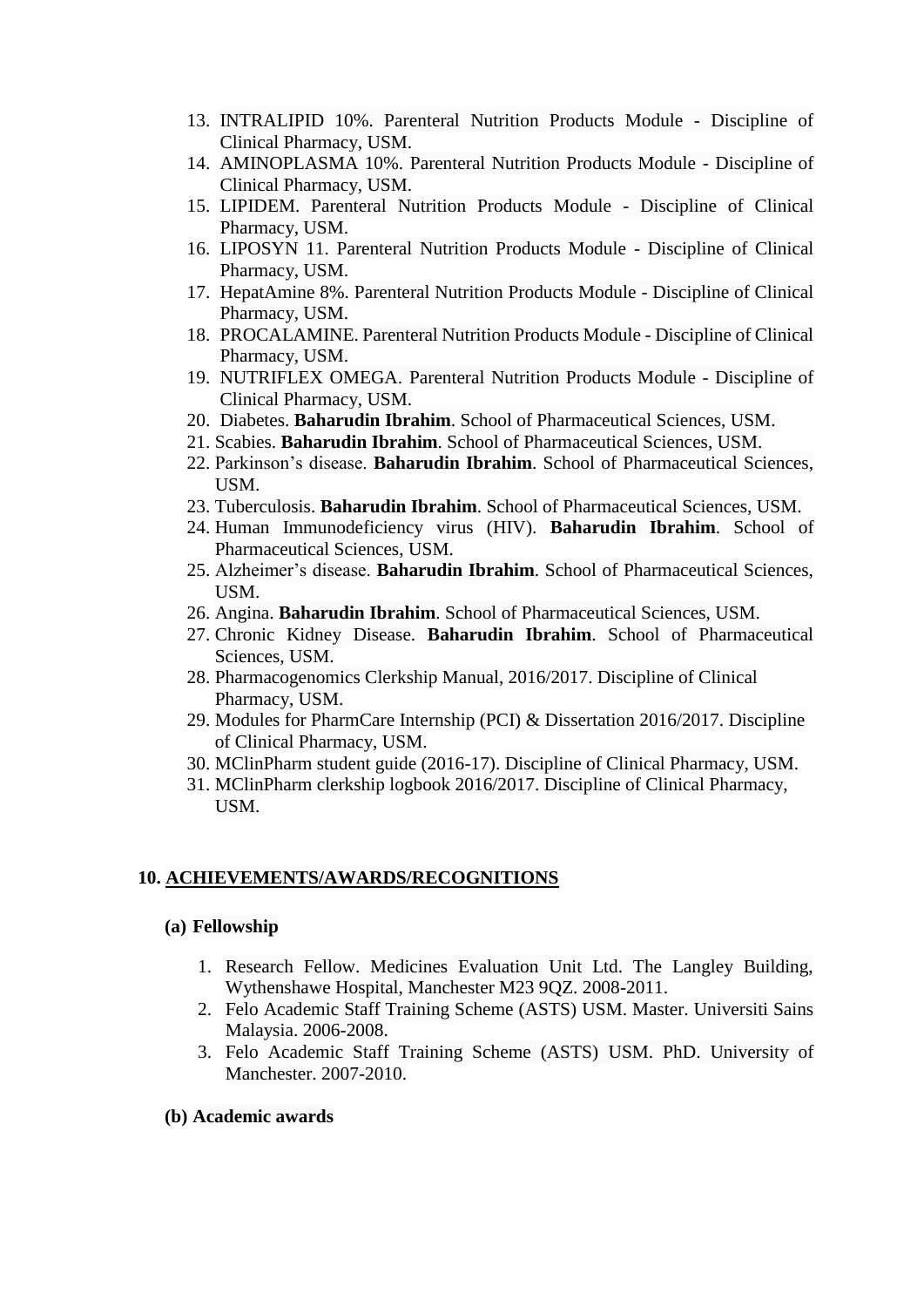- 1. Book Prize. Best Final Year Student in Clinical Pharmacy Field. 2006/2007. Merck Sharp & Dohme. Malaysia.
- 2. International Trainee Travel Award, Allergy, Immunology and Inflammation Assembly. 2010. American Thoracic Society. San Antonio, USA.
- 3. International Trainee Travel Award, Clinical Problems Assembly. 2010. American Thoracic Society. San Antonio, USA.
- 4. Best Oral Presenter Award  $(1<sup>st</sup>$  place). 2012. 4th Australasian Metabolomics Symposium 2012. Malaysia.
- 5. Best poster award (3rd place). Forough Ebrahimi. 2012. 4th Australasian Metabolomics Symposium 2012. Malaysia.
- 6. Best poster award (1st place). Forough Ebrahimi. International Conference on Natural Products (ICNP 2013), Malaysia.
- 7. Anugerah Sanggar Sanjung. Journal Publication Category. 2013. Universiti Sains Malaysia. Malaysia.
- 8. Best oral presentation award (3rd place). Saravanapriya Thillaivanam. 8<sup>th</sup> National Pharmacy Research and Development Conference. 2014. Shah Alam, Malaysia. National.
- 9. Ubon Ratchathani Exchange Program 2014. Ubon Ratchathani University (UBU). Thailand. International.
- 10. Excellent Service Award. 2014. Universiti Sains Malaysia. Malaysia.
- 11. Best Poster Presenter Award (1st runner up). Hamza Mostafa. International Conference on Pharmacy Education and Practice 2016 (ICPEP 2016). Penang, Malaysia. International.
- 12. Anugerah Sanggar Sanjung. Journal Publication Category. 2017. Universiti Sains Malaysia. Malaysia.
- 13. YSN-ASM member. 2017. Academy Science of Malaysia. Malaysia.
- 14. Associate professor. 2017. Universiti Sains Malaysia. Malaysia.
- 15. Best poster presentation (1st runner up). 2017. Pharmacist Reaching to Indigenous: A Healthcare Outreach Programme, Asian Young Pharmacist Group Leadership Summit 2017. International.
- 16. Judge for oral presentation, MPS PSC conference. 2017. Universiti Sains Malaysia. International.
- 17. Judge for poster presentation, MPS PSC conference 2017. Universiti Sains Malaysia. International.
- 18. Judge for MyPSA National Pharmacy Quiz. 2017. Penang, Malaysia.
- 19. [Bentham Ambassador, Bentham Science Publisher, Amerika Syarikat , 2019](https://hcmsv3.usm.my/index.php/C_Recognition/vwDetailSanjungan/162422)  [\(International\).](https://hcmsv3.usm.my/index.php/C_Recognition/vwDetailSanjungan/162422)
- 20. Anugerah Sanggar Sanjung. Journal Publication Category. 2019. Universiti Sains Malaysia. Malaysia.
- 21. Anugerah Hadiah Sanjungan. Journal Publication Category. 2019. Universiti Sains Malaysia. Malaysia.
- 22. [Tokoh Alumni USM, 2019.](https://hcmsv3.usm.my/index.php/C_Recognition/vwDetailSanjungan/162426)

### **(c) Academic Assessor**

- 1. Clinical Pharmacy Master Program Taif University. Program Assessor. 2013.
- 2. Penemuduga Luar Latihan Temuduga Pelajar-Pelajar Tingkatan 5. Technical Assessor. 2012.
- 3. Penilai kertas cadangan penyelidikan pelajar siswazah. 2014.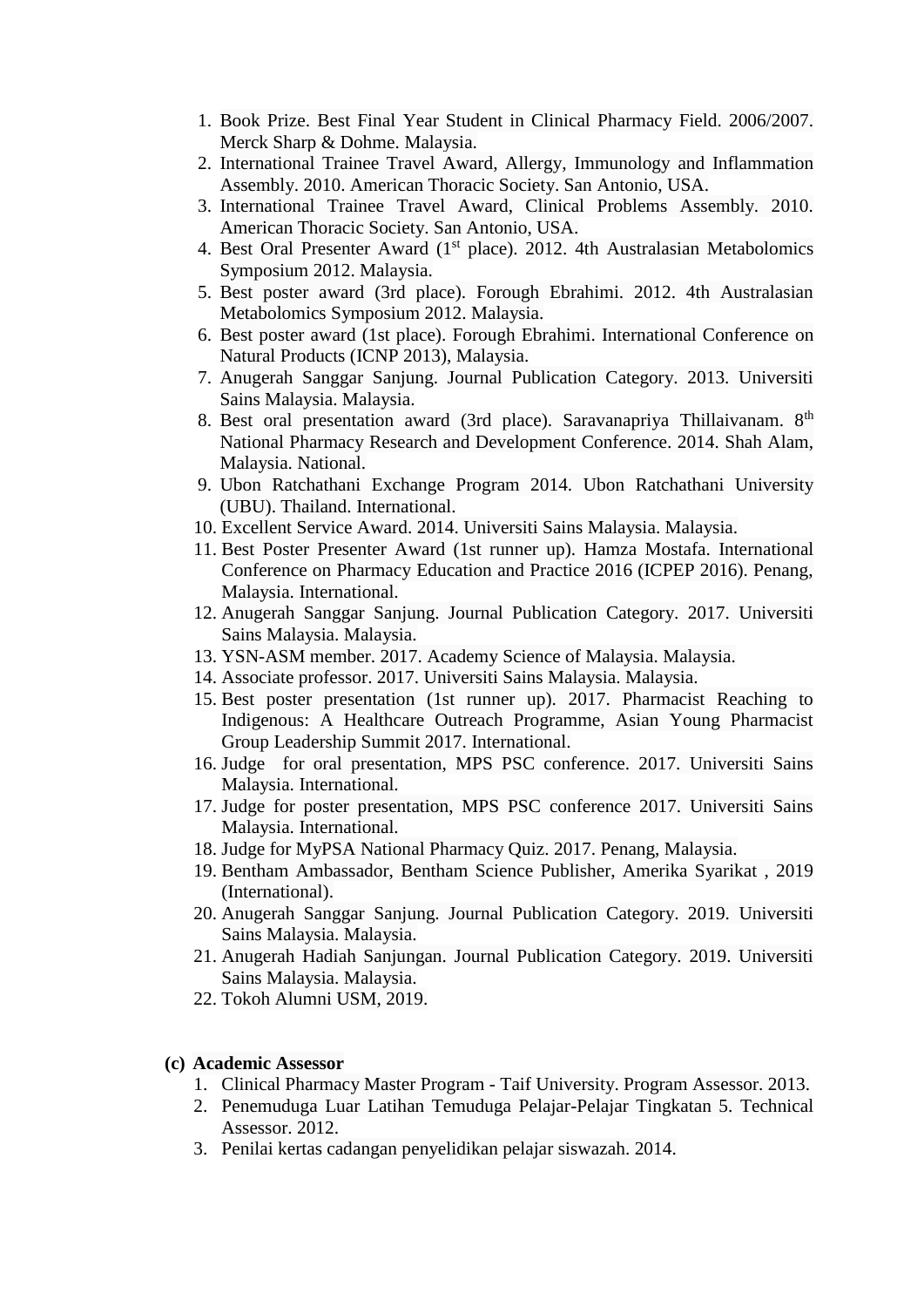- 4. Judge for best poster presentation. 1st national conference on quality use of medicine 2013.
- 5. Judge. Best research. Seminar Research & Development Farmasi Negeri Kedah 2013.
- 6. External Examiner for evaluating MSc. Medical Biochemistry postgraduates in Faculty of Medicine, AIMST University. 2015.
- 7. Judge for best poster presentation. Asian Conference on Clinical Pharmacy 2015. Bangkok, Thailand
- 8. External Examiner Bachelor of Pharmacy (Hons) Programme. SEGI University. Sept 2015 – Aug 2019.
- 9. Penilai Kertas Cadangan Penyelidikan pelajar siswazah. 2016.
- 10. Judge for MYPSA National Pharmacy Quiz 2017, Penang.
- 11. [Panel Penilai Geran Bridging, 2018, USM \(University\).](https://hcmsv3.usm.my/index.php/C_Recognition/vwDetailSanjungan/148807/RCG)
- 12. [Panel penilai geran RUI, 2018, USM \(University\).](https://hcmsv3.usm.my/index.php/C_Recognition/vwDetailSanjungan/148808/RCG)
- 13. [Judge for oral and poster presentation, IDDTM 2018 \(International\).](https://hcmsv3.usm.my/index.php/C_Recognition/vwDetailSanjungan/148823/RCG)
- 14. [Chair of oral session. IDDTM conference 2018, \(International\).](https://hcmsv3.usm.my/index.php/C_Recognition/vwDetailSanjungan/148824/RCG)
- 15. [Assessor, JePem Assessor, An assessement of healthcare provider](https://hcmsv3.usm.my/index.php/C_Recognition/vwDetailSanjungan/148832/RCG)  [communication toward the perception and the usage of oral opioids among](https://hcmsv3.usm.my/index.php/C_Recognition/vwDetailSanjungan/148832/RCG)  [cancer patients at advanced medical and dental institute, 2018, USM](https://hcmsv3.usm.my/index.php/C_Recognition/vwDetailSanjungan/148832/RCG)  [\(University\).](https://hcmsv3.usm.my/index.php/C_Recognition/vwDetailSanjungan/148832/RCG)
- 16. [External Examiner, Bachelor of Pharmacy. 02/05/2018-01/05/2021, AIMST.](https://hcmsv3.usm.my/index.php/C_Recognition/vwDetailSuntingan/5068577/RCG)
- 17. [External Examiner for Bachelor of Pharmacy. 01/10/2018-27/06/2020, IMU.](https://hcmsv3.usm.my/index.php/C_Recognition/vwDetailSuntingan/5068583/RCG)
- 18. [Penilai Kertas Cadangan Penyelidikan, 02/08/2018-02/08/2018, USM.](https://hcmsv3.usm.my/index.php/C_Recognition/vwDetailSuntingan/5068585/RCG)
- 19. [Penilai Etika Penyelidikan, 03/12/2019-03/12/2019, USM.](https://hcmsv3.usm.my/index.php/C_Recognition/vwDetailSuntingan/5075600/RCG)
- 20. [AJK Pengajian, 01/10/2019-30/09/2020, UM.](https://hcmsv3.usm.my/index.php/C_Recognition/vwDetailSuntingan/5075601/RCG)
- 21. [Panel Penilai Audit, 30/09/2019-01/10/2019, UKM.](https://hcmsv3.usm.my/index.php/C_Recognition/vwDetailSuntingan/5075602/RCG)
- 22. Penemuduga Calon [Fast Track PhD, 04/09/2019-04/09/2019, USM.](https://hcmsv3.usm.my/index.php/C_Recognition/vwDetailSuntingan/5075603/RCG)
- 23. [Panel penilai bagi penukaran sarjana sains kepada PhD, 30/09/2019-30/09/2019,](https://hcmsv3.usm.my/index.php/C_Recognition/vwDetailSuntingan/5075606/RCG)  [USM](https://hcmsv3.usm.my/index.php/C_Recognition/vwDetailSuntingan/5075606/RCG).
- 24. [Panel Penilai FRGS, 14/03/2019-11/04/2019, USM.](https://hcmsv3.usm.my/index.php/C_Recognition/vwDetailSuntingan/5075611/RCG)
- 25. [Panel temu duga program ijazah sarjana muda sains farmasi, 13/05/2019-](https://hcmsv3.usm.my/index.php/C_Recognition/vwDetailSuntingan/5075612/RCG) [17/05/2019, USM.](https://hcmsv3.usm.my/index.php/C_Recognition/vwDetailSuntingan/5075612/RCG)
- 26. [AJK tetap penilaian awal kenaikan pangkat staf akademik, 01/01/2019-](https://hcmsv3.usm.my/index.php/C_Recognition/vwDetailSuntingan/5075614/RCG) [31/12/2019, USM.](https://hcmsv3.usm.my/index.php/C_Recognition/vwDetailSuntingan/5075614/RCG)
- 27. [External Examiner Bachelor of Pharmacy, 02/05/2018-01/05/2021, AIMST](https://hcmsv3.usm.my/index.php/C_Recognition/vwDetailSuntingan/5075617/RCG).
- 28. [External examiner, Bachelor of Pharmacy Program, 01/09/2015-31/08/2019,](https://hcmsv3.usm.my/index.php/C_Recognition/vwDetailSuntingan/5075618/RCG)  [Segi.](https://hcmsv3.usm.my/index.php/C_Recognition/vwDetailSuntingan/5075618/RCG)
- 29. [External Examiner for Bachelor of Pharmacy, 01/10/2018-27/06/2020, IMU.](https://hcmsv3.usm.my/index.php/C_Recognition/vwDetailSuntingan/5075619/RCG)
- 30. [Panel penilai geran penyelidikan, 01/01/2019-31/10/2019, USM.](https://hcmsv3.usm.my/index.php/C_Recognition/vwDetailSuntingan/5075621/RCG)
- 31. [Juri oral persidangan R&D farmasi Pahang, 2019, Bahagian perkhidmatan](https://hcmsv3.usm.my/index.php/C_Recognition/vwDetailSanjungan/162439/RCG)  [farmasi, Pahang \(National\).](https://hcmsv3.usm.my/index.php/C_Recognition/vwDetailSanjungan/162439/RCG)
- 32. [JePem Assessor, Member JEPEM, 2019, USM \(University\).](https://hcmsv3.usm.my/index.php/C_Recognition/vwDetailSanjungan/162443/RCG)
- 33. [JePem Assessor, The study of clinical outcomes and factors affecting drug](https://hcmsv3.usm.my/index.php/C_Recognition/vwDetailSanjungan/162462/RCG)  [therapy and osteoporitic condition in chronic renal failure patient in pakistan,](https://hcmsv3.usm.my/index.php/C_Recognition/vwDetailSanjungan/162462/RCG)  [2019, USM \(University\).](https://hcmsv3.usm.my/index.php/C_Recognition/vwDetailSanjungan/162462/RCG)
- 34. [JePem Assessor, An assessement of healthcare provider communication toward](https://hcmsv3.usm.my/index.php/C_Recognition/vwDetailSanjungan/162464/RCG)  [the perception and the usage of oral opioids among cancer patients at advanced](https://hcmsv3.usm.my/index.php/C_Recognition/vwDetailSanjungan/162464/RCG)  [medical and dental institute, 2019, USM \(University\).](https://hcmsv3.usm.my/index.php/C_Recognition/vwDetailSanjungan/162464/RCG)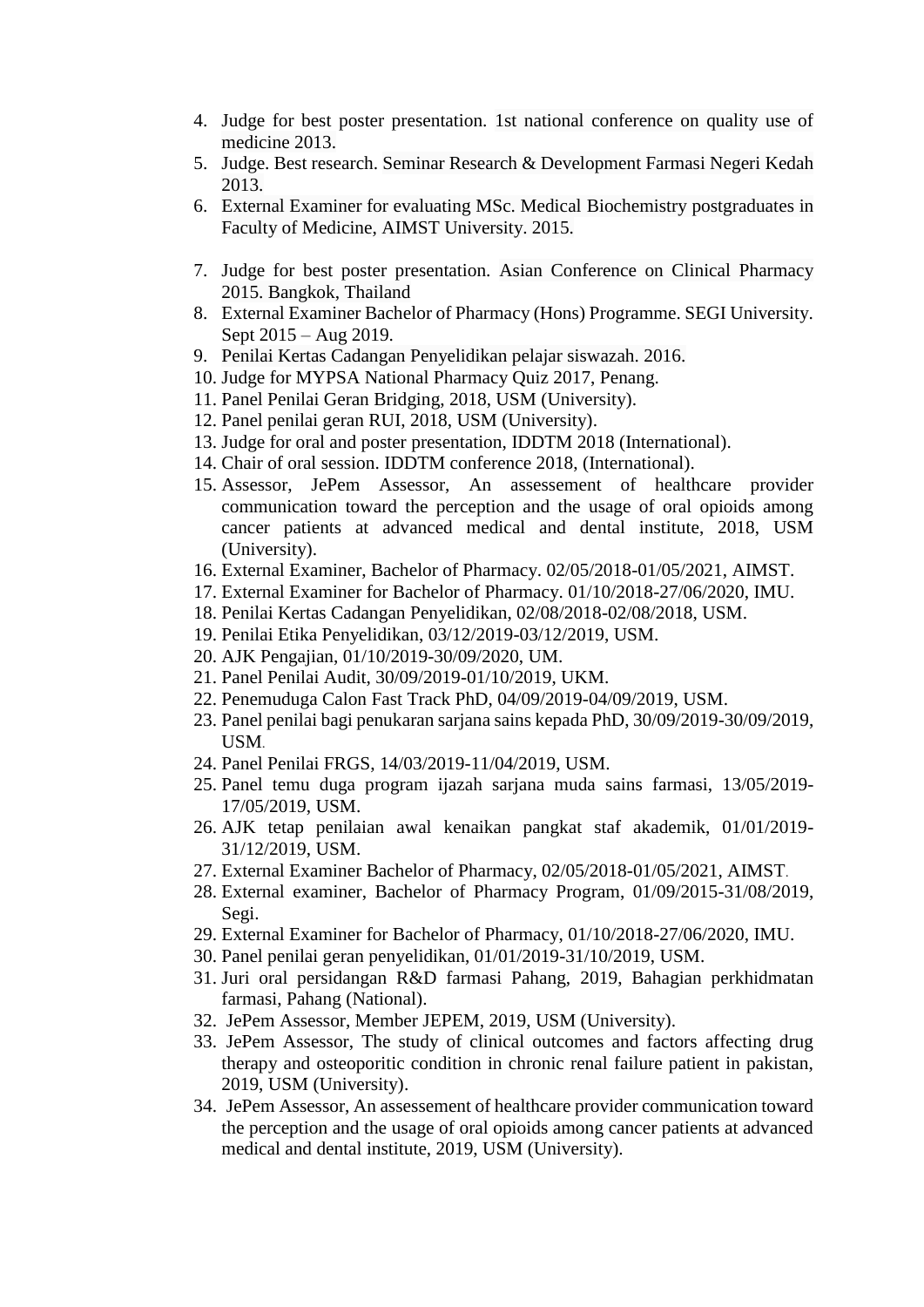35. [JePem Assessor , Penyalahgunaan ubat batuk dalam kalangan pesakit rawatan](https://hcmsv3.usm.my/index.php/C_Recognition/vwDetailSanjungan/162465/RCG)  [gantian terapi metadon di negeri pulau pinang, 2019, USM \(University\).](https://hcmsv3.usm.my/index.php/C_Recognition/vwDetailSanjungan/162465/RCG)

#### **(d) Thesis Examiner**

- 1. Anas Adeeb Mofleh Hoorani. A General Pure Quantitative Conceptual Model For The Assessment Of Patient Clinical Outcome 2012. **PhD**.
- 2. Abdul Haniff Bin Mohamad Yahaya. A Pharmacoepidemiological Study On The Non-Prescription Medicine Utilization In Malaysia. 2015. **PhD**.
- 3. Yelly Oktavia Sari. Clinical Outcome Of The Administration Of Drug And Tpn In Neonates At Penang Hospital. 2012. **PhD**.
- 4. Maryam Farooqui. Use Of Complementary And Alternative Medicines Among Cancer Patients In Penang, Malaysia; A Mix Methodological Assessment Of Health Beliefs, Treatment Disclosure And Health Related Quality Of Life. 2013. **PhD**.
- 5. Madeeha Malik. A Comparative Study Evaluating Rational Drug Use Among Public And Private Healthcare Facilities In Pakistan's Malaria Control Program. 2013. **PhD**.
- 6. Noman Ul Haq. Assessment Of A Pharmacist Initiated Health Education Programme For Improving Hepatitis-B Patients' Disease State Knowledge And Health Related Quality Of Life In Quetta City, Pakistan. 2013. **PhD**.
- 7. Hadeer Akram Abdulrazzaq. Prediction Of Uncontrolled Dyslipidemia Of Cardiac Outpatients And The Effect Of Pharmaceutical Excipients. 2013. **PhD**.
- 8. Fahad Saleem. Assessment Of A Pharmacist Initiated Health Education Programme In Improving Hypertension Patients' Health Related Quality Of Life, Disease State Knowledge And Medication Adherence In Quetta City. 2013. **PhD**.
- 9. Azizah Nasution. Clinical And Economic Impacts Of Clinical Pharmacy Education On Improvement Of Antibiotics Usage Among Patients With Chronic Kidney Disease (Ckd) In A Hospital. 2013. **PhD**.
- 10.Mochamad Djunaedi. The Clinical Outcome Evaluation Of Atrial Fibrillation Patients Receiving Warfarin For Secondary Stroke Prevention Conducted By Pharmacists In The Medication Therapy Adherence Clinic In Serdang And Selayang. 2014. **PhD**.
- 11. Shaymaa Abd Alwahed Abdul Ameer. Prevalence Of Osteopenia And Osteoporosis: The Assessment Of Osteoporosis Knowledge, Health Belief And Self-Efficacy Among Patients With Type 2 Diabetes Mellitus In Penang. 2014. **PhD**.
- 12. Ali Qais Jaafar Blebil. Impact Of Extra Front Counselling Sessions Through Phone Calls On Smoking Cessation Outcomes Among Smokers In Penang State, Malaysia. 2014. **PhD**.
- 13. Sarmed Nabhan Yaseen. The Clinical Impact Of Pharmacogenetic Prediction Of Adverse Drug Reactions Of Nevirapine-Based Highly Active Antiretroviral Therapy Regimen In Human Immunodefeciency Virus Type 1 Infected Patients. 2014. **PhD**.
- 15. Ooi Guat See. Assessment Of Malaysian Community Pharmacists' Involvement In Extended Pharmacy Services. 2015. **PhD**.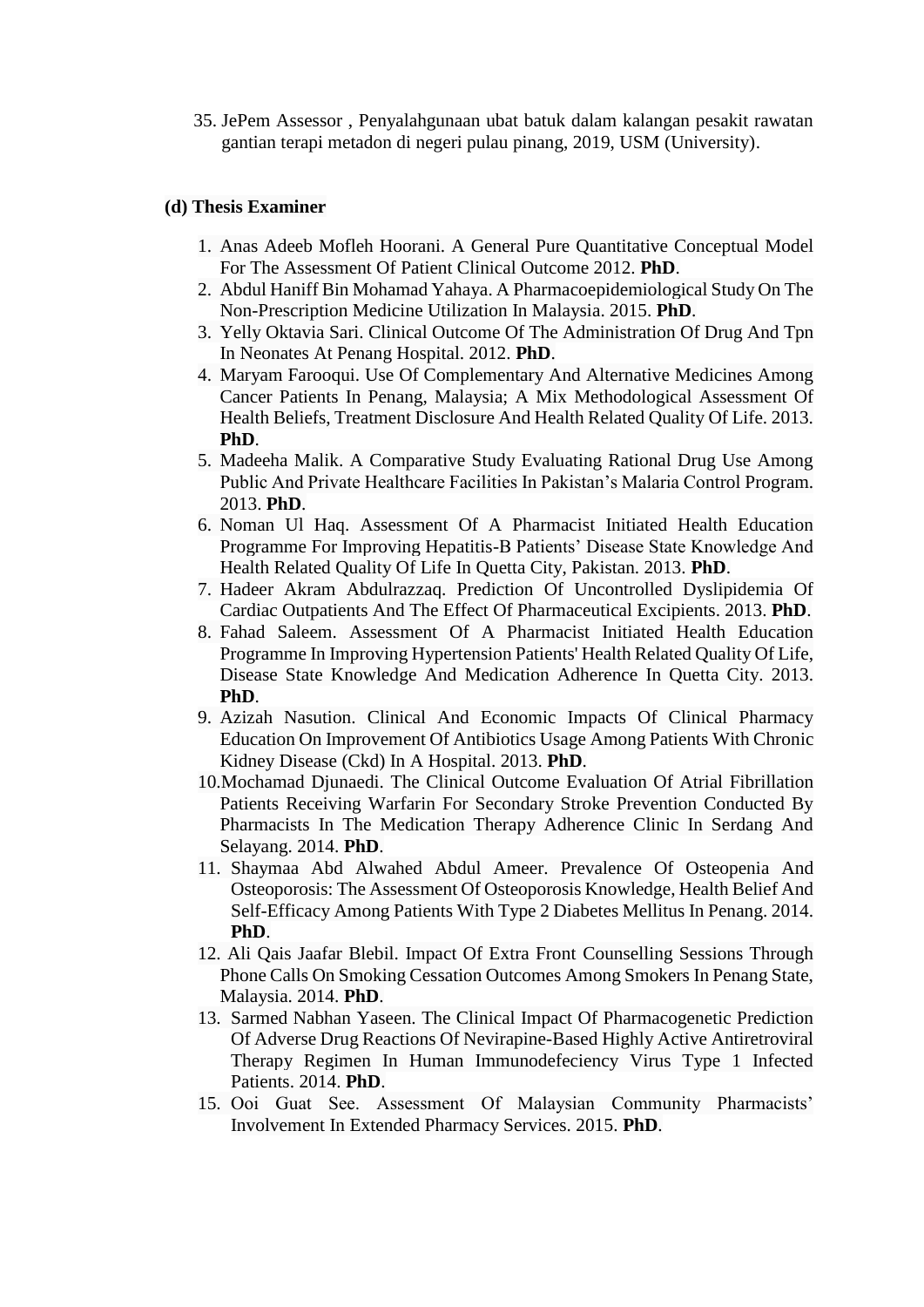- 16. Rohit Kumar. A Mix Methodology Approach In Assessing Private Medical Specialist Perspectives And Knowledge Towards Generic Medicines In Malaysia. 2015. **PhD**.
- 17. Syed Imran Ahmed. Hiv/Aids Treatment And Health-Related Quality Of Life: Patients' Perspective And Impact Of Adverse Drug Reactions Among Hiv/Aids Patients In Malaysia. 2015. **PhD**.
- 18. Mansour Adam Mahmoud Mohamed. Medication Safety Challenges And Assessment Of Prescribing Errors Incidence In Saudi Arabia. 2014. **PhD**.
- 19. Shazyl Zhafry Bin Ahmad Khairy. The Impact Of Clinical Pharmacist Managed Antimicrobial Dosing Services For Sepsis Patients. 2014. **PhD**.
- 20. Mohammad Bashaar. Assessment Of Medicine Prices, Availability And Affordability In Six Afghanistan's Cities. 2015. **PhD**.
- 21. Lim Chin Choon. Cost-Effectiveness Modelling Of Childhood Obesity Prevention Programs: Comparison Between Sahabat Sihat And Be Best 2012. 2015. **PhD**.
- 22. Norazila Abdul Ghani. Economic Evaluation Of Methadone Treatment For Drug Abuse Patients In The State Of Penang And Kedah, Malaysia. 2012. **Master**.
- 23. Ranjeev Hari. Development Of A Learning Management System And Evaluation Of A Learning Module For Pharmaceutical Biotechnology. 2012. **Master**.
- 24. Fadzilah Binti Shafie. A Study Assessing The Impact Of Medication Adherence On Health-Related Quality Of Life (Hrqol) And Disease Management Cost Among Type Ii Diabetes Patients In Sermban, Malaysia. 2013. **Master**.
- 25. Ng Yen Ping. Comparison Of Methods For Estimating Glomerular Filtration Rate In Critically Ill Patients With Unstable Renal Function – A Single Center Retrospective Study From Malaysia. 2014. **Master**.
- 26. Muhammad Zahid Iqbal. Evaluation Of Doctor's Knowledge, Attitude And Prescription Pattern (Based On Screening, Diagnosis And Medication) With Reference To Clinical Practice Guideline (2009) Ministry Of Health Malaysia On. 2014. **Master**.
- 27. Nor Izwani Binti Mohamed. Interpatient variability in tamoxifen response among breast cancer patients: The use of pharmacogenetics and metabolomics in closing the gaps in clinical practice. 2016. UiTM. **PhD**.
- 28. Syamimi Samah. Gut hormones and anti-inflammatory pathways in probiotic mediated glycaemic control and improved quality of life. 2015. **Master**.
- 29. External Examiner. Segi University. UiTM. 2015-2019.
- 30. External Examiner for Master Thesis. AIMST University. Since 2015.
- 31. Rabiatul Salmi Binti Md Rezal. Evaluation Of An Educational Programs Towards Improving Antibiotic Precribing In Upper Respiratory Tract Infections (Urtis) At Public Healthcare Clinics In Kota Setar District, Kedah, Malaysia. 2015. **Master**.
- 32. Che Nor Adlia. Serum metabolic profiling for early detection of Alzheimer's Disease. 2017. MsC. UiTM.
- 33. Alamin Hassan Mohamed Alamin Alabid. A comparative Assessment of Medicine Dispensing Services and Evaluation of Perspectives among Malaysian Healthcare Professionals and Consumers Towards Community Pharmacists Professional Roles. 2014. **PhD**.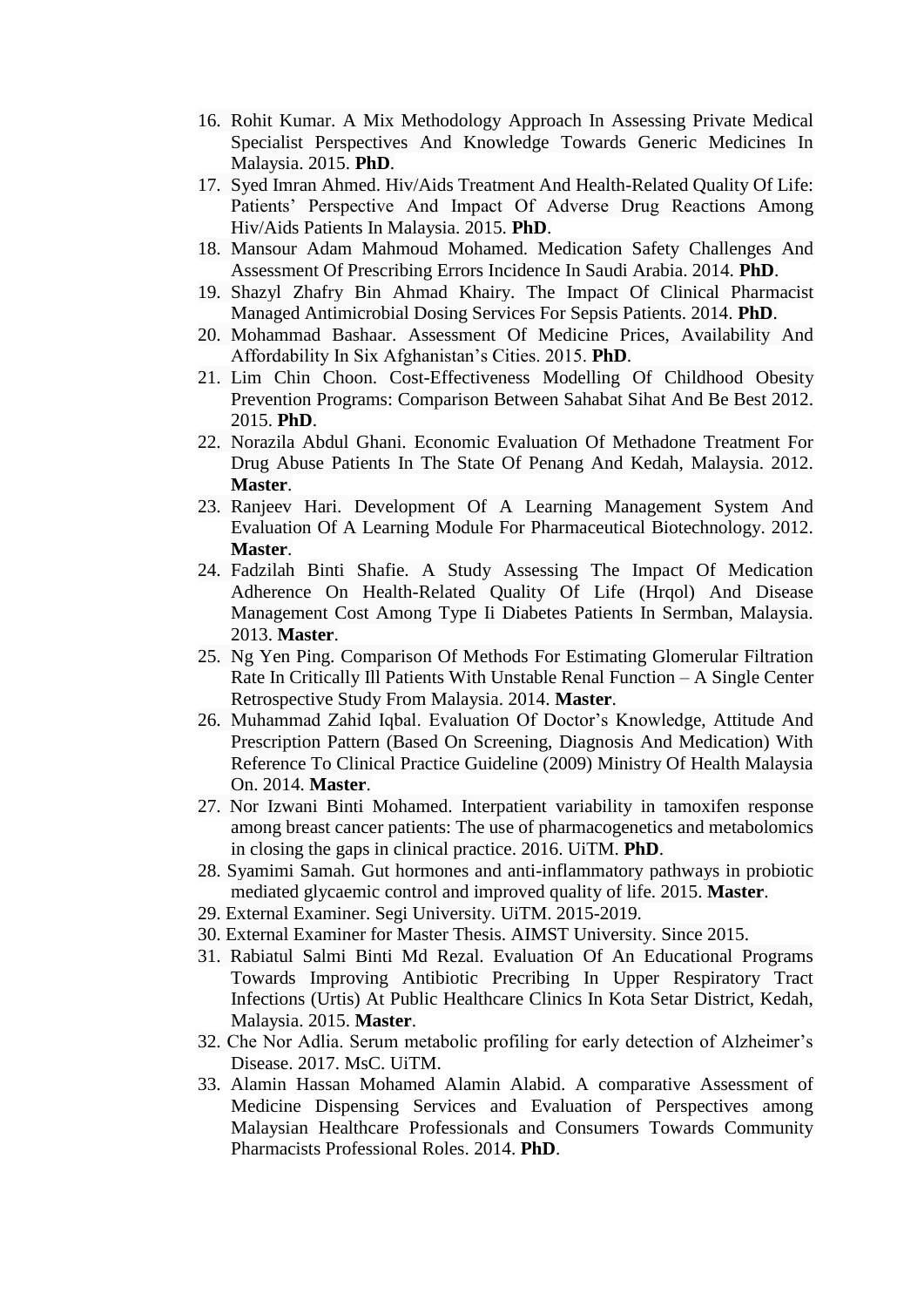- 34. Che Nor Adlia. Serum metabolic profiling for early detection of Alzheimer's Disease. 2017. **MsC**. UiTM.
- 35. Alotaiby Meshal Naif G. The impact of a Structured Counselling Technique on Knowledge, Satisfaction, Quality of Life, Adherence and Clinical Outcomes Among Asthma Patients at King Saud Hospital, Saudi Arabia. 2017. **PhD**.
- 36. Sami Mohammed Hamood Albawani. Self medication practice in Yemen and the role of community pharmacy dispensers, pharmacy education and health authorities: A mixed Method approach. 2017. **PhD** UiTM.
- 37. Tan Ju Nee. Nutritional optimisation and parenteral nutrition complications in surgical cancer patients: does age matter? 2017. **Master**.
- 38. Wan Ismahanisa Ismail. Investigating the use of complimentary and alternative medicines among thalassemia patients in Malaysia: a mixed methodological approach. 2017. **PhD**.
- 39. Kho Boon Phiaw. Professional services offered by community pharmacists and challenges in managing community pharmacies: views from community pharmacy practitioners in the state of Sarawak. 2017. **Master**.
- 40. Shamala Balan, Analisa Farmakoepidemiologi dan farmakoekonomik bagi penggunaan ubat off-label di kalangan pesakit pediatrik di Hospital Sungai Buloh. 2017. **PhD**.
- 41. Tan Bee Ying. Effectiveness and outcomes of calendar blister pack intervention among hypertensive patients at Kulim hospital, Malaysia: a randomized controlled trial. 2017. **PhD**.
- 42. [Soon Hooi Cheng. Patient Safety During Transitions of Care at Selected Public](https://hcmsv3.usm.my/index.php/C_Recognition/vwDetailSuntingan/5068582/RCG)  [Hospitals and Primary Care in Malaysia.](https://hcmsv3.usm.my/index.php/C_Recognition/vwDetailSuntingan/5068582/RCG) 2018, **Master** Thesis, USM.
- 43. [Tan Ching Siang. Managing Hypertension in the Community: Is There a Role](https://hcmsv3.usm.my/index.php/C_Recognition/vwDetailSuntingan/5068584/RCG)  [for Pharmacist? Findings from a Community-Based Study in the state of](https://hcmsv3.usm.my/index.php/C_Recognition/vwDetailSuntingan/5068584/RCG)  [Penang, Malaysia.](https://hcmsv3.usm.my/index.php/C_Recognition/vwDetailSuntingan/5068584/RCG) 2018, **Ph.D** Thesis, USM.
- 44. Tan Chiew Ping. 2018, **Master** Thesis [Course Work, USM, Dissertation](https://hcmsv3.usm.my/index.php/C_Recognition/vwDetailSuntingan/5068586/RCG)  [Examiner](https://hcmsv3.usm.my/index.php/C_Recognition/vwDetailSuntingan/5068586/RCG).
- 45. [Nazri Nordin. A qualitative and quantitative assessment of starz-drp as a](https://hcmsv3.usm.my/index.php/C_Recognition/vwDetailSuntingan/5068587/RCG)  [prospective instrument to make an ideal triage action plan, determine drug](https://hcmsv3.usm.my/index.php/C_Recognition/vwDetailSuntingan/5068587/RCG)[related problems and counsel self-care customers in Malaysia community](https://hcmsv3.usm.my/index.php/C_Recognition/vwDetailSuntingan/5068587/RCG)  [pharmacies.](https://hcmsv3.usm.my/index.php/C_Recognition/vwDetailSuntingan/5068587/RCG) 2018, **Ph.D** Thesis, USM.
- 46. [Saleh Karamah Saleh Al-Tamimi. Ubat-ubatan generik: Persepsi ahli perubatan,](https://hcmsv3.usm.my/index.php/C_Recognition/vwDetailSuntingan/5068588/RCG)  [ahli farmasi komuniti, pengguna, pelajar tahun akhir jurusan komuniti,](https://hcmsv3.usm.my/index.php/C_Recognition/vwDetailSuntingan/5068588/RCG)  [pengguna, pelajar tahun akhir jurusan farmasi dan perubatan di tenggara](https://hcmsv3.usm.my/index.php/C_Recognition/vwDetailSuntingan/5068588/RCG)  [yaman.](https://hcmsv3.usm.my/index.php/C_Recognition/vwDetailSuntingan/5068588/RCG) 2018, **Ph.D** Thesis , USM.
- 47. [Lyna Irawati. Impact of an educational intervention on community residents'](https://hcmsv3.usm.my/index.php/C_Recognition/vwDetailSuntingan/5068589/RCG)  [knowledge, attitudes and perceptions towards antibiotics and antibiotics](https://hcmsv3.usm.my/index.php/C_Recognition/vwDetailSuntingan/5068589/RCG)  [resistance in the state of penang, malaysia.](https://hcmsv3.usm.my/index.php/C_Recognition/vwDetailSuntingan/5068589/RCG) 2018, **Ph.D** Thesis, USM.
- 48. [Shamala Balan. Pharmacoepidemiology and pharmacoeconomics evaluation of](https://hcmsv3.usm.my/index.php/C_Recognition/vwDetailSuntingan/5068591/RCG)  [off-label prescribing among paediatric patients at hospital sungai buloh.](https://hcmsv3.usm.my/index.php/C_Recognition/vwDetailSuntingan/5068591/RCG) 2018, **Ph.D** Thesis, USM.
- 49. [Goh Su Lun. Clinical and economic evaluation of an innovative comprehensive](https://hcmsv3.usm.my/index.php/C_Recognition/vwDetailSuntingan/5068592/RCG)  [workplace smoking cessation program in a local manufacturing company.](https://hcmsv3.usm.my/index.php/C_Recognition/vwDetailSuntingan/5068592/RCG) 2018, **Ph.D** Thesis, USM.
- 50. [Emad Eldin Osman Ali Munsour. Penilaian Impak maklumat perubatan](https://hcmsv3.usm.my/index.php/C_Recognition/vwDetailSuntingan/5068596/RCG)  [pengguna terhadap pematuhan rawatan kawalan glisemik serta kualiti hidup](https://hcmsv3.usm.my/index.php/C_Recognition/vwDetailSuntingan/5068596/RCG)  [berkaitan kesihatan dalam kalangan pesakit diabetis melitus jenis 2 di Qatar.](https://hcmsv3.usm.my/index.php/C_Recognition/vwDetailSuntingan/5068596/RCG) 2018, **Ph.D** Thesis, USM.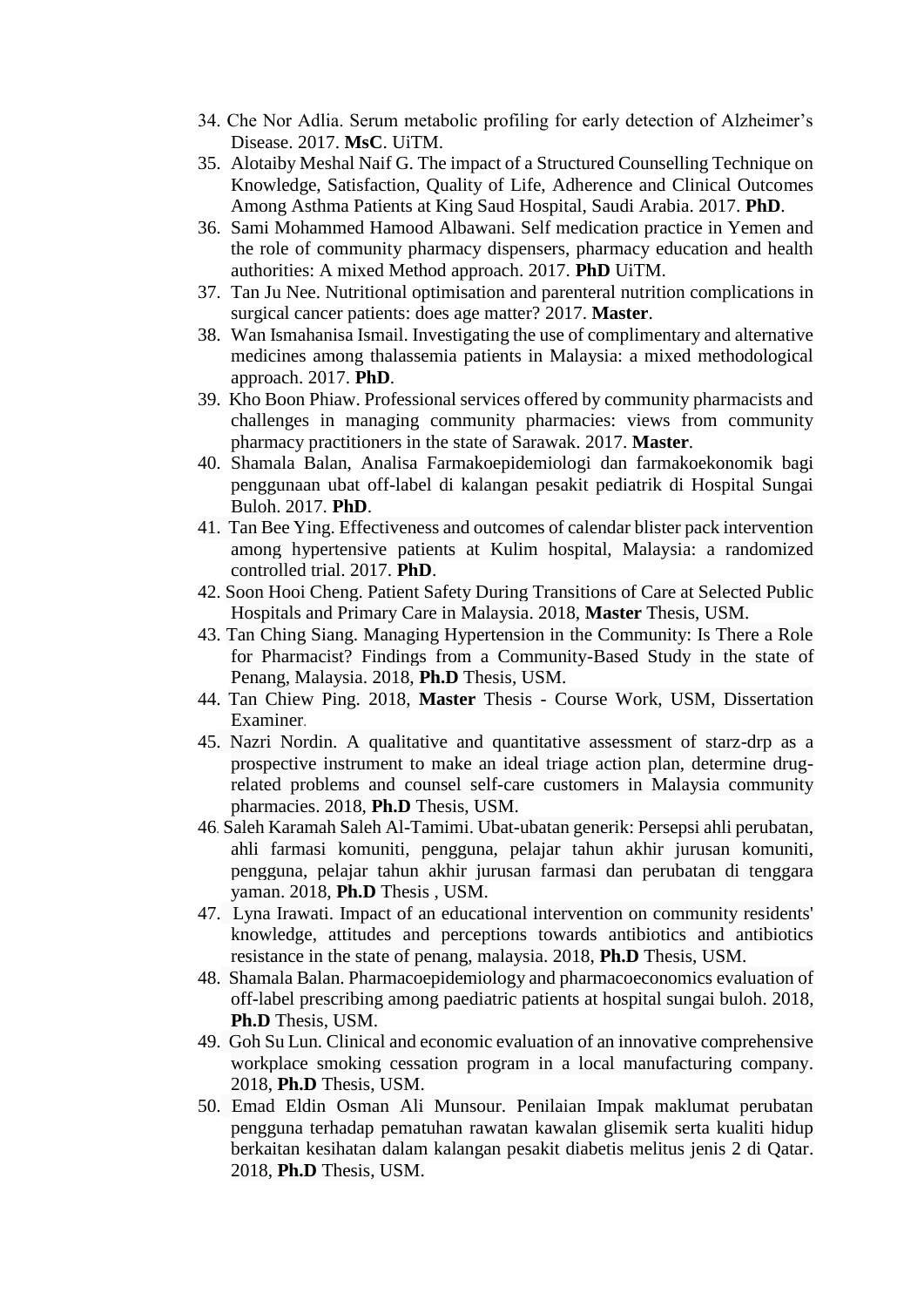- 51. [Yasir Faraz Abbasi. Knowledge, attitude and practice of diabetic patients about](https://hcmsv3.usm.my/index.php/C_Recognition/vwDetailSuntingan/5068593/RCG)  [disease. A cross sectional study. \(University\).](https://hcmsv3.usm.my/index.php/C_Recognition/vwDetailSuntingan/5068593/RCG) 2018, **Master Thesis** - Course Work, AIMST.
- 52. [Mohitosh Biswas. Assessment of Potential Drug and Gene Interactions from](https://hcmsv3.usm.my/index.php/C_Recognition/vwDetailSuntingan/5068600/RCG)  [High-Throughput Genotyping Data in a Community Cohort of Older](https://hcmsv3.usm.my/index.php/C_Recognition/vwDetailSuntingan/5068600/RCG)  [Australians \(International\).](https://hcmsv3.usm.my/index.php/C_Recognition/vwDetailSuntingan/5068600/RCG) 2018, **Ph.D** Thesis, Newcastle University, Australia.
- 53. [Nuratikah bt M Nordin. Evaluation of ibuprofen treatment and its success](https://hcmsv3.usm.my/index.php/C_Recognition/vwDetailSuntingan/5075609/RCG)  [predictors among patent ductus arteriosus patient.](https://hcmsv3.usm.my/index.php/C_Recognition/vwDetailSuntingan/5075609/RCG) 2019, **Master** Thesis-Course Work, USM.
- 54. Sania Siddique. [Assessment of diet quality and its assocaiation with the](https://hcmsv3.usm.my/index.php/C_Recognition/vwDetailSuntingan/5075610/RCG)  [glycemic control, illness perception and cvd risk factors in pre-diabetic](https://hcmsv3.usm.my/index.php/C_Recognition/vwDetailSuntingan/5075610/RCG)  [Malaysian population.](https://hcmsv3.usm.my/index.php/C_Recognition/vwDetailSuntingan/5075610/RCG) 2019, **Master** Thesis, USM.
- 55. [Wong Yuet Yen. Assessment of a pharmacist-led type 2 diabetes self](https://hcmsv3.usm.my/index.php/C_Recognition/vwDetailSuntingan/5075615/RCG)[management education programme among lower income community in the](https://hcmsv3.usm.my/index.php/C_Recognition/vwDetailSuntingan/5075615/RCG)  [state of Penang, Malaysia.](https://hcmsv3.usm.my/index.php/C_Recognition/vwDetailSuntingan/5075615/RCG) 2019, **Ph.D** Thesis, USM.
- 56. [Siti Rahmah. Keberkesanan dan kecekapan pengurusan rawatan talasemia di](https://hcmsv3.usm.my/index.php/C_Recognition/vwDetailSuntingan/5075620/RCG)  [Malaysia.](https://hcmsv3.usm.my/index.php/C_Recognition/vwDetailSuntingan/5075620/RCG) 2019, **Master** Thesis, USM.
- 57. [Ainon Zahariah bt Samsudin. Microarray based blood gene expression marker](https://hcmsv3.usm.my/index.php/C_Recognition/vwDetailSuntingan/5075604/RCG)  [for early detection of alzheimer's disease in Malaysian population \(National\).](https://hcmsv3.usm.my/index.php/C_Recognition/vwDetailSuntingan/5075604/RCG) 2019, **Ph.D** Thesis, UiTM.
- 58. [Suriana Hanim bt Ariffin. A study on the adulterated traditional herbal](https://hcmsv3.usm.my/index.php/C_Recognition/vwDetailSuntingan/5075607/RCG)  [medicinal products in Malaysia \(National\).](https://hcmsv3.usm.my/index.php/C_Recognition/vwDetailSuntingan/5075607/RCG) 2019, **Master** Thesis, UiTM.
- 59. [Noor Saadah binti Sahak. whole genome sequencing of Che Wong and Semai](https://hcmsv3.usm.my/index.php/C_Recognition/vwDetailSuntingan/5075613/RCG)  [and phylogeny of orang asli in peninsular malaysia \(National\).](https://hcmsv3.usm.my/index.php/C_Recognition/vwDetailSuntingan/5075613/RCG) 2019, **Master** Thesis, UiTM.
- 60. [Thilani Dias. Genomic Factors Influencing Individual Responses To Treatments](https://hcmsv3.usm.my/index.php/C_Recognition/vwDetailSuntingan/5075616/RCG)  [Used In Rheumatoid Arthritis \(International\).](https://hcmsv3.usm.my/index.php/C_Recognition/vwDetailSuntingan/5075616/RCG) 2019, **Ph.D** Thesis, Newcastle University, Australia.

#### **(e) Final Year Project Assessor**

- 1. Basyirah Afifah Abdul Razak. Assessment of patients' satisfaction towards public healthcare services in Kulim district, Kedah , Malaysia. 2013. **Final Year Project**.
- 2. Nur Ainina Badzrul Shah. General public's practices on medication storage and disposal in the state of Penang, Malaysia. 2013. **Final Year Project**.
- 3. [Ho Yie Shen. 2018, USM, Farmasi Klinikal.](https://hcmsv3.usm.my/index.php/C_Recognition/vwDetailSuntingan/5068594/RCG) **Final Year Project.**

#### **(f) Reviewer**

- 1. Self-medication and patients awareness of the role of pharmacists in Riyadh, Saudi Arabia. Archives of Pharmacy Practice. 2013.
- 2. Assessment of Type II Diabetes Mellitus Drug Therapy in the Diabetic Clinic of a Tertiary Care Teaching Hospital in Addis Ababa. Archives of Pharmacy Practice. 2014.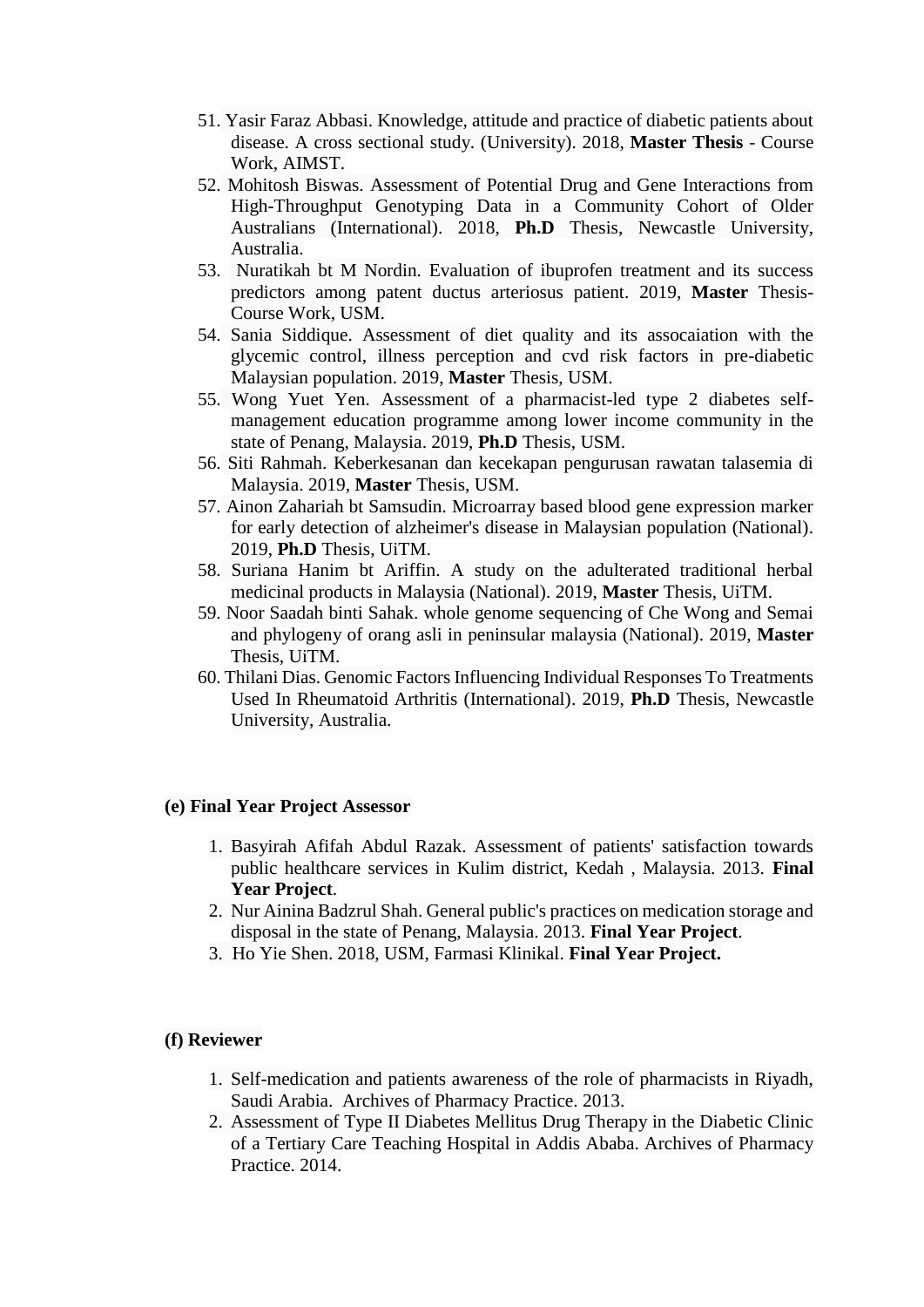- 3. Evolution and Challenges of Pharmacy Education and Pharmacy Practice in Thailand. Archives of Pharmacy Practice. 2014.
- 4. 25th FAPA congress 2014. Malaysian Journal of Pharmacy. 2014.
- 5. 14th Asian Conference on Clinical Pharmacy 2014. Abstract reviewer.
- 6. Pattern Of Prescribing Error In Sibu Hospital, Outpatient Setting. Malaysian Journal of Pharmaceutical Sciences. 2014.
- 7. Clinical Pharmacist Assisted Thromboprophylactic Optimization in General Surgical Patients. Archives of Pharmacy Practice. 2015.
- 8. How to improve evaluation of doctors' adherence to hypertension guidelines? Archives of Pharmacy Practice. 2015.
- 9. Kombucha (Bio-tea) ameliorates Isoproterenal induced myocardial damage: A mitochondrial, lysosomal and ultrastructural study. Food Research International. 2015.
- 10. Malaysian Community Pharmacists As Health Educators: Consumer's Perspectives. Journal of Pharmacy Practice and Research. 2015.
- 11. Pharmacist-led face-to-face training: an effective strategy for improving inhaler technique in asthma and COPD patients. Malaysian Journal of Pharmaceutical Sciences. 2015.
- 12.The Impact Of Risk Factors On Life Quality In Patients After Myocardial Infarction. Archives Of Pharmacy Practice. 2016.
- 13.Clinical Pharmacist Assisted Thromboprophylactic Optimization in General Surgical Patients. Archives Of Pharmacy Practice. 2016.
- 14. Metabolomic-Guided Discovery Of Alzheimer's Disease Biomarkers From Body Fluid. Journal Of Neuroscience Research. 2016.
- 15.Atria Score Bleeding Analysis Of Anticoagulants Given To Atrial Fibrillation In patients At Rsup Dr. M. Djamil Padang. Jurnal Sains Farmasi & Klinis. 2016.
- 16.The Relationship Of Switch Therapy Toward Wound Healing, Lenght Of Stay And Antibiotic Expenditure Of Patients Appendicitis. Jurnal Sains Farmasi & Klinis. 2016.
- 17. CPG [Management of Asthma in Adults, 2018, Clinical practice guideline on](https://hcmsv3.usm.my/index.php/C_Recognition/vwDetailSanjungan/148806/RCG)  [Management of Asthma in Adults.](https://hcmsv3.usm.my/index.php/C_Recognition/vwDetailSanjungan/148806/RCG)
- 18. [Metabolomic Analysis of Platelets of Patients with Aspirin Non-response,](https://hcmsv3.usm.my/index.php/C_Recognition/vwDetailSanjungan/148831/RCG)  [2018, Frontiers in Pharmacology.](https://hcmsv3.usm.my/index.php/C_Recognition/vwDetailSanjungan/148831/RCG)
- 19. [Nutrition knowledge of practising pharmacists, 2018, Public Health Nutrition.](https://hcmsv3.usm.my/index.php/C_Recognition/vwDetailSanjungan/148840/RCG)
- 20[.Pharmacy Education and Practices in Pakistan; Comparing US and](https://hcmsv3.usm.my/index.php/C_Recognition/vwDetailSanjungan/162467/RCG) UK [Models, 2019, Malaysian Journal of Pharmaceutical Sciences](https://hcmsv3.usm.my/index.php/C_Recognition/vwDetailSanjungan/162467/RCG).
- 21. [Prevalence of intensive care unit-acquired infections in different hospitals in](https://hcmsv3.usm.my/index.php/C_Recognition/vwDetailSanjungan/162469/RCG)  [Khartoum State-Sudan, 2019, Malaysian Journal of Pharmaceutical Sciences.](https://hcmsv3.usm.my/index.php/C_Recognition/vwDetailSanjungan/162469/RCG)
- 22[.Current perspectives on the dynamics of Antimicrobial Resistance, 2019,](https://hcmsv3.usm.my/index.php/C_Recognition/vwDetailSanjungan/162470/RCG)  [Malaysian Journal of Pharmaceutical Sciences.](https://hcmsv3.usm.my/index.php/C_Recognition/vwDetailSanjungan/162470/RCG)

#### **(g) Member of a Panel Discussion / Forum**

1. ReAct Southeast Asia Regional Meeting on Community, Hospital and Policy Interventions to Manage and Control Antibiotic Resistance. 2014. Penang, Malaysia.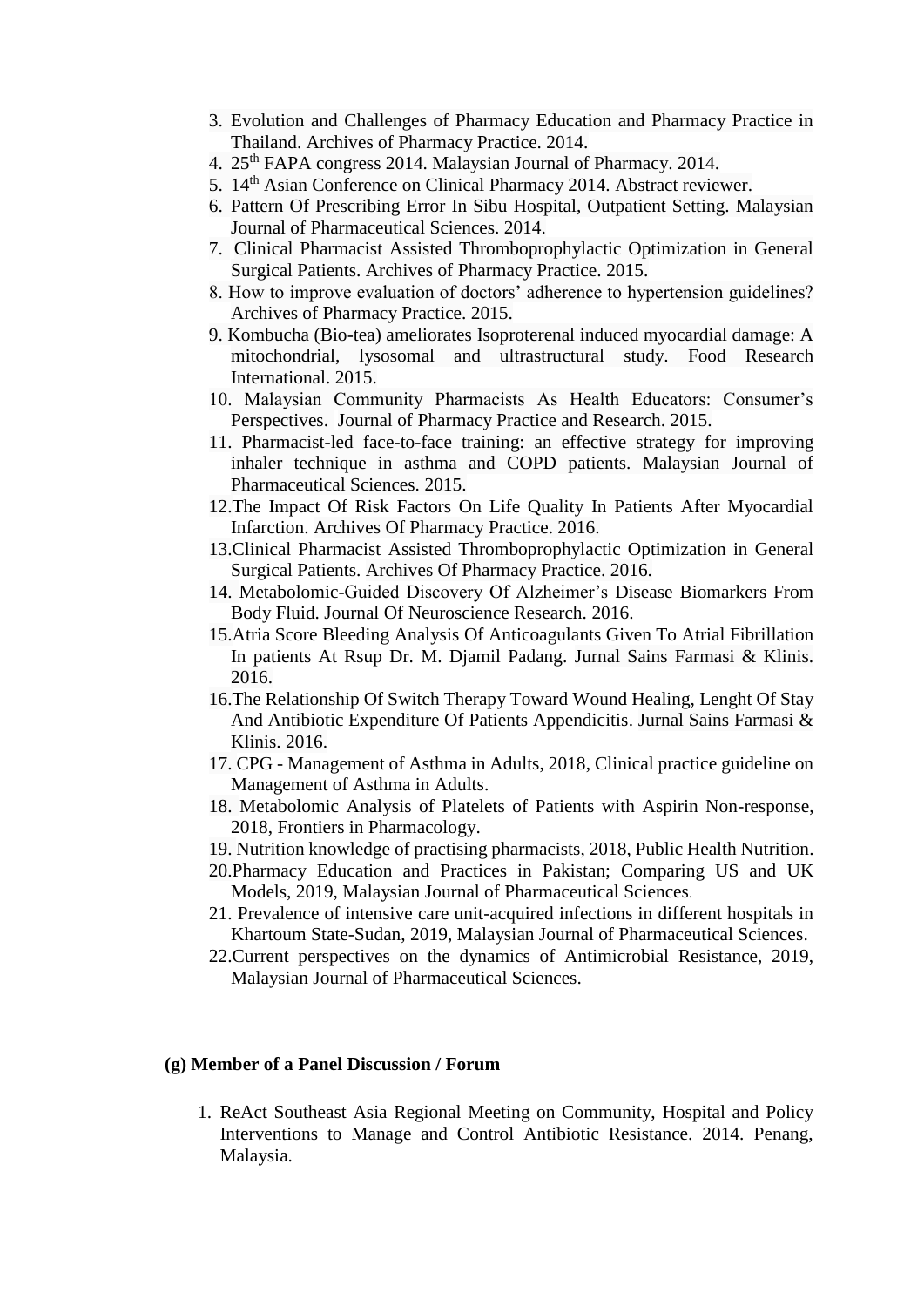- 2. Collaborative Health Interdisciplinary Lifelong Learning Initiative (CHILLI). 2014. Penang, Malaysia.
- 3. Knowledge Sharing Program USM-UNPAD 2014. Bandung, Indonesia.
- 4. Makmal Pemurniaan TeRamPiL Staf Akademik (Revise skilled laboratory for Academic Staff). 2015. Penang, Malaysia.
- 5. Townhall meeting plan for higher education Malaysia. 2015. Penang, Malaysia.
- 6. Young Strategic Thinkers for USM Future. 2015. Penang, Malaysia.
- 7. [Karnival Kesihatan, 2018 \(State\).](https://hcmsv3.usm.my/index.php/C_Recognition/vwDetailSanjungan/148821/RCG)
- 8. [Panel pra-saringan utk program ijazah sarjana muda sains farmasi, 2019](https://hcmsv3.usm.my/index.php/C_Recognition/vwDetailSanjungan/162444/RCG)  [\(University\).](https://hcmsv3.usm.my/index.php/C_Recognition/vwDetailSanjungan/162444/RCG)

#### **(h) Keynote/Invited Speaker**

- 1. **Baharudin Ibrahim**. 2011. Metabolic in Personalized Therapy. Malaysian Pharmaceutical Society Kedah / Perlis Branch (MPS KPB), Kedah, Malaysia. **Invited Speaker**.
- 2. **Baharudin Ibrahim**. 2012. Personalised medicine: Introduction of genomics, proteomics and metabolomics in novel drug development and therapy. 2nd International Conference and Exhibition on Pharmaceutical Regulatory Affairs. Hyderabad, India. **Invited Speaker**.
- 3. **Baharudin Ibrahim**. 2012. Metabolomics of exhaled breath to identify potential biomarkers for diagnosing and phenotyping inflammatory lung diseases. BIT's 3rd Annual World Congress of Biomarkers-2012. Guangzhou, China. **Invited Speaker**.
- 4. **Baharudin Ibrahim**. 2012. Diabetes and Treatment. Yayasan Bina Ilmu, Penang, Malaysia. **Invited Speaker**.
- 5. **Baharudin Ibrahim**. 2013. Facilitator and speaker for research methodology for non-academic staff. Penang, Malaysia. **Invited Speaker**.
- 6. **Baharudin Ibrahim**. 2013. Facilitator and speaker for leadership course for final year pharmacy students. Penang, Malaysia. **Invited Speaker**.
- 7. **Baharudin Ibrahim**. 2013. Personalized medicine: The role of clinical pharmacist and future application. The 13th Asian Conference on Clinical Pharmacy. Haiphong, Vietnam. **Plenary Speaker**.
- 8. **Baharudin Ibrahim**. 2013. Good lifestyle and eating habits for diabetics. Kelab Jasa Budi. Penang, Malaysia. **Invited Speaker**.
- 9. **Baharudin Ibrahim**. 2014. The role of pharmacogenomics and pharmacometabonomics in personalized medicine. 13th IPSF Asia Pacific Pharmaceutical Symposium 2014. Selangor, Malaysia. **Invited Speaker**.
- 10. **Baharudin Ibrahim**. 2014. Generic Medicine The Big Picture. Persatuan Pediatric Malaysia dan Kotra Pharma. **Ipoh**, Malaysia. **Invited Speaker**.
- 11. **Baharudin Ibrahim**. 2014. Generic Medicine The Big Picture. Pharmacy day Hospital Sultan Abdul Halim. **Kedah**, Malaysia. **Invited Speaker**.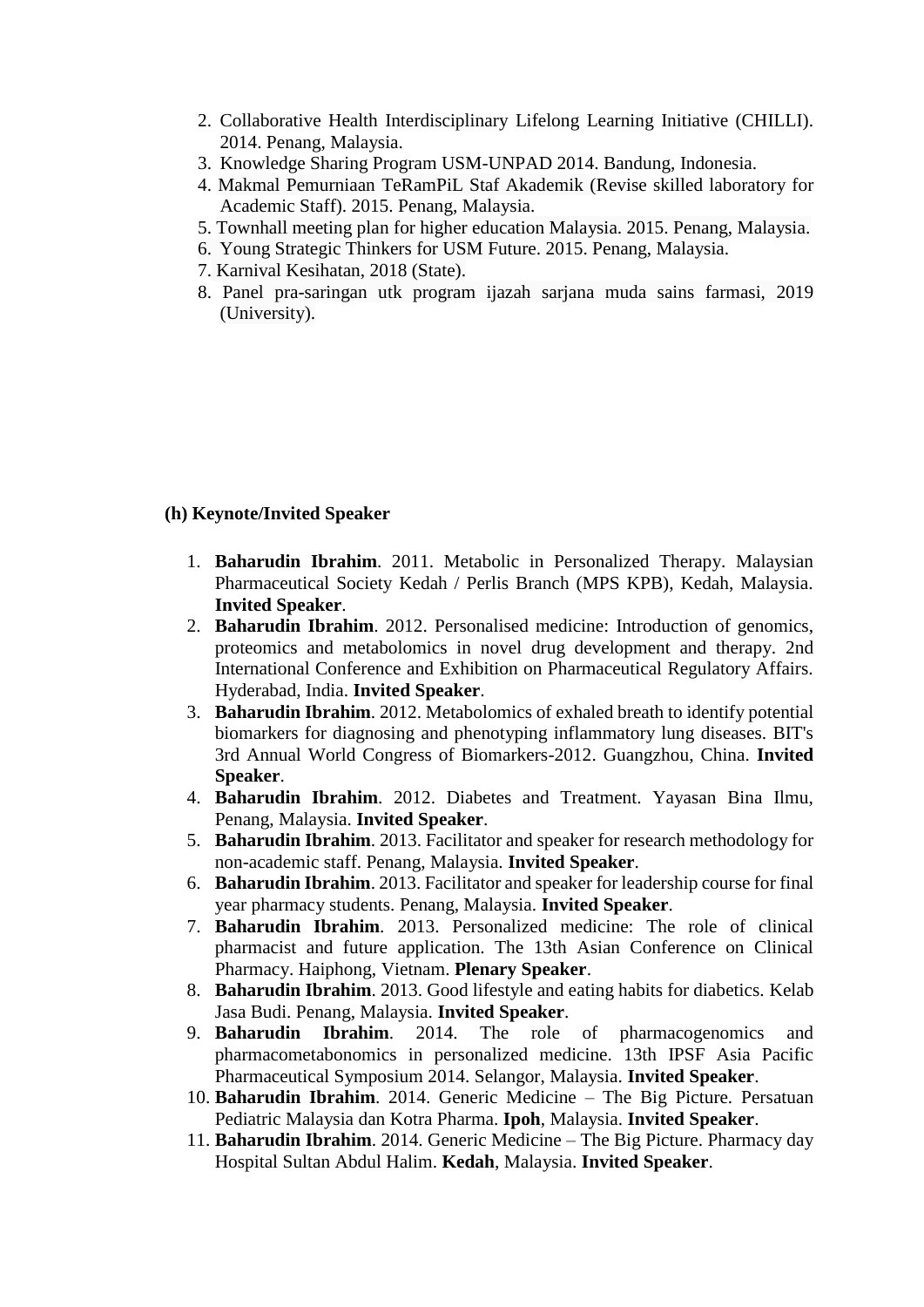- 12. **Baharudin Ibrahim**. 2014. Generic Medicine The Big Picture. Persatuan Pediatric Malaysia dan Kotra Pharma. **Johor**, Malaysia. **Invited Speaker**.
- 13. **Baharudin Ibrahim**. 2014. Good Leaders, Good Communicators. Effective Leadership Programme for Future Pharmacists. Penang, Malaysia. **Invited Speaker.**
- 14. **Baharudin Ibrahim**. 2014. Personalizing drug treatment using pharmacometabonomic approach. 3rd International Conference and Exhibition on Metabolomics and System Biology. San Antonio, USA. **Invited Speaker**.
- 15. **Baharudin Ibrahim**. 2014. Advanced Clinical Pharmacy Services: Pharmacogenomics and Pharmacometabonomics in Personalized Medicine. 14th Asian Conference on Clinical Pharmacy conference. Terengganu, Malaysia. **Plenary Speaker**.
- 16. **Baharudin Ibrahim**. 2015. Medication Safety. National Seminar "Quality Assurance System for Patient Safety". Indonesia. **Keynote Speaker.**
- 17. **Baharudin Ibrahim**. Chairman of oral session. The 13th Asian Conference on Clinical Pharmacy. 2013. Haiphong, Vietnam.
- 18. **Baharudin Ibrahim**. 2013. Chairman of oral session. 1st National Conference on quality use of medicines Malaysia.
- 19. **Baharudin Ibrahim**. 2014. Chairman of Oral session. 14<sup>th</sup> Asian Conference on Clinical Pharmacy. Terengganu, Malaysia.
- 20. **Baharudin Ibrahim**. 2014. Chairman of Plenary session. 14<sup>th</sup> Asian Conference on Clinical Pharmacy. Terengganu, Malaysia.
- 21. **Baharudin Ibrahim.** 2015. Medication Safety. Pharmacy Updates 2015. Malacca, Malaysia. **Invited Speaker**.
- 22. **Baharudin Ibrahim**. 2015. Generic Medicine The Big Picture. Bahagian Perkhidmatan Farmasi Negeri Kedah. Kedah, Malaysia. **Invited Speaker**.
- 23. **Baharudin Ibrahim**. 2015. Generic Medicine The Big Picture. 18th Family Medicine Scientific Conference. Terengganu, Malaysia. **Invited Speaker**.
- 24. **Baharudin Ibrahim**. 2015. Personalized Medicine to Predict Adverse Drug Reaction and Drug Response. 10th JOHOR SCIENTIFIC MEETING 2015. Johor, Malaysia. **Invited Speaker**.
- 25. **B. Ibrahim**, A. Nori, M A. Sheikh Abdul Kader, M A. Hassali, R. Awang. 2015. Impact of erectile dysfunction (ED) and other factors on cardio-protective medications non-adherence. Asian Conference on Clinical Pharmacy. **Symposium speaker**.
- 26. **Baharudin Ibrahim**. 2015. The guarantee system of drugs quality for patients' safety. National Seminar. University of 17 Agustus 1945 Jakarta, Indonesia. **Keynote Speaker**.
- 27. **Baharudin Ibrahim**. 2016. Introduction to Medication Safety and Recommended Broad-Based Strategies for Improving Medication Safety in Hospital Setting. Kursus Keselamatan Pengubatan (Medication Safety). **Invited Speaker.**
- 28. **Baharudin Ibrahim**. 2016. Fundamentals of Pediatric & Geriatric Medication Safety. Kursus Keselamatan Pengubatan (Medication Safety). **Invited Speaker.**
- 29. **Baharudin Ibrahim**. 2016. Asthma and Metabolic Syndrome Where is the link? International Seminar - Metabolic Syndrome: Now and Future Trend, Jakarta, Indonesia. **Keynote Speaker.**
- 30. **Baharudin Ibrahim**. 2016. To become a pharmacist in GOLD Indonesia at 2045. Seminar 'To become a pharmacist in GOLD Indonesia at 2045'. Jakarta, Indonesia. **Keynote Speaker.**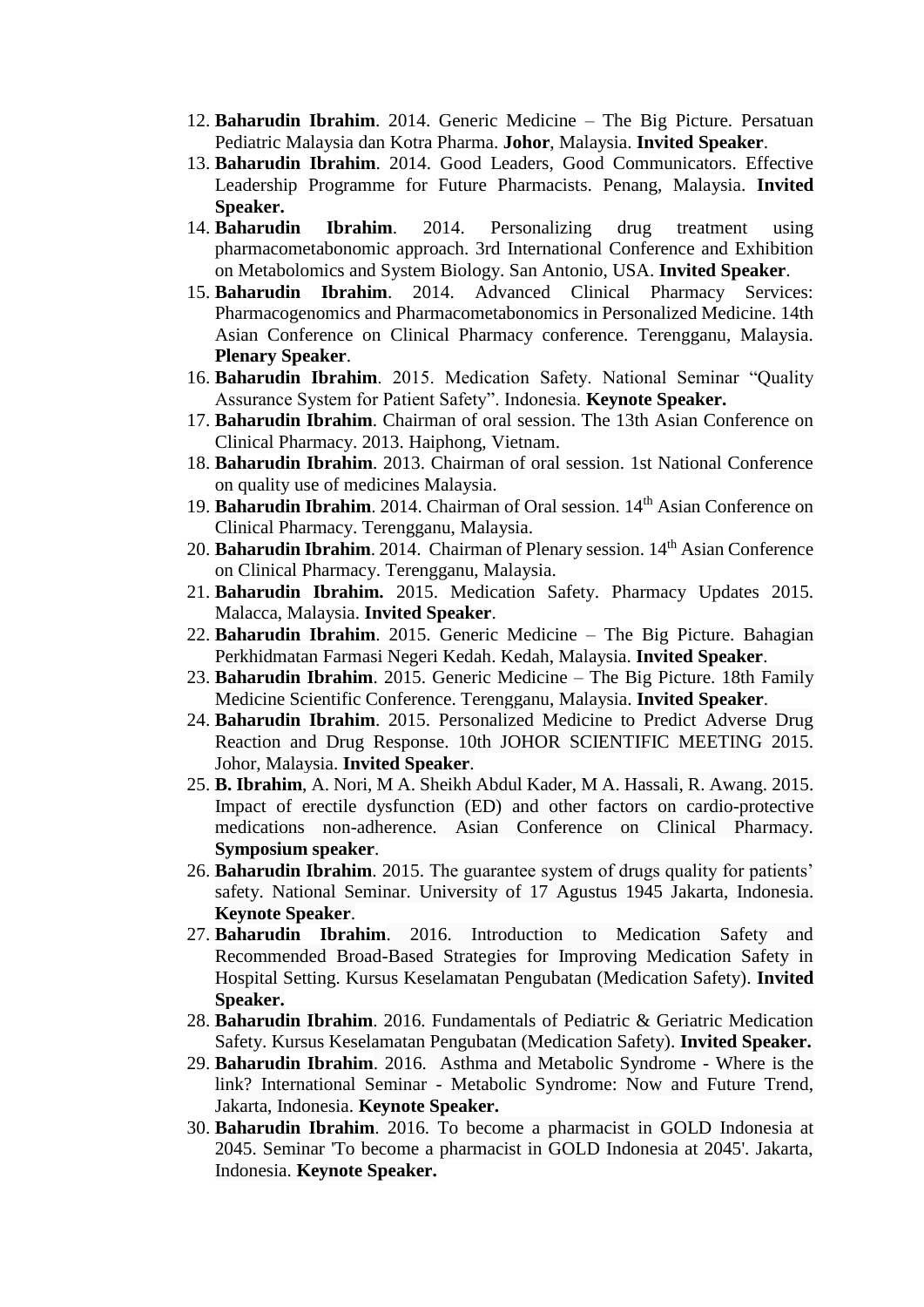- 31. **Baharudin Ibrahim**. 2016. Selangkah Ke Alam Farmasi. Olympiad Sains Dan Matematik 2016 Peringkat Negeri Pulau Pinang. **Invited Speaker.**
- 32. **Baharudin Ibrahim**. 2016. Postgraduate Opportunities. Career Talk 2016. **Invited Speaker.**
- 33. **Baharudin Ibrahim**. 2016. Personalised Medicine. DCP Lunch Talk series. **Invited Speaker.**
- 34. **Baharudin Ibrahim**. 2017. Medication safety in special populations (Paediatric & geriatric). Emerging Trends in Pharmacovigilance System, AIMST University, **Invited Speaker.**
- 35. **Baharudin Ibrahim**. 2017. Health and education. Karnival pendidikan dan kesihatan, Sik, Kedah. **Invited Speaker.**
- 36. **Baharudin Ibrahim**. 2017. Global Science and Technology Forum, Predicting Aspirin Efficacy and Toxicity Based on Pharmacometabonomics Approach, 5th Annual International Conference Pharma Invited Speaker. International. **Invited speaker.**
- 37. **Baharudin Ibrahim**. 2017. Personalised Medicine and Clinical Omics A General Overview, PharmCare Symposium, USM. **Invited speaker.**
- 38. **Baharudin Ibrahim**. 2017. Pharmacotherapy of acute and chronic myeloid leukemia, Management and Science University. **Invited Speaker**.
- 39. **Baharudin Ibrahim**. 2017. Pharmacotherapy of meningitis, Management and Science University. **Invited Speaker.**
- 40. **Baharudin Ibrahim**. 2017. Motivational talk, Community Outreach Programme, USM. **Invited speaker.**
- 41. **Baharudin Ibrahim**. 2017. Emerging Trends in Pharmacovigilance System, AIMST. **Invited speaker.**
- 42. **Baharudin Ibrahim**. 2017. Metabolomics Analysis of Blood and Urine to Identify Alcohol-Dependence Biomarkers, International Conference on Metabolomics by Cenetri. **Invited Speaker**.
- 43. **Baharudin Ibrahim**. 2017. Impact of genetic and non-genetic factors to clopidogrel response in coronary artery disease patients undergoing interventional angiographic procedure, ACCP. **Keynote Speaker.**
- 44. **Baharudin Ibrahim**[. 2018. Community outreach programme, SK Pulau Betong,](https://hcmsv3.usm.my/index.php/C_Recognition/vwDetailSanjungan/148819/RCG)  [Pulau Pinang, Pulau Betong, Pulau Pinang, COMMUNITY OUTREACH](https://hcmsv3.usm.my/index.php/C_Recognition/vwDetailSanjungan/148819/RCG)  [PROGRAMME \(State\).](https://hcmsv3.usm.my/index.php/C_Recognition/vwDetailSanjungan/148819/RCG) **Invited Speaker**.
- 45. **Baharudin Ibrahim**. [2018. Personalised Medicine and Clinical Omics, Tehran,](https://hcmsv3.usm.my/index.php/C_Recognition/vwDetailSanjungan/148822/RCG)  [Iran, ACCP \(International\)](https://hcmsv3.usm.my/index.php/C_Recognition/vwDetailSanjungan/148822/RCG). **Invited Speaker.**
- 46. **Baharudin Ibrahim**. [2018. The future of personalizing medicine, Indonesia,](https://hcmsv3.usm.my/index.php/C_Recognition/vwDetailSanjungan/148825/RCG)  [Universitas Islam Indonesia, ICPRP conference \(International\).](https://hcmsv3.usm.my/index.php/C_Recognition/vwDetailSanjungan/148825/RCG) **Invited Speaker**.
- 47. **Baharudin Ibrahim**. [2018. METABOLOMICS ANALYSIS OF BLOOD AND](https://hcmsv3.usm.my/index.php/C_Recognition/vwDetailSanjungan/148815/RCG)  [URINE TO IDENTIFY ALCOHOL-DEPENDENCE BIOMARKERS,](https://hcmsv3.usm.my/index.php/C_Recognition/vwDetailSanjungan/148815/RCG)  [Bangkok, Thailand, Cenetri, International Conference on Molecular Genetics,](https://hcmsv3.usm.my/index.php/C_Recognition/vwDetailSanjungan/148815/RCG)  [Metabolomics & Integrative Biology \(International\).](https://hcmsv3.usm.my/index.php/C_Recognition/vwDetailSanjungan/148815/RCG) **Keynote Speaker.**
- 48. **Baharudin Ibrahim**. [2019. Symposium speaker, Yogyakarta, Universitas Islam](https://hcmsv3.usm.my/index.php/C_Recognition/vwDetailSanjungan/162436/RCG)  [Indonesia, International conference on pharmaceutical research and practice](https://hcmsv3.usm.my/index.php/C_Recognition/vwDetailSanjungan/162436/RCG)  [\(International\).](https://hcmsv3.usm.my/index.php/C_Recognition/vwDetailSanjungan/162436/RCG) **Invited Speaker**.
- 49. **Baharudin Ibrahim.** [2019. Bengkel hands on statistical methods for research,](https://hcmsv3.usm.my/index.php/C_Recognition/vwDetailSanjungan/162442/RCG)  [USM, USM, Bengkel hands on statistical methods for research \(University\)](https://hcmsv3.usm.my/index.php/C_Recognition/vwDetailSanjungan/162442/RCG)**. Invited Speaker**.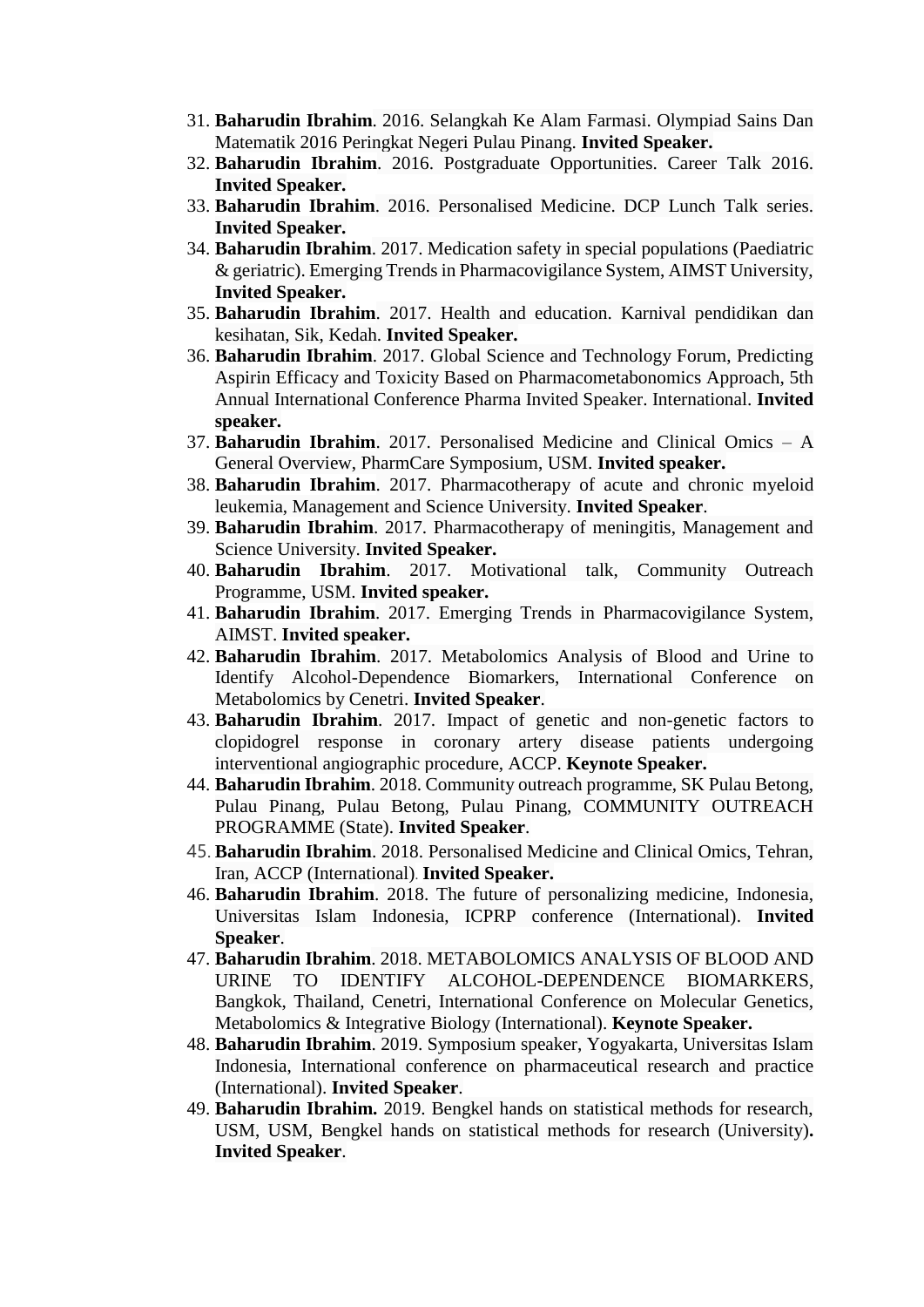- 50. **Baharudin Ibrahim.** [2019. Penceramah COP, Jelutong, Penang, USM,](https://hcmsv3.usm.my/index.php/C_Recognition/vwDetailSanjungan/162445/RCG)  [COMMUNITY OUTREACH PROGRAMME \(State\).](https://hcmsv3.usm.my/index.php/C_Recognition/vwDetailSanjungan/162445/RCG) **Invited Speaker**.
- 51. **Baharudin Ibrahim.** [2019. Empowering Wellbeing through Evidence-based](https://hcmsv3.usm.my/index.php/C_Recognition/vwDetailSanjungan/162454/RCG)  [Integrative Medicine, Penang, USM, International Conference of Integrative](https://hcmsv3.usm.my/index.php/C_Recognition/vwDetailSanjungan/162454/RCG)  [Medicine \(International\)](https://hcmsv3.usm.my/index.php/C_Recognition/vwDetailSanjungan/162454/RCG)**. Invited Speaker**.
- 52. **Baharudin Ibrahim.** [2019. Plenary Speaker, Kuantan, Pahang, Bahagian](https://hcmsv3.usm.my/index.php/C_Recognition/vwDetailSanjungan/162427/RCG)  [Perkhidmatan Farmasi, Pahang, Pharmacy R&D conference Pahang \(National\).](https://hcmsv3.usm.my/index.php/C_Recognition/vwDetailSanjungan/162427/RCG) **Keynote Speaker**.

#### **(i) Editorial Board**

- 1. Editorial Board. Archives of pharmacy practice.
- 2. Editorial Review Board. Translational Medicine and Biotechnology (TMB) (formerly known as International Journal of Medical Sciences and Biotechnology).
- 3. Editorial Board. Asian Journal of Pharmaceutical Research and Development.
- 4. Editorial Board. SOJ Biotechnology.
- 5. Editorial Board. Higher Education Journal.
- 6. Editorial Board. Adolescent Psychiatry.
- 7. Editorial Board. Jurnal Sains Farmasi & Klinis.
- 8. Review Board. International Conference on Pharmacy Education and Practice 2016. Malaysian Journal of Pharmaceutical Sciences.
- 9. Editorial Board. World Journal of Psychiatry and Mental Health Research.
- 10. Guest Editor: Biomarker Insights.
- 11. Reviewer, [Conference proceeding of ICPRP 2018, -](https://hcmsv3.usm.my/index.php/C_Recognition/vwDetailSanjungan/148826/RCG) (International).
- 12. [Advances in Cardiovascular and Cerebrovascular Diseases, 2018,](https://hcmsv3.usm.my/index.php/C_Recognition/vwDetailSanjungan/148828/RCG)  [\(International\).](https://hcmsv3.usm.my/index.php/C_Recognition/vwDetailSanjungan/148828/RCG)
- 13. [Advancements in Bioequivalence & Bioavailability, 2018, \(International\).](https://hcmsv3.usm.my/index.php/C_Recognition/vwDetailSanjungan/148829/RCG)
- 14. [Editorial Board Member, Current Analysis on Biotechnology, 2018,](https://hcmsv3.usm.my/index.php/C_Recognition/vwDetailSanjungan/148830/RCG)  [\(International\).](https://hcmsv3.usm.my/index.php/C_Recognition/vwDetailSanjungan/148830/RCG)
- 15. [Journal of Medicines Development Sciences, 2018, \(International\).](https://hcmsv3.usm.my/index.php/C_Recognition/vwDetailSanjungan/148833/RCG)
- 16. [Journal of Pulmonology Study and Treatment, 2018, \(International\).](https://hcmsv3.usm.my/index.php/C_Recognition/vwDetailSanjungan/148834/RCG)
- 17. [Madrige Journal of Novel Drug Research, 2018, \(International\)](https://hcmsv3.usm.my/index.php/C_Recognition/vwDetailSanjungan/148836/RCG).
- 18. [Madridge Journal of Pharmaceutical Research \(MJPR\), 2018, \(International\).](https://hcmsv3.usm.my/index.php/C_Recognition/vwDetailSanjungan/148837/RCG)
- 19. [Neurology Current Research, 2018, \(International\).](https://hcmsv3.usm.my/index.php/C_Recognition/vwDetailSanjungan/148838/RCG)
- 20. [Online International Journal of Genetics & Genomics Scientific Networks,](https://hcmsv3.usm.my/index.php/C_Recognition/vwDetailSanjungan/148839/RCG)  [2018, \(International\).](https://hcmsv3.usm.my/index.php/C_Recognition/vwDetailSanjungan/148839/RCG)
- 21. [Pharmacy \(OA Journal\), 2018, \(International\).](https://hcmsv3.usm.my/index.php/C_Recognition/vwDetailSanjungan/148841/RCG)
- 22. [Journal of Pulmonology Study and Treatment, 2019, \(International\).](https://hcmsv3.usm.my/index.php/C_Recognition/vwDetailSanjungan/162471/RCG)
- 23. [Madrige Journal of Novel Drug Research, 2019, \(International\).](https://hcmsv3.usm.my/index.php/C_Recognition/vwDetailSanjungan/162472/RCG)
- 24. [Pharmacy \(OA Journal\), 2019, \(International\).](https://hcmsv3.usm.my/index.php/C_Recognition/vwDetailSanjungan/162473/RCG)
- 25. [Current Analysis on Biotechnology, 2019, \(International\).](https://hcmsv3.usm.my/index.php/C_Recognition/vwDetailSanjungan/162474/RCG)
- 26. [Advances in Cardiovascular and Cerebrovascular Diseases, 2019.](https://hcmsv3.usm.my/index.php/C_Recognition/vwDetailSanjungan/162475/RCG)  [\(International\).](https://hcmsv3.usm.my/index.php/C_Recognition/vwDetailSanjungan/162475/RCG)
- 27. [Advancements in Bioequivalence & Bioavailability, 2019, \(International\).](https://hcmsv3.usm.my/index.php/C_Recognition/vwDetailSanjungan/162476/RCG)
- 28. [Neurology Current Research, 2019, \(International\).](https://hcmsv3.usm.my/index.php/C_Recognition/vwDetailSanjungan/162477/RCG)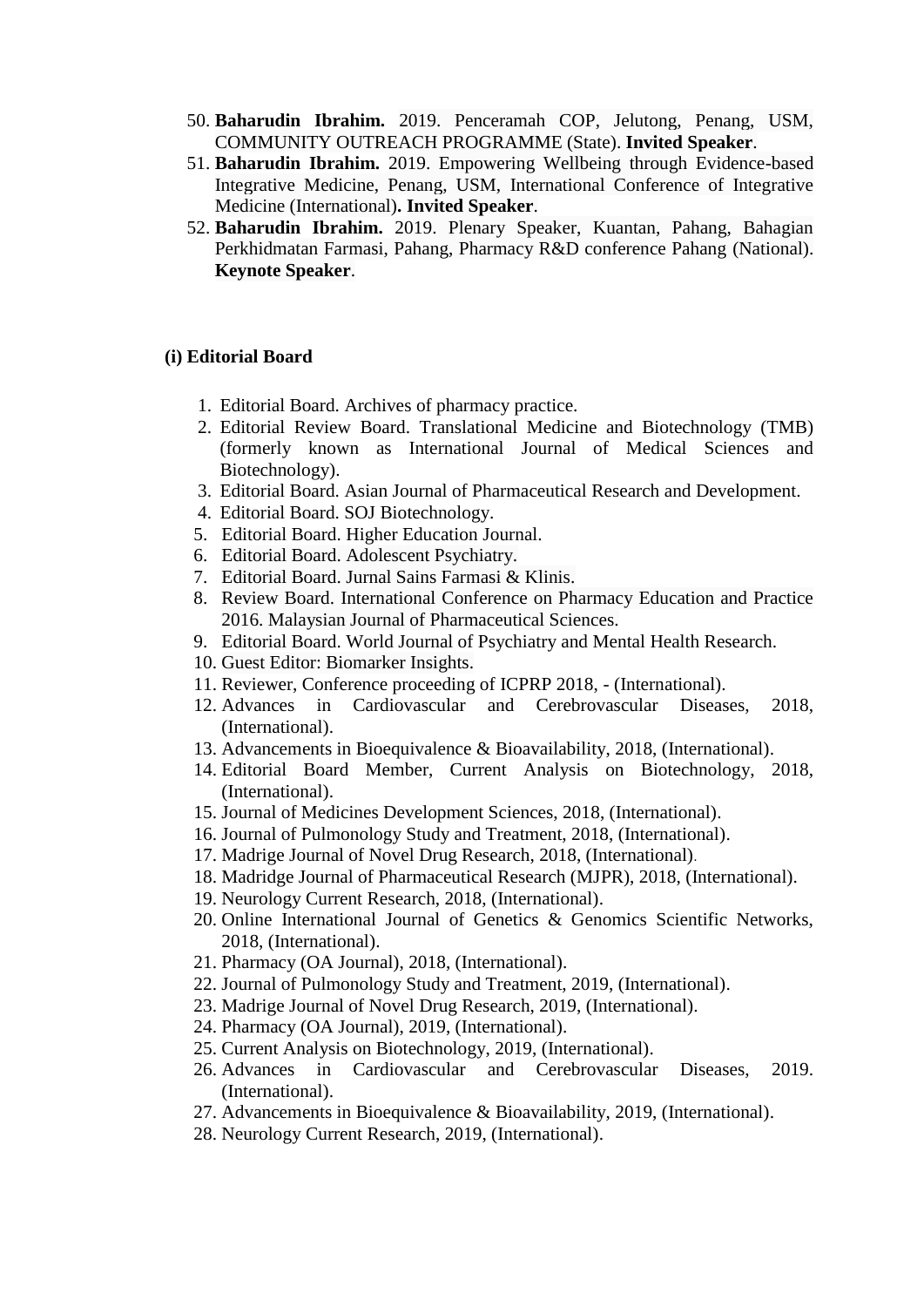## **10. MEMBERSHIP IN PROFESIONAL/ACADEMICS ASSOCIATION/OTHERS**

- 1. Member. Since 2011. The University of Manchester Alumni Association.
- 2. Member. 2010-2012. American Thoracic Society.
- 3. Member. Since 2012. OMICS Group Conferences.
- 4. Member. Since 2012. Malaysian Pharmaceutical Society.
- 5. Member. Universiti Sains Malaysia Alumni. Since 2005.
- 6. Member. Master of Clinical Pharmacy Alumni. Since 2007.
- 7. Excecutive member (AJK). Academic and Administrative Staff Association (PKAPUSM). Since 2012.
- 8. Secretary. Academic and Administrative Staff Association (PKAPUSM).. Since 2015.
- 9. Member Persatuan Bina Ilmu, Pulau Pinang. 2014-2015.
- 10. Technical Committee Member. 2012. 26th Scienctific Meeting of Malaysian Society of Pharmacology & Physiology.
- 11. Scientific Committee Member. 2013. 1st national conference on quality use of medicine 2013.
- 12. Program leader. 2013. HTAsiaLink Conference 2013.
- 13. Chairman of Scientific Committee. 14<sup>th</sup> Asian Conference on Clinical Pharmacy. 2014. Terengganu, Malaysia.
- 14. Secretariat, PPSF teaching excellence colloquium, 2014.
- 15. Chairman, PCA and PLS analysis using SPSS and SIMCA workshop: A handson approach. 2014.
- 16. Organizing Committee. 25th FAPA congress 2014. Sabah, Malaysia.
- 17. Chairman, Community Program, RTP village, Sik, Kedah. 27 September 2014.
- 18. Academic training coordinator. Since 2012.
- 19. Member of PTJ tender. 15/7/2014 31/12/2015.
- 20. Member NMR 700MHz technical committee. 2013.
- 21. Member. Staff club (Badminton) USM. Since 2012.
- 22. Chairman of Higher Education Journal Committee, USM. 2013.
- 23. Member of board of School of Pharmaceutical Sciences (PPSF). Since 2011.
- 24. Member of lecturer-student committee (PPSF). Since 2013.
- 25. Adviser for PPSF student association. Since 2012.
- 26. Member of sustainable teaching and learning PPSF. Since 2013.
- 27. Secretariat of community and industry linkage PPSF. Since 2013.
- 28. Adviser for Pharmilyday event PPSF. 2013.
- 29. Badminton player for interdepartment (SUKJAP). USM. 23/5/2012 24/5/2012.
- 30. Badminton player for inter varsity (SUKUM) ke-38. Badminton. Universiti Kebangsaan Malaysia. 31/10/2013 - 11/11/2013.
- 31. Member of English Panel. Since 2015.
- 32. Member of school's Malaysian Qualification Agency. Since 2015.
- 33. Chairman. International Conference on Pharmacy Education and Practice 2016, Penang, Malaysia.
- 34. Honorary Secretary. Persatuan Kakitangan Akademik dan Pentadbiran USM. 2015
- 35. Exco Member. Malaysian Pharmaceutical Society Penang Area Committee. 2016. National.
- 36. [Malaysian Board of Pharmacy, 2018-2018 \(National\).](https://hcmsv3.usm.my/index.php/C_Recognition/vwDetailSanjungan/148820/RCG)
- 37. [Young Scientist Network, Academy Science of Malaysia, 2017-2020 \(National\).](https://hcmsv3.usm.my/index.php/C_Recognition/vwDetailSanjungan/148827/RCG)
- 38. [Malaysian Pharmaceutical Society, 2019, \(National\).](https://hcmsv3.usm.my/index.php/C_Recognition/vwDetailSanjungan/162448/RCG)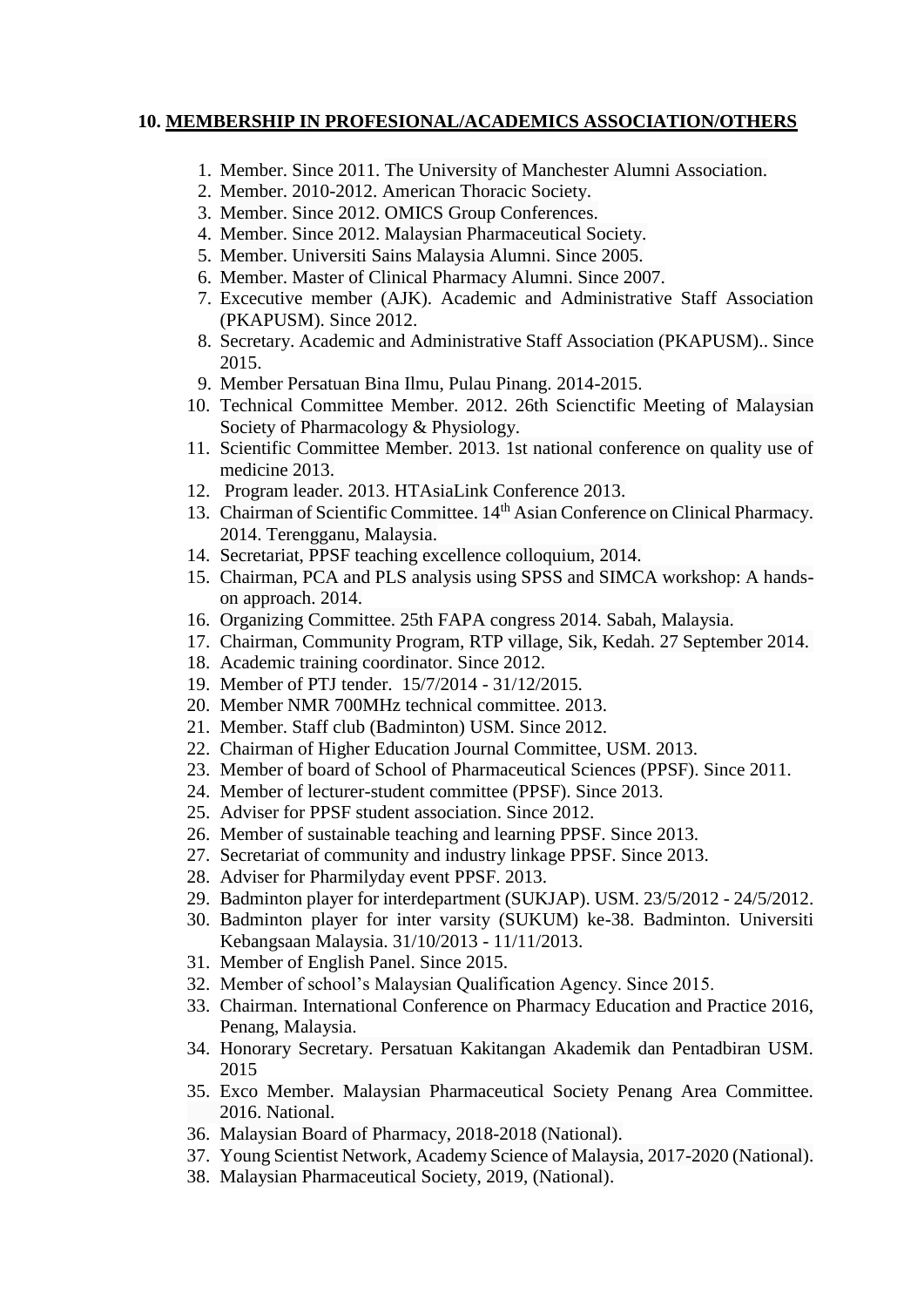- 39. [Malaysian Academy of Pharmacy, 2019-2019 \(National\).](https://hcmsv3.usm.my/index.php/C_Recognition/vwDetailSanjungan/162449/RCG)
- 40. [Young Scientist Network, Academy Science of Malaysia, 2017-2020 \(National\).](https://hcmsv3.usm.my/index.php/C_Recognition/vwDetailSanjungan/162450/RCG)
- 41. [Assistant Secretary, Malaysian Pharmaceutical Society, 2019, \(State\).](https://hcmsv3.usm.my/index.php/C_Recognition/vwDetailSanjungan/162686/RCG)
- 42. Professional Status [Granted, 2019, Expert for the 2019 CCM stem up challenge,](https://hcmsv3.usm.my/index.php/C_Recognition/vwDetailSanjungan/162428/RCG)  [Academy of Sciences Malaysia, 24/04/2019 -](https://hcmsv3.usm.my/index.php/C_Recognition/vwDetailSanjungan/162428/RCG) 24/04/2019.
- 43. [Professional Status Granted, 2019, Registered](https://hcmsv3.usm.my/index.php/C_Recognition/vwDetailSanjungan/162447/RCG) Pharmacist, Malaysian Board of [Pharmacy, 01/01/2019 -](https://hcmsv3.usm.my/index.php/C_Recognition/vwDetailSanjungan/162447/RCG) 31/12/2019.

## **11. CONSULTANCY**

- 1. Research & Development in Oil Palm Phenolics "OPP" as a Preventive Agent in Type 2 Diabetes and its Modulating Effects in Uncontrolled Insulin Treated Type 2 Diabetes Mellitus": Pharmacometabonomics (OPP3). Malaysian Palm Oil Board (MPOB). RM 195,000.00. **Baharudin Ibrahim**. 11/2014-5/2017.
- 2. Non-invasive Volatile Organic Compounds (VOC) profiling by smart nanosensor array to predict steroid response for asthmatic patients. Top-down MSPK project by MIMOS. Estimated budget 2,562,400.00. Estimated duration  $06/2015 - 05/2018$ .
- 3. Retail Pharmacist. Koperasi Universiti Sains Malaysia.
- 4. Consultant for Workshop on Preparation of Guidelines for Treatment Management of Salicylate Poisoning Cases, National Poison Center. Since 2015.
- 5. Consultant for Health Counselling in Sekolah Kebangsaan Padang Chichak, Jeneri, Sik, Kedah. 2017.
- 6. **Baharudin Bin Ibrahim**[. Research consultant, Innoscience Reasearch Sdn Bhd,](https://hcmsv3.usm.my/index.php/C_Consultancy/detail/5031174)  08/07/2019 - [08/07/2021 \(National\).](https://hcmsv3.usm.my/index.php/C_Consultancy/detail/5031174)
- 7. **Baharudin Bin Ibrahim**[. PCA and PLS analysis using SPSS and SIMCA](https://hcmsv3.usm.my/index.php/C_Consultancy/detail/7598)  [workshop: A hands-on approach, Universiti Sains Malaysia, 18/02/2014 -](https://hcmsv3.usm.my/index.php/C_Consultancy/detail/7598) [19/02/2014, RM1,500.00 \(University\).](https://hcmsv3.usm.my/index.php/C_Consultancy/detail/7598)
- 8. **Baharudin Bin Ibrahim**[. Good Leaders, Good Communicators, PPSF, USM,](https://hcmsv3.usm.my/index.php/C_Consultancy/detail/7619)  01/11/2014 - [01/11/2014, RM200.00 \(University\).](https://hcmsv3.usm.my/index.php/C_Consultancy/detail/7619)
- 9. **Baharudin Bin Ibrahim.** [Independent Consultant JEPEM-USM, 25/11/2018 -](https://hcmsv3.usm.my/index.php/C_Consultancy/detail/5029309) [24/11/2021 \(University\).](https://hcmsv3.usm.my/index.php/C_Consultancy/detail/5029309)

### **12. SERVICES TO COMMUNITY/INDUSTRY**

#### **(a) International**

1. ReAct Southeast Asia Regional Meeting on Community, Hospital and Policy Interventions to Manage and Control Antibiotic Resistance. 21-23 November 2014. Penang, Malaysia.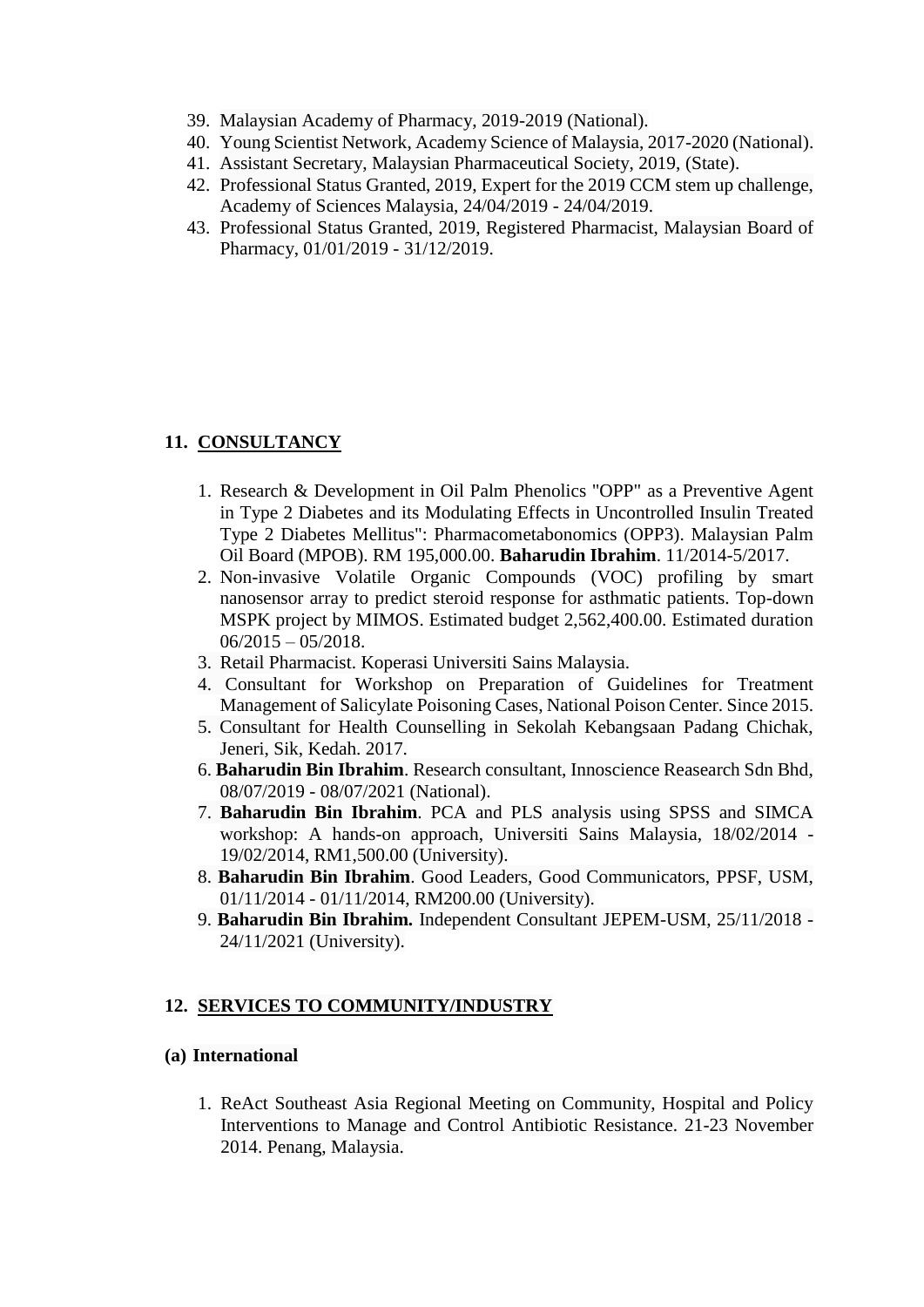- 2. [Project Member,Committee International conference on molecular genetics,](https://hcmsv3.usm.my/index.php/C_cie/M_cie_detail/NTExMzI3OA==)  [metabolomics & integrative biology, Community, 26/02/2018-28/02/2018](https://hcmsv3.usm.my/index.php/C_cie/M_cie_detail/NTExMzI3OA==)  [\(International\),](https://hcmsv3.usm.my/index.php/C_cie/M_cie_detail/NTExMzI3OA==) Thailand.
- 3. [Project Member, International Conference on Drug Discovery and Translational](https://hcmsv3.usm.my/index.php/C_cie/M_cie_detail/NTExMzI2MQ==)  [Medicine 2018, Community, 04/12/2018-05/12/2018 \(International\).](https://hcmsv3.usm.my/index.php/C_cie/M_cie_detail/NTExMzI2MQ==)
- 4. [Project Member, Committee member, Community, 22/11/2019-03/12/2020](https://hcmsv3.usm.my/index.php/C_cie/M_cie_detail/NTEyNDY0OQ==)  [\(International\).](https://hcmsv3.usm.my/index.php/C_cie/M_cie_detail/NTEyNDY0OQ==)

### **(b) National**

- 1. Community Wellness Programme. Jalan Makloom 1Malaysia Community Hall, Penang. 6 Jun 2012.
- 2. Community Health Program, RTP village, Sik, Kedah. 27 September 2014.
- 3. [Project Member, NATIONAL SCIENCE CHALLENGE, Community,](https://hcmsv3.usm.my/index.php/C_cie/M_cie_detail/NTExMzI2OQ==)  [04/07/2018-11/07/2018 \(National\).](https://hcmsv3.usm.my/index.php/C_cie/M_cie_detail/NTExMzI2OQ==)
- 4. [Project Member, Pharmacy Convention, Community, 11/08/2018-12/08/2018](https://hcmsv3.usm.my/index.php/C_cie/M_cie_detail/NTExMzI1MA==)  [\(National\).](https://hcmsv3.usm.my/index.php/C_cie/M_cie_detail/NTExMzI1MA==)
- 5. [Project Member, Pharmacy Got Talent, Community, 11/08/2018-11/08/2018](https://hcmsv3.usm.my/index.php/C_cie/M_cie_detail/NTExMzI0OQ==)  [\(National\).](https://hcmsv3.usm.my/index.php/C_cie/M_cie_detail/NTExMzI0OQ==)
- 6. [Project Member, CCM Stem up challenge, Community, 24/04/2019-](https://hcmsv3.usm.my/index.php/C_cie/M_cie_detail/NTEyOTI4NQ==) [24/04/2019 \(National\).](https://hcmsv3.usm.my/index.php/C_cie/M_cie_detail/NTEyOTI4NQ==)

### **(c) State**

- 1. Member Persatuan Bina Ilmu, Penang, 2014-2015.
- 2. Run for your health. World Pharmacist Day, USM. Penang, 2016.
- 3. Chairman, Health and Education Carnival, Jeneri, Sik, Kedah, 2017.
- 4. Project Member, Penang World Pharmacists' Day, Community, 2017.
- 5. Project Member,Orang Asli Outreach Program, Community, 2017.
- 6. Project Leader/Coordinator, Community Outreach Program, 2017.
- 7. [Poject Leader/Coordinator, Baktisiswa Kedah, Community,](https://hcmsv3.usm.my/index.php/C_cie/M_cie_detail/NTExMzI4NQ==) 20/01/2018- [20/01/2018 \(State\).](https://hcmsv3.usm.my/index.php/C_cie/M_cie_detail/NTExMzI4NQ==)
- 8. [Project Leader/Coordinator, Program Khidmat Masyarakat, Community,](https://hcmsv3.usm.my/index.php/C_cie/M_cie_detail/NTEyNDY4Ng==)  [09/03/2019-09/03/2019 \(State\).](https://hcmsv3.usm.my/index.php/C_cie/M_cie_detail/NTEyNDY4Ng==)

## **(d) District / Village / Institution**

- 1. Bone Density Test. Kelab Jasa Budi, USM. 25 October 2011.
- 2. Know your medication exhibition. Pejabat Kesihatan Seberang Perai Tengah, Penang. 29 Februari 2012.
- 3. Community Wellness Program. Sg. Pinang Community Hall, Pulau Pinang. 8 April 2012.
- 4. Community Wellness Program. IJM Flat, Taman Sri Damai, Batu Lanchang, Pulau Pinang. 30 September 2012.
- 5. Old Folk home university-community joint program. Rumah Orang Tua Jubli Perak, Jalan Sungai Dua, Penang. 3 July 2012.
- 6. Health Counseling, Kelab Jasa Budi, USM. 2013.
- 8. Pharmacy Day 2014, Hospital Sultan Abdul Halim, Kedah. 3 December 2014.
- 9. Health Screening Community Project, The Macallum Flat, 17 January 2015.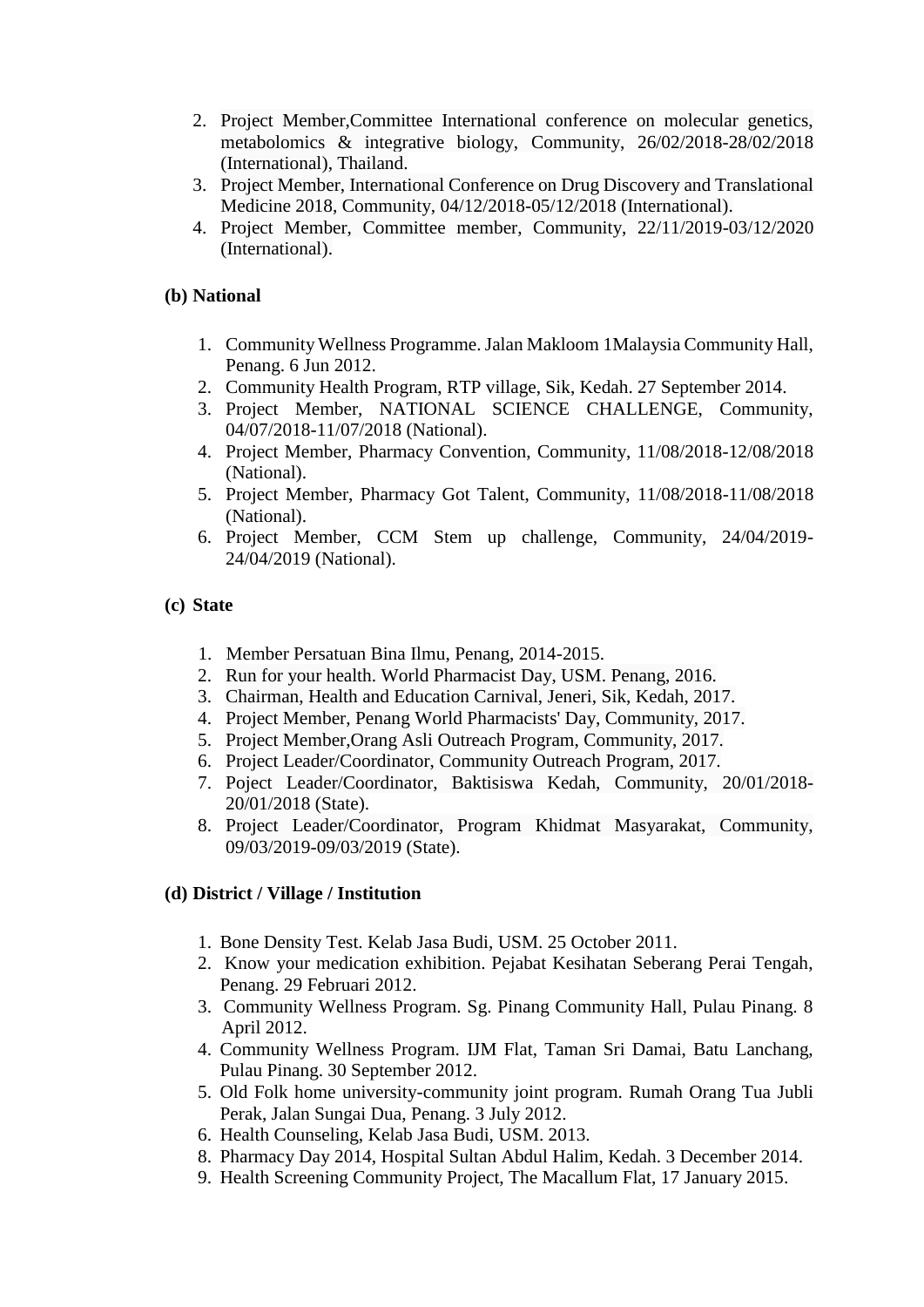- 10. Community Wellness Programme & Launching of Community Clinic, Taman Pekaka, Penang. 17 October 2015.
- 11.Project Member, Kaunselor Bahagian Klinikal Pameran Konvokesyen, Community, 2016.
- 12.PENGERUSI RANCANGAN, PUSAT PENGAJIAN SAINS FARMASI, 01/01/2019-31/12/2021.
- 13. [University Committee,Ahli Persatuan Kakitangan Akademik dan Pentadbiran](https://hcmsv3.usm.my/index.php/C_ServiceUniv/ServiceUnivCommDetail/NTA5MDE2MA==)  [USM, 01/01/2018-15/01/2018 \(University\).](https://hcmsv3.usm.my/index.php/C_ServiceUniv/ServiceUnivCommDetail/NTA5MDE2MA==)
- 14. [School Committee,Panel temuduga program ijazah sarjana muda farmasi USM,](https://hcmsv3.usm.my/index.php/C_ServiceUniv/ServiceUnivCommDetail/NTExMzI3Nw==)  [22/05/2018-25/05/2018 \(School\).](https://hcmsv3.usm.my/index.php/C_ServiceUniv/ServiceUnivCommDetail/NTExMzI3Nw==)
- 15. [University Representative \(Sports and Non-Academic Activities\), Badminton](https://hcmsv3.usm.my/index.php/C_ServiceUniv/ServiceUnivCommDetail/NTExMzI4MA==)  [friendly with singapore, 23/03/2018-26/03/2018 \(University\).](https://hcmsv3.usm.my/index.php/C_ServiceUniv/ServiceUnivCommDetail/NTExMzI4MA==)
- 16. [School Committee,AJK Alumni, 01/03/2018-31/12/2019 \(School\).](https://hcmsv3.usm.my/index.php/C_ServiceUniv/ServiceUnivCommDetail/NTExMzI3OQ==)
- 17[.University Committee,Penyediaan Pelan Strategik dan Pembangunan Pelan](https://hcmsv3.usm.my/index.php/C_ServiceUniv/ServiceUnivCommDetail/NTExMzI3MA==)  [Tindakan USM 2018-2022, 12/01/2018-12/01/2018 \(University\).](https://hcmsv3.usm.my/index.php/C_ServiceUniv/ServiceUnivCommDetail/NTExMzI3MA==)
- 18[.School Committee,AJK Bengkel Theory & Hands-On Approach: Aseptic](https://hcmsv3.usm.my/index.php/C_ServiceUniv/ServiceUnivCommDetail/NTExMzI3MQ==)  [Dispensing & Oncology Pharmacy Intensive Course, 02/01/2018-31/08/2019](https://hcmsv3.usm.my/index.php/C_ServiceUniv/ServiceUnivCommDetail/NTExMzI3MQ==)  [\(School\).](https://hcmsv3.usm.my/index.php/C_ServiceUniv/ServiceUnivCommDetail/NTExMzI3MQ==)
- 19[.School Committee,AJK sumber manusia PTJ, 01/01/2018-31/12/2018 \(School\).](https://hcmsv3.usm.my/index.php/C_ServiceUniv/ServiceUnivCommDetail/NTExMzI4Ng==)
- 20[.University Committee,Bendahari PKAPUSM, 01/01/2018-31/12/2018](https://hcmsv3.usm.my/index.php/C_ServiceUniv/ServiceUnivCommDetail/NTExMzI4MQ==)  [\(University\).](https://hcmsv3.usm.my/index.php/C_ServiceUniv/ServiceUnivCommDetail/NTExMzI4MQ==)
- 21. [University Committee,Wakil Majlis bersama jabatan untuk PKAP, 01/01/2018-](https://hcmsv3.usm.my/index.php/C_ServiceUniv/ServiceUnivCommDetail/NTExMzI4Mg==) [31/12/2018 \(University\).](https://hcmsv3.usm.my/index.php/C_ServiceUniv/ServiceUnivCommDetail/NTExMzI4Mg==)
- 22. [University Committee,wakil Tabung kebajikan staf untuk PKAP, 01/01/2018-](https://hcmsv3.usm.my/index.php/C_ServiceUniv/ServiceUnivCommDetail/NTExMzI4Mw==) [31/12/2018 \(University\).](https://hcmsv3.usm.my/index.php/C_ServiceUniv/ServiceUnivCommDetail/NTExMzI4Mw==)
- 23. [University Committee,Convener badminton USM, 01/01/2018-31/12/2019](https://hcmsv3.usm.my/index.php/C_ServiceUniv/ServiceUnivCommDetail/NTExMzM3Mw==)  [\(University\).](https://hcmsv3.usm.my/index.php/C_ServiceUniv/ServiceUnivCommDetail/NTExMzM3Mw==)
- 24. [School Committee,Ketua Pengawas, 23/05/2018-23/05/2018 \(School\).](https://hcmsv3.usm.my/index.php/C_ServiceUniv/ServiceUnivCommDetail/NTExMzI3NA==)
- 25. [School Committee,Pengawas Peperiksaan, 24/05/2018-24/05/2018 \(School\).](https://hcmsv3.usm.my/index.php/C_ServiceUniv/ServiceUnivCommDetail/NTExMzI3Mw==)
- 26. [University Representative \(Sports and Non-Academic Activities\), SUKUM,](https://hcmsv3.usm.my/index.php/C_ServiceUniv/ServiceUnivCommDetail/NTExMzI5MQ==)  [10/08/2018-18/08/2018 \(University\)](https://hcmsv3.usm.my/index.php/C_ServiceUniv/ServiceUnivCommDetail/NTExMzI5MQ==).
- 27. [University Committee,Pembawa Cokmar, 25/10/2018-25/10/2018 \(University\).](https://hcmsv3.usm.my/index.php/C_ServiceUniv/ServiceUnivCommDetail/NTExMzI0NA==)
- 28. [School Committee,AJK Alumni Tea, 24/11/2018-24/11/2018 \(School\).](https://hcmsv3.usm.my/index.php/C_ServiceUniv/ServiceUnivCommDetail/NTExMzI3Mg==)
- 29[.University Committee, Naib Presiden PKAP, 01/01/2019-31/12/2019](https://hcmsv3.usm.my/index.php/C_ServiceUniv/ServiceUnivCommDetail/NTEyNDY2Nw==)  [\(University\).](https://hcmsv3.usm.my/index.php/C_ServiceUniv/ServiceUnivCommDetail/NTEyNDY2Nw==)
- 30[.University Committee,Convener badminton USM, 01/01/2019-31/10/2019](https://hcmsv3.usm.my/index.php/C_ServiceUniv/ServiceUnivCommDetail/NTEyNDY4Mw==)  [\(University\).](https://hcmsv3.usm.my/index.php/C_ServiceUniv/ServiceUnivCommDetail/NTEyNDY4Mw==)
- 31. [University Committee,Wakil Majlis bersama jabatan untuk PKAP, 01/01/2019-](https://hcmsv3.usm.my/index.php/C_ServiceUniv/ServiceUnivCommDetail/NTEyNDY4MA==) [31/12/2019 \(University\).](https://hcmsv3.usm.my/index.php/C_ServiceUniv/ServiceUnivCommDetail/NTEyNDY4MA==)
- 32. [School Committee,AJK Jawatankuasa Ijazah Tinggi, 01/01/2019-31/12/2021](https://hcmsv3.usm.my/index.php/C_ServiceUniv/ServiceUnivCommDetail/NTEyNDY4Mg==)  [\(School\).](https://hcmsv3.usm.my/index.php/C_ServiceUniv/ServiceUnivCommDetail/NTEyNDY4Mg==)
- 33. [School Committee,AJK OBE & Akreditasi, 01/01/2019-31/12/2021 \(School\).](https://hcmsv3.usm.my/index.php/C_ServiceUniv/ServiceUnivCommDetail/NTEyNDY4MQ==)
- 34. [University Committee,Pembawa Cokmar, 27/09/2019-27/09/2019 \(University\).](https://hcmsv3.usm.my/index.php/C_ServiceUniv/ServiceUnivCommDetail/NTEyNDY1Ng==)
- 35[.University Committee,USM Convocation, 23/09/2019-29/09/2019 \(University\).](https://hcmsv3.usm.my/index.php/C_ServiceUniv/ServiceUnivCommDetail/NTEyNDY2OA==)
- 36. [University Committee,Pengurus pasukan badminton, 01/07/2019-31/08/2019](https://hcmsv3.usm.my/index.php/C_ServiceUniv/ServiceUnivCommDetail/NTEyNDY3NA==)  [\(University\).](https://hcmsv3.usm.my/index.php/C_ServiceUniv/ServiceUnivCommDetail/NTEyNDY3NA==)
- 37. [Committee,Committee member, 01/05/2019-02/11/2019 \(School\).](https://hcmsv3.usm.my/index.php/C_ServiceUniv/ServiceUnivCommDetail/NTEyNDY1Mg==)
- 38. [University Committee, AJK jawatankuasa tabung kebajikan staf, 05/04/2019-](https://hcmsv3.usm.my/index.php/C_ServiceUniv/ServiceUnivCommDetail/NTEyNDY3Ng==) [05/04/2019 \(University\).](https://hcmsv3.usm.my/index.php/C_ServiceUniv/ServiceUnivCommDetail/NTEyNDY3Ng==)
- 39. [School Committee, Pengawas Peperiksaan, 14/01/2019-14/01/2019 \(School\).](https://hcmsv3.usm.my/index.php/C_ServiceUniv/ServiceUnivCommDetail/NTExMzI3NQ==)